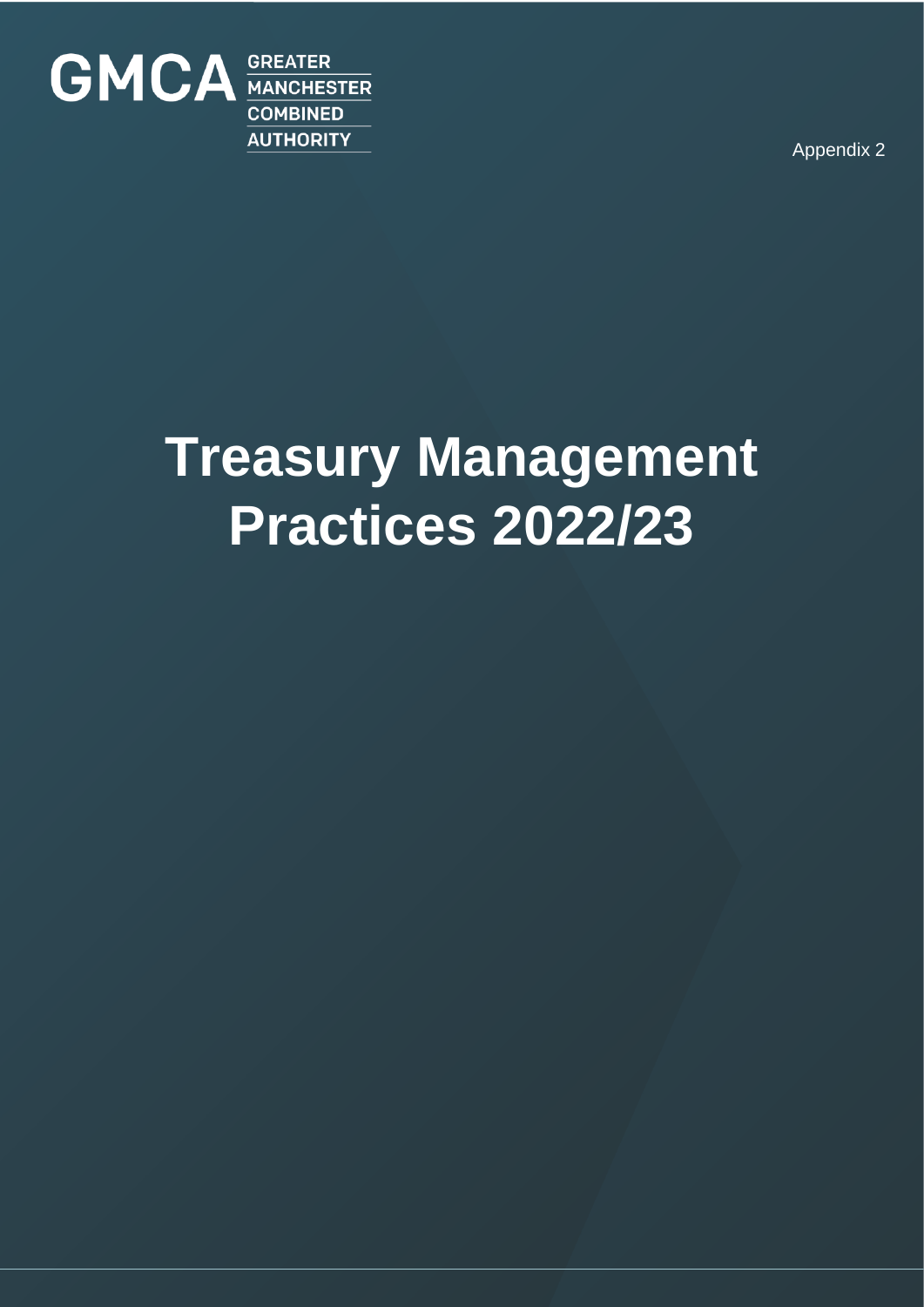### **TMP1 Risk Management**

- 1.1 This organisation regards a key objective of its treasury management and other investment activities to be the security of the principal sums it invests. Accordingly, it will ensure that robust due diligence procedures covering all external investment including investment properties.
- 1.2 The responsible officer will design, implement and monitor all arrangements for the identification, management and control of treasury management risk, will report at least annually on the adequacy/suitability thereof, and will report, as a matter of urgency, the circumstances of any actual or likely difficulty in achieving the organisation's objectives in this respect, all in accordance with the procedures set out in TMP6. In respect of each of the following risks, the arrangements which seek to ensure compliance with these objectives are set out in the schedule to this document.

#### 1.3 Credit and Counterparty Risk Management

- 1.3.1 Credit and counter-party risk is the risk of failure by a counterparty to meet its contractual obligations to the organisation under an investment, borrowing, capital project or partnership financing, particularly as a result of the counterparty's diminished creditworthiness, and the resulting detrimental effect on the organisation's capital or current (revenue) resources.
- 1.3.2 This organisation regards a key objective of its treasury management activities to be the security of the principal sums it invests. Accordingly, it will ensure that its counterparty lists and limits reflect a prudent attitude towards organisations with which funds may be deposited, and will limit its investment activities to the instruments, methods and techniques referred to in TMP4 and listed in the schedule to this document. It also recognises the need to have, and will therefore maintain, a formal counterparty policy in respect of those organisations from which it may borrow, or with whom it may enter into other financing arrangements.
- 1.3.3 Policy on the use of credit risk analysis techniques

This organisation will use the Link Treasury solutions creditworthiness service based on using colours determined by minimum combinations of ratings to derive maturity limits as follows:

| Yellow      | 5 years                                                                           |
|-------------|-----------------------------------------------------------------------------------|
|             | Dark pink 5 years for Ultra-Short Dated Bond Funds with a credit score of<br>1.25 |
| Light       | 5 years for Ultra-Short Dated Bond Funds with a credit score of                   |
| pink        | 1.5                                                                               |
| Purple      | 2 years                                                                           |
| <b>Blue</b> | 1 year (only applies to nationalised or semi nationalised UK<br>Banks)            |
| Orange      | 1 year                                                                            |
| Red         | 6 months                                                                          |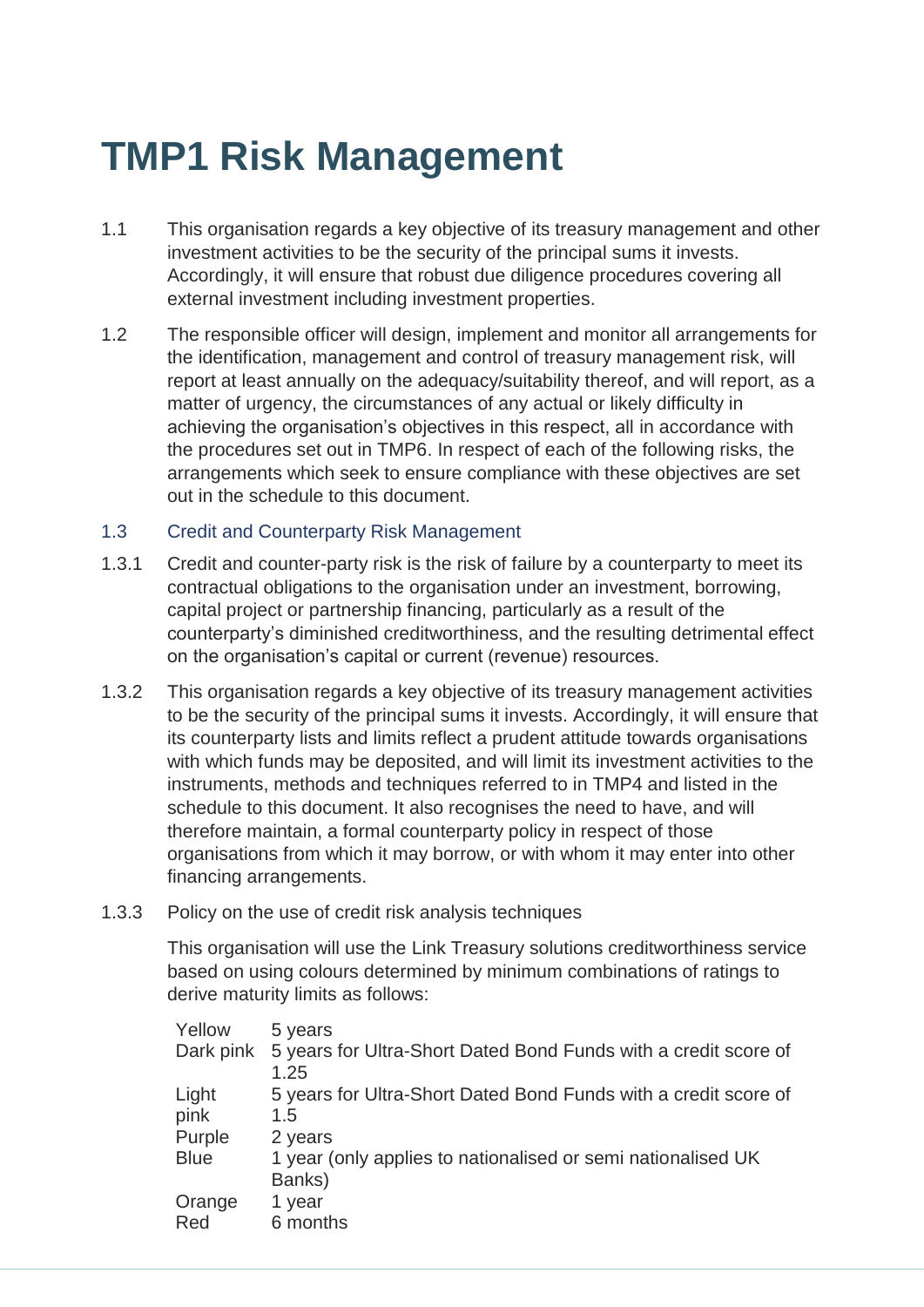Green 100 days No colour Not to be used

In addition, a credit default swap overlay is used as a further safeguard to give early warning of potential creditworthiness problems which may only belatedly lead to actual changes in credit ratings.

- a) The Authority will use credit criteria in order to select creditworthy counterparties for placing investments with.
- b) Credit ratings will be used as supplied from all three rating agencies Fitch, Moodys and Standard & Poors
- c) Treasury Management Consultants will provide regular updates of changes to all ratings relevant to the Authority.
- d) The responsible officer will formulate suitable criteria for assessing and monitoring the credit risk of investment counterparties and shall construct a lending list comprising maturity periods, type, group, sector, country and counterparty limits.
- e) Credit ratings for individual counterparties can change at any time. The Senior Finance Manager is responsible for applying approved credit rating criteria for selecting approved counterparties. Treasury management staff will add or delete counterparties to/from the approved counterparty list in line with the policy on criteria for selection of counterparties.
- f) This organisation will not rely solely on credit ratings in order to select and monitor the creditworthiness of counterparties. In addition to credit ratings, it will therefore use other sources of information including:
	- i. The quality financial press
	- ii. Market data
	- iii. Information on government support for banks
	- iv. The credit ratings of that government support
- g) maximum maturity periods and amounts to be placed in different types of investment instrument can be found in the Treasury Management Strategy Statement (TMSS)
- h) Diversification: this organisation will avoid concentrations of lending and borrowing by adopting a policy of diversification. It will therefore use the following:
	- i. Maximum amount to be placed with any one institution £25m
	- ii. Group limits where a number of institutions are under one ownership – maximum of £25m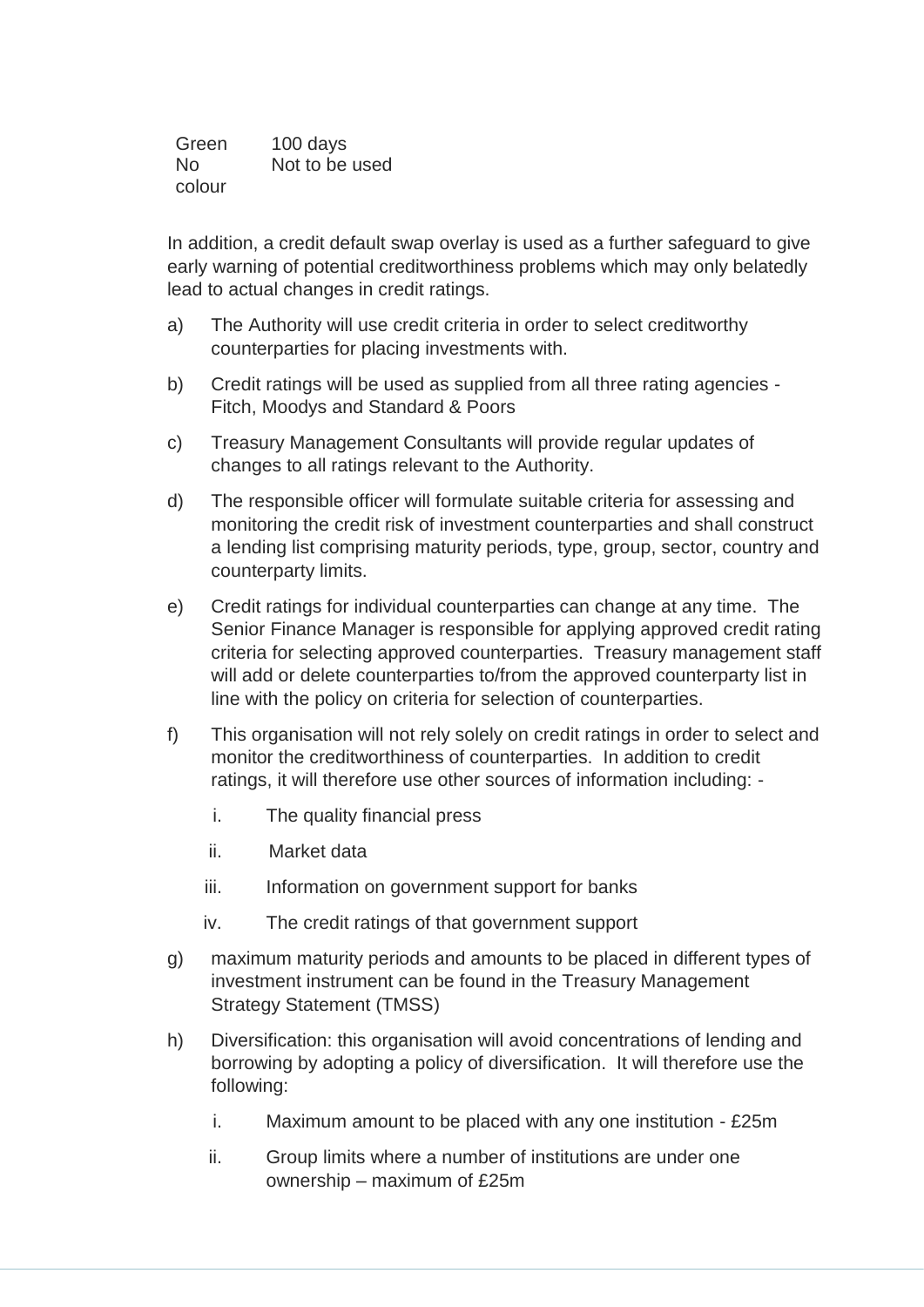- i) Country limits a minimum sovereign rating of AA- is required for an institution to be placed on our approved lending list. The list of countries which currently meet this criterion is in the TMSS.
- 1.3.4 Policy on environmental, social and governance (ESG) considerations

The organisation's credit and counterparty policies should set out its policy and practices relating to environmental, social and governance (ESG) investment considerations. This is a developing area, and it is not implied that the organisation's ESG policy will currently include ESG scoring or other real-time ESG criteria at individual investment level. See Appendix 1 for further detail.

#### 1.4 Liquidity Risk Management

- 1.4.1 This is the risk that cash will not be available when it is needed, that ineffective management of liquidity creates additional unbudgeted costs, and that the organisation's business/service objectives will be thereby compromised.
- 1.4.2 This organisation will ensure it has adequate, though not excessive, cash resources, borrowing arrangements, overdraft or standby facilities to enable it at all times to have the level of funds available to it which are necessary for the achievement of its business/service objectives.
- 1.4.3 This organisation will only **borrow in advance of need** where there is a clear business case for doing so and will only do so for the following reasons:
	- a) to fund the current capital programme
	- b) to finance future debt maturities, or
	- c) to ensure an adequate level of short-term investments to provide liquidity for the organisation.
- 1.4.4 Amounts of approved minimum cash balances and short-term investments

The Treasury Management section shall seek to minimise the balance held in the Authority's main bank accounts at the close of each working day. Borrowing or lending shall be arranged in order to achieve this aim.

- 1.4.5 Details of:
	- a) Standby facilities

At the end of each financial day any unexpected surplus funds are transferred to the call deposit account which is available from the Authority's main bank. The balance on this account is instantly accessible if the group bank account becomes overdrawn.

b) Bank overdraft arrangements

An overdraft at 4% over base rate has been agreed as part of the banking services contract. The overdraft is assessed on a group basis for the Authority's accounts.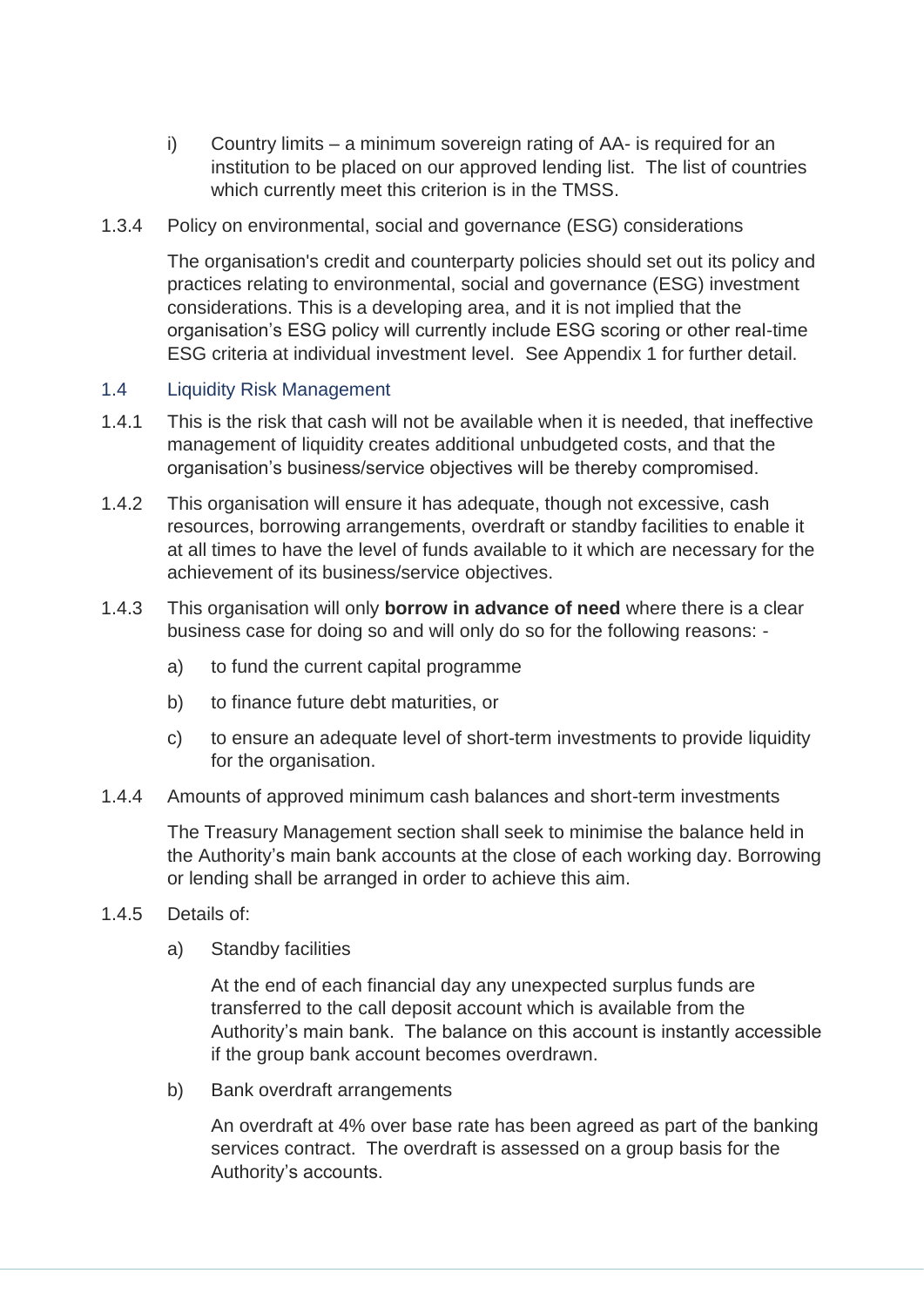c) Short-term borrowing facilities

The Authority accesses temporary loans through approved brokers on the London money market or other local authorities.

d) Insurance/guarantee facilities

There are no specific insurance or guarantee facilities as the above arrangements are regarded as being adequate to cover all unforeseen occurrences.

#### 1.5 Interest Rate Risk Management

- 1.5.1 The risk that fluctuations in the levels of interest rates create an unexpected or unbudgeted burden on the organisation's finances, against which the organisation has failed to protect itself adequately.
- 1.5.2 This organisation will manage its exposure to fluctuations in interest rates with a view to containing its interest costs, or securing its interest revenues, in accordance with the amounts provided in its budgetary arrangements as amended in accordance with TMP6.
- 1.5.3 It will achieve this by the prudent use of its approved financing and investment instruments, methods and techniques, primarily to create stability and certainty of costs and revenues, but at the same time retaining a sufficient degree of flexibility to take advantage of unexpected, potentially advantageous changes in the level or structure of interest rates. This should be the subject to the consideration and, if required, approval of any policy or budgetary implications.
- 1.5.4 Details of approved interest rate exposure limits
- 1.5.5 Trigger points and other guidelines for managing changes to interest rate levels
- 1.5.6 Upper limit for fixed interest rate exposure and Upper limit for variable interest rate exposure - refer to the annual Treasury Management Strategy Statement
- 1.5.7 Policies concerning the use of instruments for interest rate management**.**
	- a) forward dealing

Consideration will be given to dealing from forward periods dependent upon market conditions. When forward dealing is more than 30 days forward then the approval of the Head of Finance, Capital and Treasury is required.

b) callable deposits

The Authority can use callable deposits as part as of its Annual Investment Strategy (AIS). The credit criteria and maximum periods are set out in the Schedule of Specified and Non-Specified Investments appended to the AIS.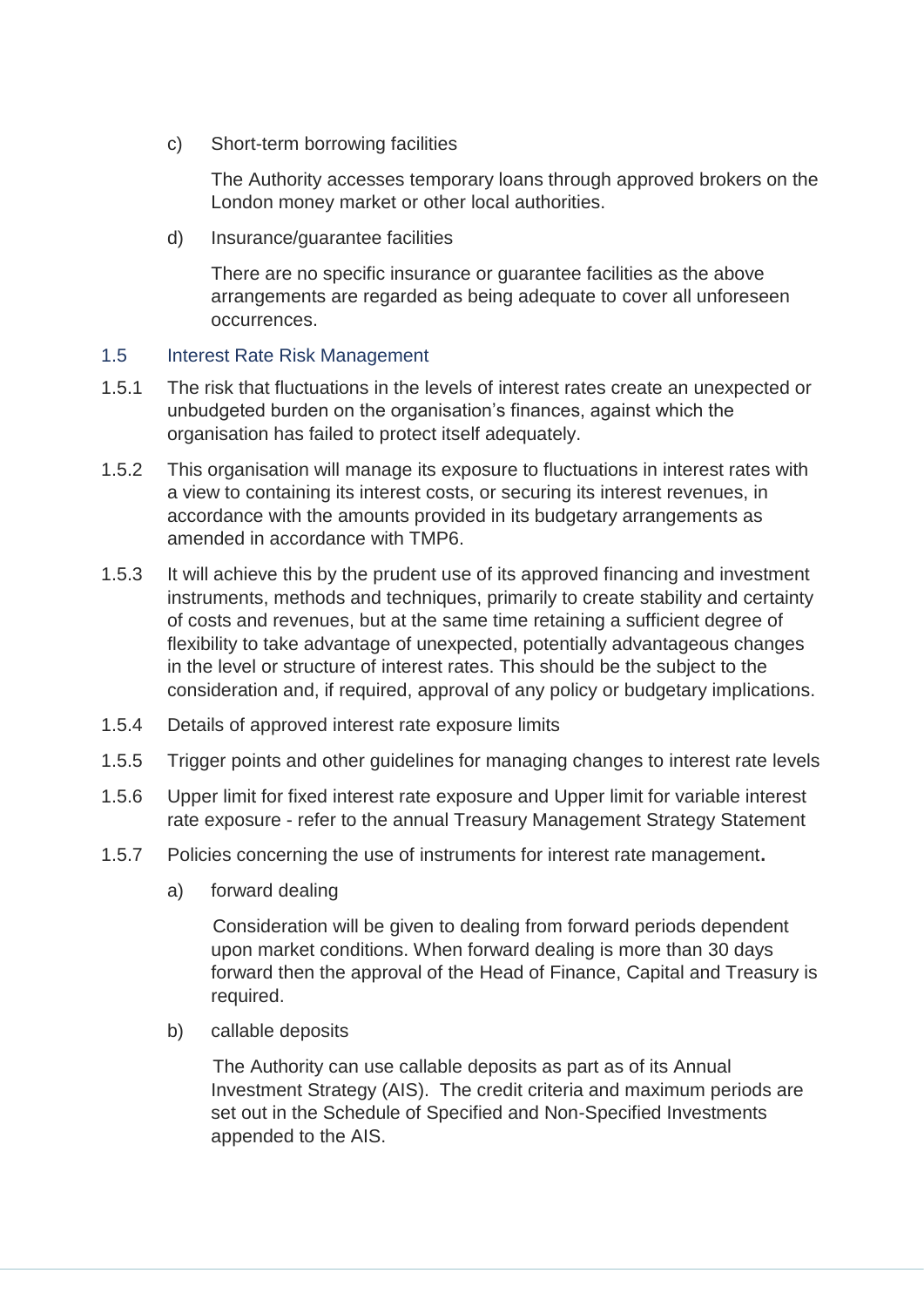c) LOBOS (borrowing under lender's option/borrower's option)

Use of LOBOs are not currently considered as part of the annual borrowing strategy. All borrowing for periods in excess of 364 days must be approved by the Treasurer.

#### 1.6 Exchange Rate Risk Management

- 1.6.1 The risk that fluctuations in foreign exchange rates create an unexpected or unbudgeted burden on the organisation's finances, against which the organisation has failed to protect itself adequately.
- 1.6.2 It will manage its exposure to fluctuations in exchange rates so as to minimise any detrimental impact on its budgeted income/expenditure levels.

#### 1.7 Inflation Risk Management

1.7.1 The organisation will keep under review the sensitivity of its treasury assets and liabilities to inflation and will seek to manage the risk accordingly in the context of the whole organisation's inflation exposures.

#### 1.8 Refinancing Risk Management

- 1.8.1 The risk that maturing borrowings, capital, project or partnership financings cannot be refinanced on terms that reflect the provisions made by the organisation for those refinancing, both capital and current (revenue), and/or that the terms are inconsistent with prevailing market conditions at the time.
- 1.8.2 This organisation will ensure that its borrowing, private financing and partnership arrangements are negotiated, structured and documented, and the maturity profile of the monies so raised are managed, with a view to obtaining offer terms for renewal or refinancing, if required, which are competitive and as favourable to the organisation as can reasonably be achieved in the light of market conditions prevailing at the time.
- 1.8.3 It will actively manage its relationships with its counterparties in these transactions in such a manner as to secure this objective and will avoid overreliance on any one source of funding if this might jeopardise achievement of the above.
- 1.8.4 Debt/Other Capital Financing, Maturity Profiling, Policies and Practices

The Authority will establish through its Prudential and Treasury Indicators the amount of debt maturing in any year/period.

Any debt rescheduling will be considered when the difference between the refinancing rate and the redemption rate is most advantageous, and the situation will be continually monitored in order to take advantage of any perceived anomalies in the yield curve. The reasons for any rescheduling to take place will include:

- a) the generation of cash savings at minimum risk;
- b) to reduce the average interest rate;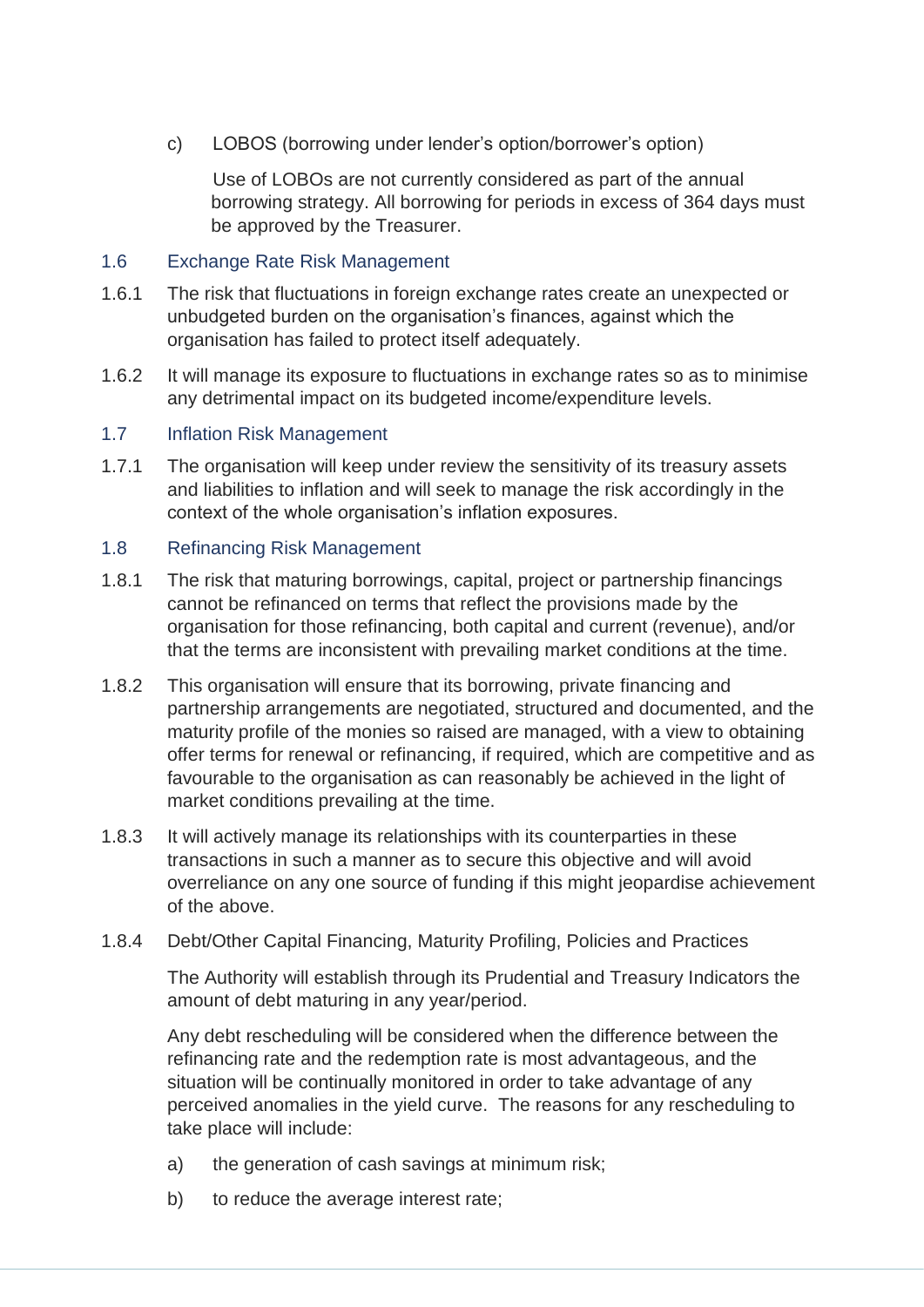c) to amend the maturity profile and /or the balance of volatility of the debt portfolio.

Rescheduling will be reported to the Audit Committee in the annual Review Report.

1.8.5 Projected Capital Investment Requirements

The responsible officer will prepare a three-year plan for capital expenditure for the Authority. The capital plan will be used to prepare a three-year revenue budget for all forms of financing charges.

In addition, the responsible officer will draw up a capital strategy report which will give a longer-term view.

The definition of capital expenditure and long-term liabilities used in the Code will follow recommended accounting practice as per the Code of Practice on Local Authority Accounting.

1.8.6 Policy Concerning Limits on Affordability and Revenue Consequences of Capital Financing

In considering the affordability of its capital plans, the Authority will consider all the resources currently available/estimated for the future together with the totality of its capital plans, revenue income and revenue expenditure forecasts for the forthcoming year and the two following years and the impact these will have on Authority tax levels.

It will also consider affordability in the longer term beyond this three-year period and assess the risks and rewards of significant investments to ensure the longterm financial sustainability of the authority.

The Authority will also undertake an annual review of commercial, (debt for yield), investments with a view to divest, where appropriate, so as to avoid or minimise additional external borrowing.

The Authority will use the definitions provided in the Prudential Code for borrowing (88), capital expenditure (89), capital financing requirement (90), commercial property (91), debt (92), financing costs (93), investments (95), net revenue stream (96), other long-term liabilities (97), treasury management (98) and transferred debt (99).

1.8.7 Private Finance Initiative (PFI), Partnerships, Arm's Length Management Operation (ALMO) and guarantees

The Authority has entered into the PFI's as below:

- a) Construction, maintenance and provision of a Fire station at Stretford ending October 2024
- b) Construction and maintenance of seventeen Police stations ending in 2030.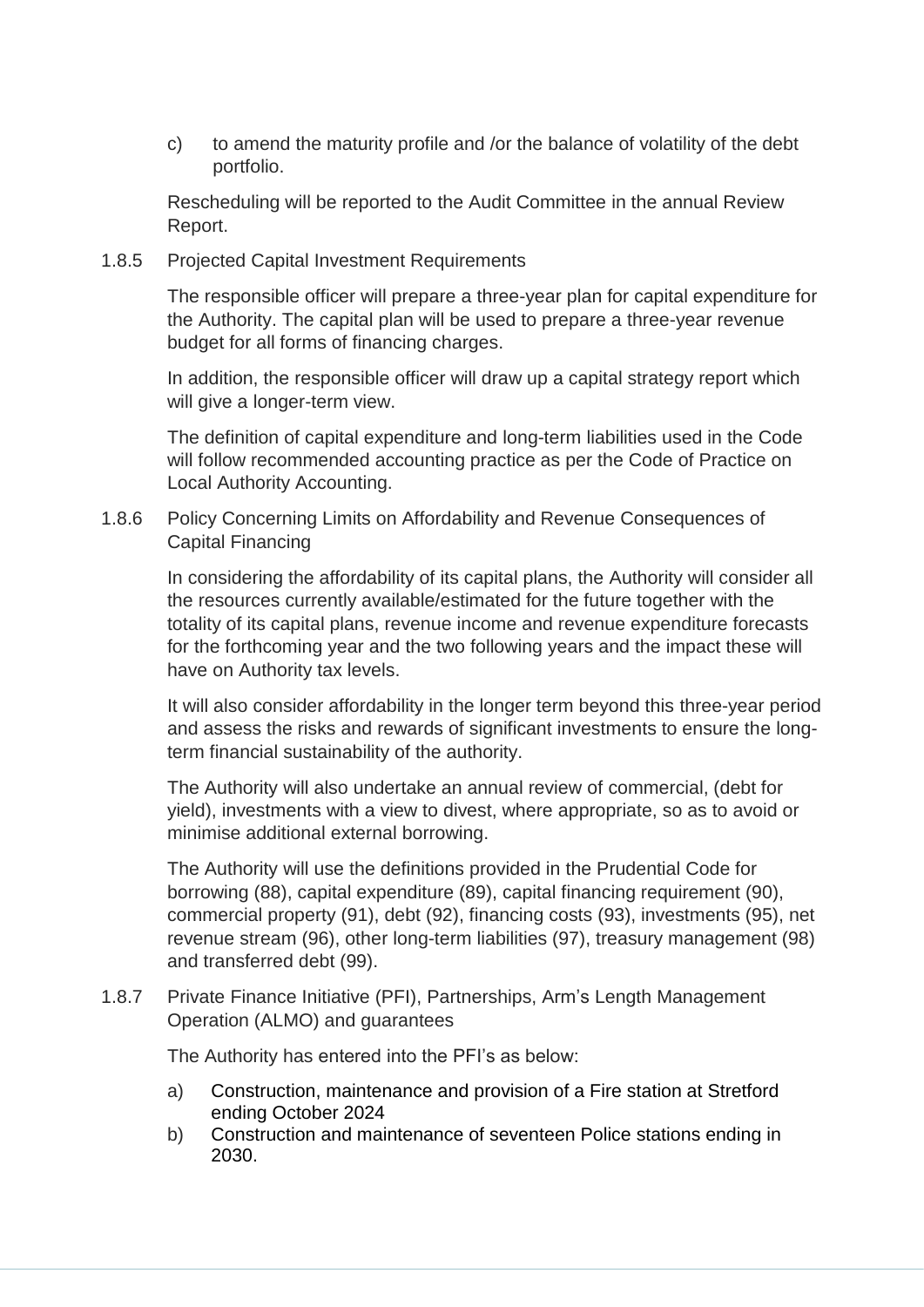#### 1.9 Legal and Regulatory Risk Management

- 1.9.1 The risk that the organisation itself, or an organisation with which it is dealing in its treasury management activities, fails to act in accordance with its legal powers or regulatory requirements, and that the organisation suffers losses accordingly.
- 1.9.2 This organisation will ensure that all of its treasury management activities comply with its statutory powers and regulatory requirements. It will demonstrate such compliance, if required to do so, to all parties with whom it deals in such activities. In framing its credit and counterparty policy under TMP1[1] credit and counterparty risk management, it will ensure that there is evidence of counterparties' powers, authority and compliance in respect of the transactions they may effect with the organisation, particularly with regard to duty of care and fees charged.
- 1.9.3 This organisation recognises that future legislative or regulatory changes may impact on its treasury management activities and, so far as it is reasonably able to do so, will seek to minimise the risk of these impacting adversely on the organisation.
- 1.9.4 References to Relevant Statutes and Regulations

The treasury management activities of the Authority shall comply fully with legal statute, guidance, Codes of Practice and the regulations of the Authority. These are:

#### **Statutes**

- a) Local Government Finance Act 1988 section 114 duty on the responsible officer to issue a report if the Authority is likely to get into a financially unviable position.
- b) Requirement to set a balanced budget Local Government Finance Act 1992 section 32 for billing authorities and section 43 for major precepting authorities.
- c) Local Government Act 2003
- d) S.I. 2003 No.2938 Local Government Act 2003 (Commencement No.1 and Transitional Provisions and Savings) Order 2003 13.11.03
- e) S.I. 2003 No.3146 Local Authorities (Capital Finance and Accounting) (England) Regulations 2003 and associated commentary 10.12.03
- f) S.I. 2004 No.533 Local Authorities (Capital Finance) (Consequential, Transitional and Savings Provisions) Order 2004 8.3.04
- g) S.I. 2004 No.534 Local Authorities (Capital Finance and Accounting) (Amendment) (England) Regulations 2004 8.3.04
- h) S.I. 2004 no. 3055 [The Local Authorities \(Capital Finance and](http://www.legislation.gov.uk/uksi/2004/3055/contents/made)  [Accounting\) \(Amendment\) \(England\) \(No. 2\) Regulations 2004](http://www.legislation.gov.uk/uksi/2004/3055/contents/made)
- i) S.I. 2006 no. 521 Local Authorities (Capital Finance and Accounting) (Amendment) (England) Regulations 2006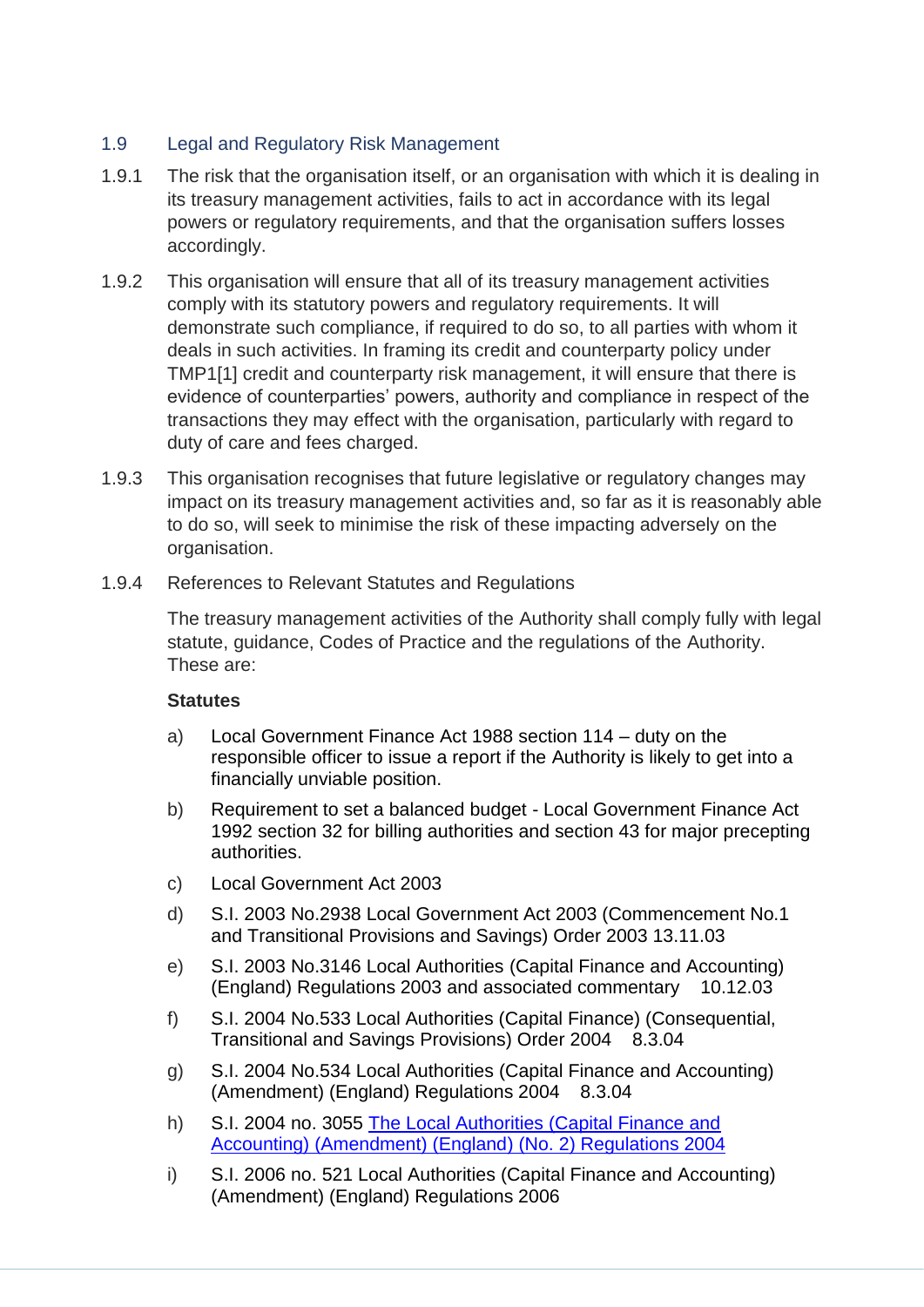- j) S.I. 2007 no. 573 Local Authorities (Capital Finance and Accounting) (Amendment) (England) Regulations 2007
- k) Local Government and Public Involvement in Health Act 2007 s238(2) power to issue guidance; to be used re: MRP
- l) S.I. 2008 no. 414 Local Authorities (Capital Finance and Accounting) (Amendment) (England) Regulations 2008
- m) S.I. 2009 no. 321 Local Authorities (Capital Finance and Accounting) (Amendment) (England) Regulations 2009
- n) S.I. 2009 no. 2272 The Local Authorities (Capital Finance and Accounting) (England) (Amendment) (No.2) Regulations 2009
- o) S.I. 2009 no. 3093 The Local Government Pension Fund Scheme (Management and Investment of Funds) Regulations 2009
- p) S.I. 2010 no. 454 (Capital Finance and Accounting) (Amendment) (England) Regulations 2010
- q) Localism Act 2011
- r) S.I. 2012 no. 265 Local Authorities (Capital Finance and Accounting) (England) (Amendment) Regulations 2012
- s) S.I. 2012 No. 711 The Local Authorities (Capital Finance and Accounting) (England) (Amendment) (No. 2) Regulations 2012
- t) S.I. 2012 No. 1324 The Local Authorities (Capital Finance and Accounting) (England) (Amendment) (No.3) Regulations 2012
- u) S.I. 2012 No. 2269 [The Local Authorities \(Capital Finance and](http://www.legislation.gov.uk/uksi/2012/2269/contents/made)  [Accounting\) \(England\) \(Amendment\) \(No. 4\) Regulations 2012](http://www.legislation.gov.uk/uksi/2012/2269/contents/made)
- v) S.I. 2013 no. 476 The Local Authorities (Capital Finance and Accounting) (England) (Amendment) Regulations 2013
- w) S.I. 2015 no. 234 Accounts and Audit Regulations 2015
- *x) There has not been an issue of a Local Authorities (Capital Finance and Accounting) (England) Regulations statutory instrument in 2005, 2011 and 2016*
- y) S.I. 2017 no. 536 The Local Authorities (Capital Finance and Accounting) (England) (Amendment) Regulations 2017
- z) S.I. 2018 no. 1207 The Local Authorities (Capital Finance and Accounting) (England) (Amendment) Regulations 2018
- aa) Statutory Guidance on Investments 2018
- bb) Statutory Guidance on MRP 2018
- cc) 2019 No. 394 Exiting the European Union financial services: The Money Market Funds (Amendment) (EU Exit) Regulations 2019
- dd) S.I. 2019 no. 396 The Local Authorities (Capital Finance and Accounting) (England) (Amendment) Regulations 2019
- ee) S.I. 2020 no. 1212 The Local Authorities (Capital Finance and Accounting) (England) (Amendment) Regulations 2020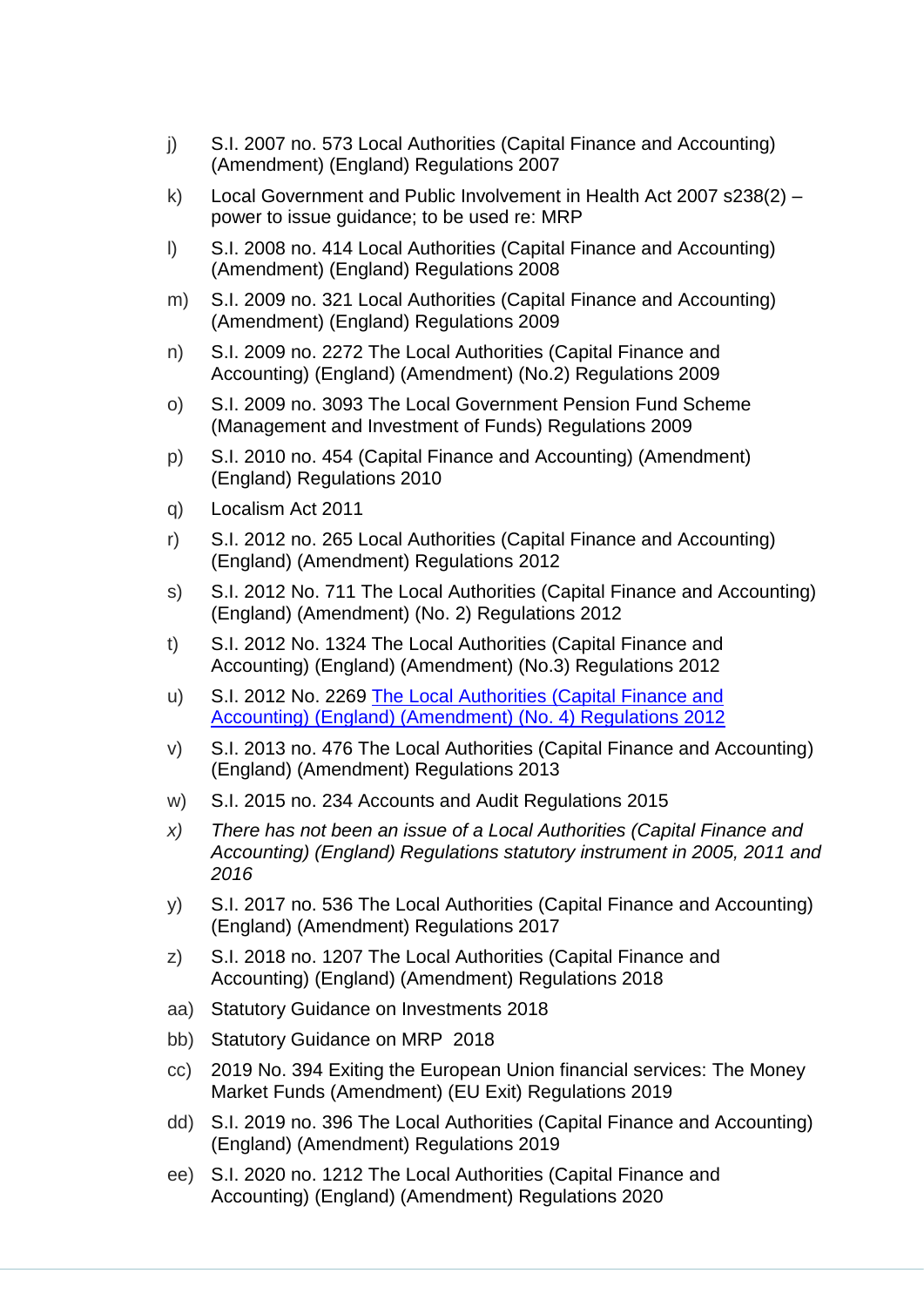ff) S.I. 2021 no. 611 The Local Authorities (Capital Finance and Accounting) (England) (Amendment) Regulations 2021

#### **Guidance and codes of practice**

- a) CIPFA Local Authority Capital Accounting a reference manual for practitioners' latest year Edition
- b) CIPFA Guide for Chief Financial Officers on Treasury Management in Local Authorities 1996
- c) CIPFA Standard of Professional Practice on Treasury Management 2002
- d) CIPFA Standard of Professional Practice on Continuous professional Development 2005
- e) CIPFA Standard of Professional Practice on Ethics 2006
- f) The Good Governance Standard for Public Services 2004
- g) CIPFA's Treasury Management Codes of Practice and Guidance Notes 2021,
- h) CIPFA Prudential Code for Capital Finance in Local Authorities and Guidance Notes revised 2021

#### **Others**

- a) LAAP Bulletins
- b) IFRS Code of Practice on Local Authority Accounting in the United Kingdom: A Statement of recommended Practice
- c) PWLB circulars on Lending Policy
- d) The UK Money Markets Code (issued by the Bank of England it was formerly known as the Code of Market Conduct issued by the Financial Conduct Authority.)
- e) The Authority's Standing Orders relating to Contracts
- f) The Authority's Financial Regulations
- g) The Authority's Scheme of Delegated Functions
- 1.9.5 Procedures for Evidencing the Authority's Powers/Authorities to Counterparties

The Authority's powers to borrow and invest are contained in legislation.

Investing: Local Government Act 2003, section 12

Borrowing: Local Government Act 2003, section 1

In addition, it will make available on request the following:

- a) the scheme of delegation of treasury management activities which is contained in << name of document >> which states which officers carry out these duties
- b) the document which sets which officers are the authorised signatories.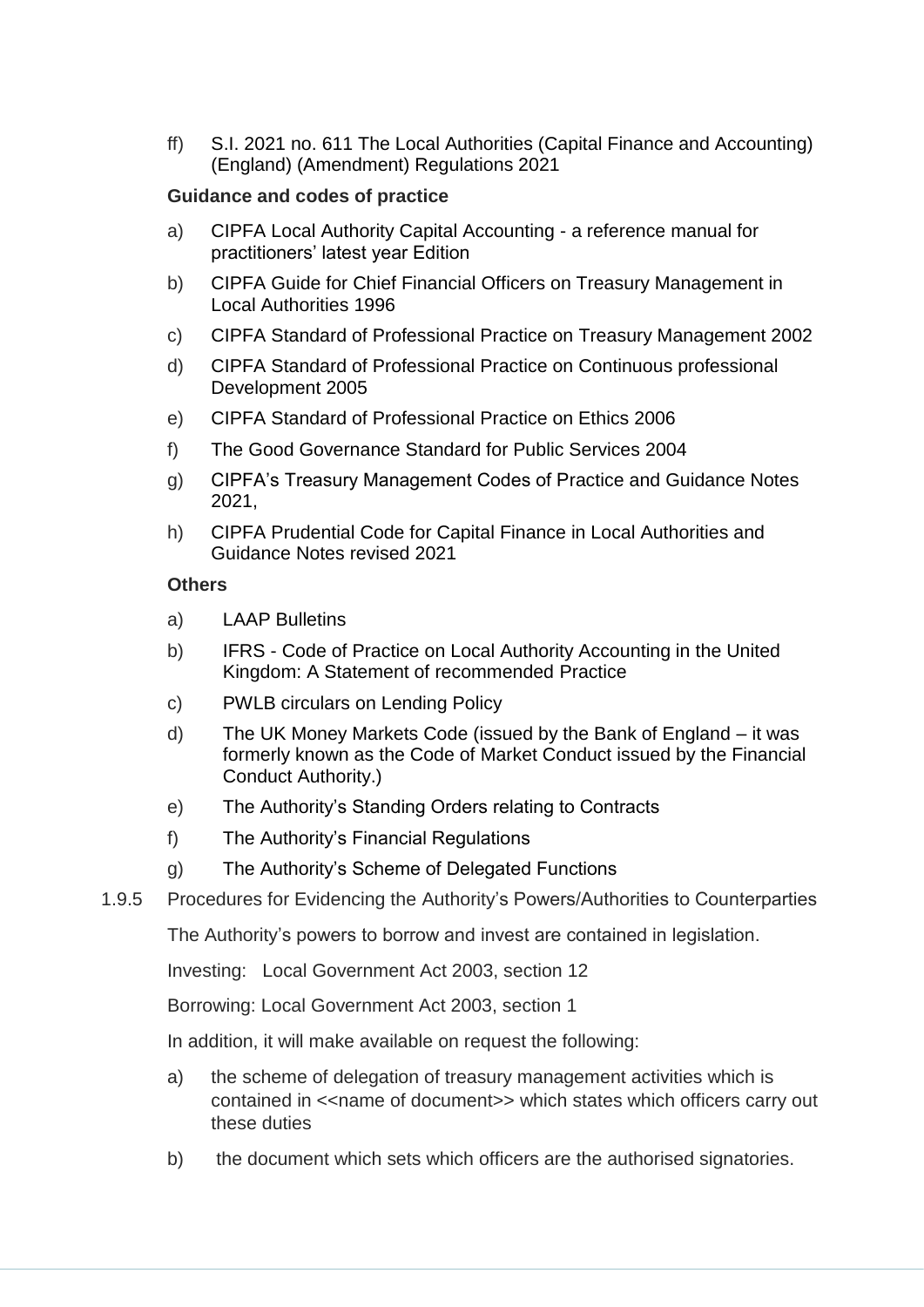#### 1.9.6 Required Information on Counterparties

Lending shall only be made to counterparties on the Approved Lending list. This list has been compiled using advice from the Authority's treasury advisers based upon credit ratings supplied by Fitch, Moodys and Standard & Poors*.*

1.9.7 Statement on the Authority's Political Risks and Management of Same

The responsible officer shall take appropriate action with the Authority, the Chief Executive and the Mayor to respond to and manage appropriately political risks such as change of Leaders in the constituent Districts, leadership in the Authority, change of Government etc.

1.9.8 Monitoring Officer

The monitoring officer is the Solicitor. The duty of this officer is to ensure that the treasury management activities of the Authority are lawful.

1.9.9 Chief Financial Officer

The Chief Financial Officer is the Treasurer; the duty of this officer is to ensure that the financial affairs of the Authority are conducted in a prudent manner and to make a report to the Authority if he has concerns as to the financial prudence of its actions or its expected financial position.

#### 1.10 Operational risk, including fraud, error and corruption

- 1.10.1 The risk that an organisation fails to identify the circumstances in which it may be exposed to the risk of loss through fraud, error, corruption or other eventualities in its treasury management dealings, and fails to employ suitable systems and procedures and maintain effective contingency management arrangements to these ends. It includes the area of risk commonly referred to as operational risk.
- 1.10.2 This organisation will ensure that it has identified the circumstances which may expose it to the risk of loss through fraud, error, corruption or other eventualities in its treasury management dealings. Accordingly, it will employ suitable systems and procedures, and will maintain effective contingency management arrangements, to these ends.
- 1.10.3 The Authority will therefore:
	- a) seek to ensure an adequate division of responsibilities and maintenance at all times of an adequate level of internal check which minimises such risks.
	- b) Fully document all its treasury management activities so that there can be no possible confusion as to what proper procedures are.
	- c) Staff will not be allowed to take up treasury management activities until they have had proper training in procedures and are then subject to an adequate and appropriate level of supervision.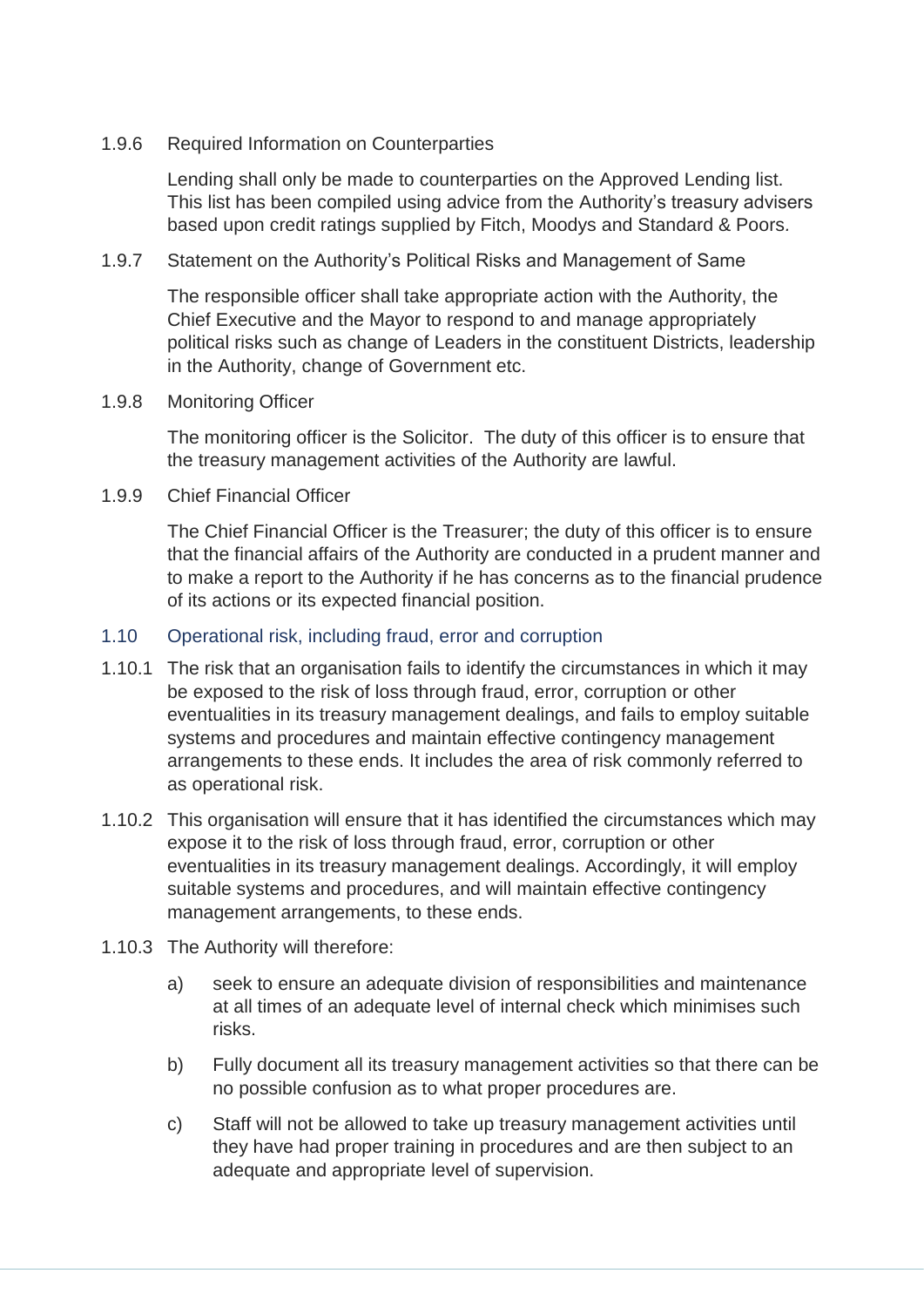- d) Records will be maintained of all treasury management transactions so that there is a full audit trail and evidence of the appropriate checks being carried out.
- 1.10.4 Details of Systems and Procedures to be Followed, Including Internet Services
	- a) Authority
		- The Scheme of Delegation to Officers sets out the delegation of duties to officers.
		- All loans and investments are negotiated by the responsible officer or authorised persons.
		- Loan procedures are defined in the Authority's Financial Regulations.
	- b) Procedures
		- CHAPS request form completed with supporting evidence and independently verified Settlement Instructions; this is then approved by 2 bank mandates before being processed on the bank for payment
	- c) Investment and borrowing transactions
		- A detailed register of all loans and investments is maintained in the Logotech system.
		- A written acknowledgement of each deal is sent promptly to the lending or borrowing institution where transactions are done directly with the organisation.
		- Written confirmation is received and checked against the dealer's records for the transaction.
		- Any discrepancies are immediately reported to the Senior Finance Manager for resolution.
		- All transactions placed through brokers are confirmed by a broker note showing details of the loan arranged. Written confirmation is received and checked against the dealer's records for the transaction. Any discrepancies are immediately reported to the Senior Finance Manager for resolution.
		- d) Regularity and security
			- Lending is only made to institutions on the Approved List of Counterparties.
			- The Logotech system prompts the Finance Manager that money borrowed, or lent is due to be repaid.
			- All loans raised and repayments made go directly to and from the bank account of approved counterparties.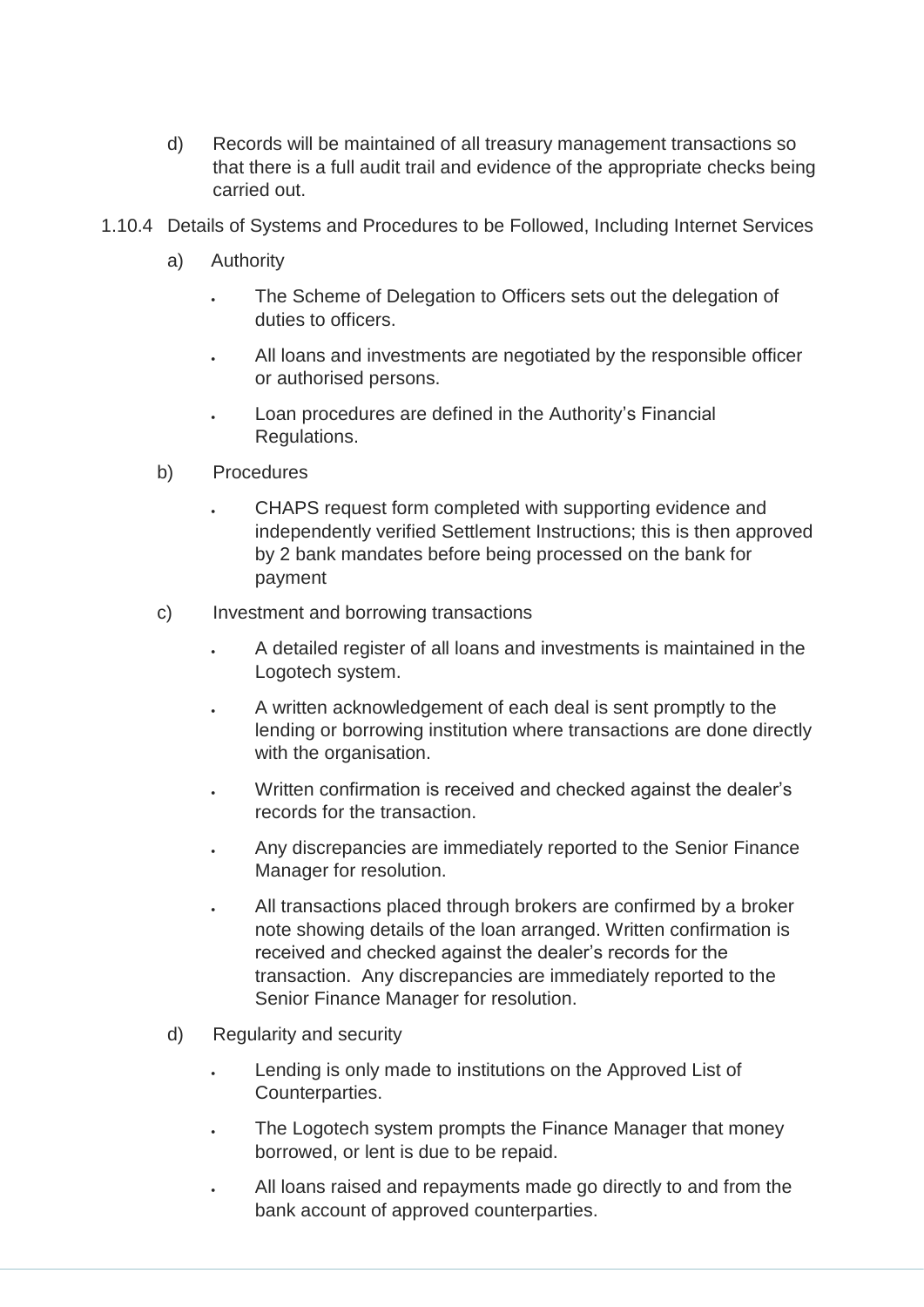- Counterparty limits are set for every institution that the Authority invests with.
- Brokers have a list of named officials authorised to agree deals.
- There is a separation of duties in the section between dealers and the checking and authorisation of all deals.
- The Authority's bank holds a list of Authority officials who are authorised signatories for treasury management transactions.
- No member of the treasury management team is an authorised signatory.
- The Logotech system can only be accessed by a password.
- e) Checks
	- The bank reconciliation is carried out monthly from the bank statement to the financial ledger.
	- The Logotech system balances are proved to the balance sheet ledger codes at the end of each month and at the financial year end.
- f) Calculations
	- The calculation of repayment of principal and interest notified by the lender or borrower is checked for accuracy against the amount calculated by the Logotech system.
	- The Logotech system automatically calculates periodic interest payments of PWLB and other long-term loans. This is used to check the amount paid to lenders.
- 1.10.5 Emergency and Contingency Planning Arrangements

Disaster Recovery Plan

The treasury management team are able to work remotely. If the Logotech system was unavailable, the download from the previous day would be used to assess the cashflow needs for the day.

There are procedures in place with Barclays for payments to be made should the electronic system not be available.

All members of the treasury management team are familiar with this plan and new members will be briefed on it.

All computer files are backed up on the server to enable files to be accessed from remote sites.

- 1.10.6 Insurance Cover Details
	- a) Fidelity Insurance

The Authority has 'Fidelity' insurance cover with Zurich Municipal. This covers the loss of cash by fraud or dishonesty of employees.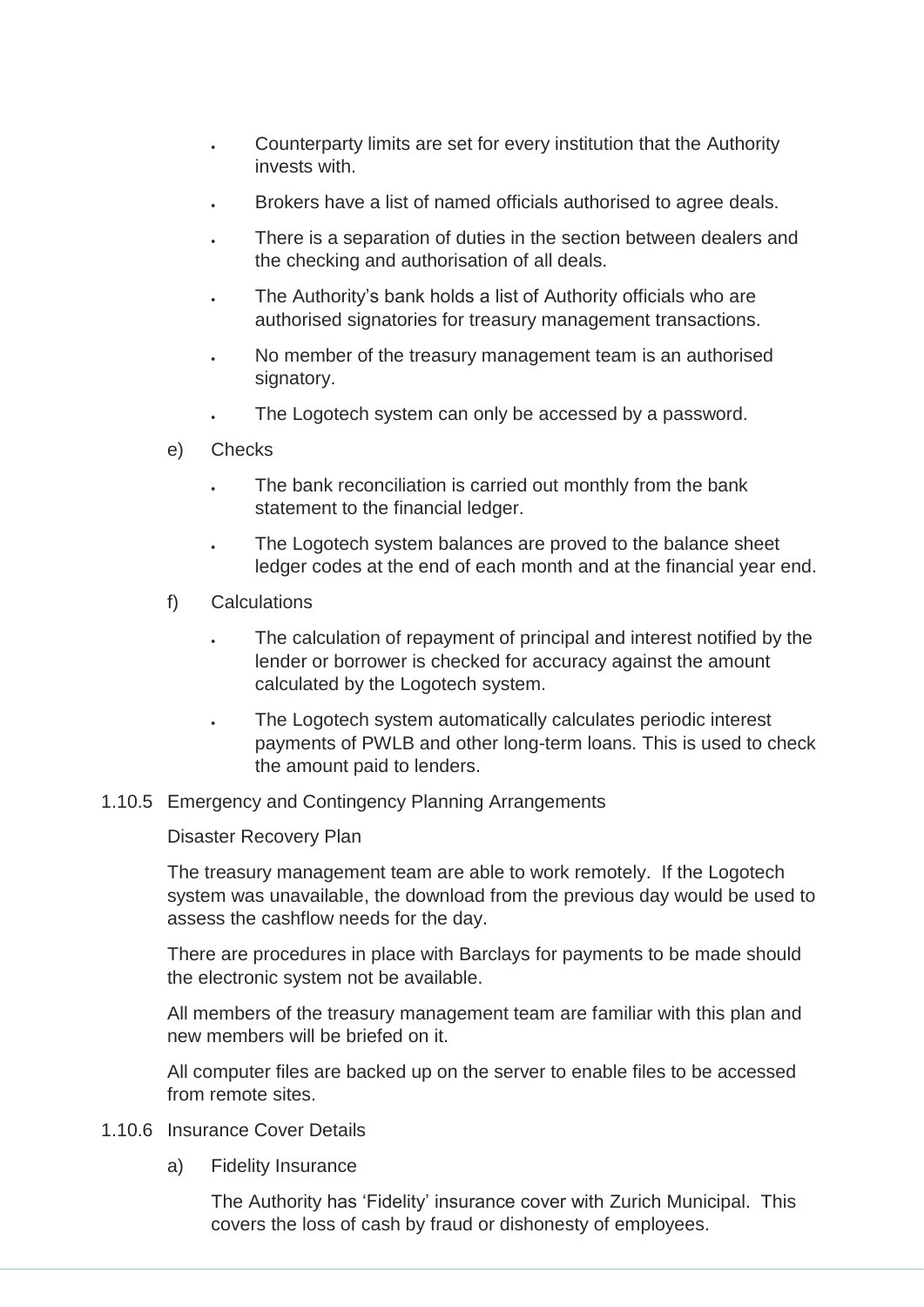This cover is limited to £10m for any one event with an excess of £5,000 for any one event

b) Professional Indemnity Insurance

The Authority also has a 'Professional Indemnity' insurance policy with Zurich Municipal which covers loss to the Authority from the actions and advice of its officers which are negligent and without due care. This cover is limited to £10m for any one event with an excess of £10,000 for any one event.

c) Business Interruption

The Authority also has a 'Business Interruption' cover as part of its property insurance with Zurich Municipal.

#### 1.11 Price Risk Management

- 1.11.1 The risk that, through adverse market fluctuations in the value of the principal sums an organisation borrows and invests, its stated treasury management policies and objectives are compromised, against which effects it has failed to protect itself adequately.
- 1.11.2 This organisation will seek to ensure that its stated treasury management policies and objectives will not be compromised by adverse market fluctuations in the value of the principal sums it invests and will accordingly seek to protect itself from the effects of such fluctuations.
- 1.11.3 Approved procedures and limits for controlling exposure to investments whose capital value may fluctuate (Gilts, CDs, Etc.)

These are controlled through setting limits on investment instruments where the principal value can fluctuate. The limits are determined and set through the Annual Investment Strategy*.*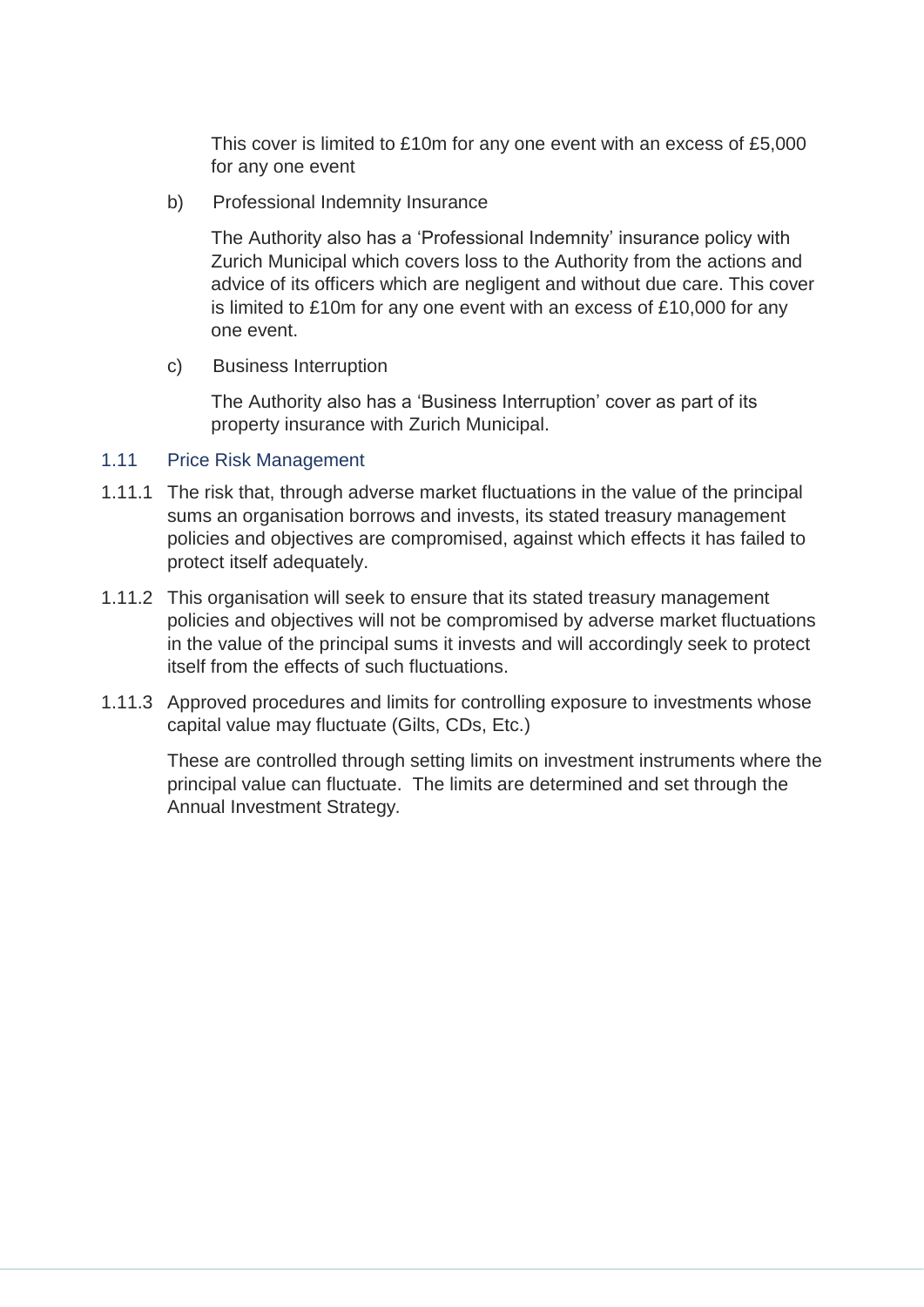### **TMP 2 PERFORMANCE MEASUREMENT**

#### 2.1 Evaluation and Review of Treasury Management Decisions

- 2.1.1 The Authority has a number of approaches to evaluating treasury management decisions:
	- a) reviews are carried out by the treasury management team
	- b) reviews with our treasury management consultants
	- c) annual review after the end of the year as reported to full Authority
	- d) half yearly monitoring reports to the Audit Committee
	- e) comparative reviews
	- f) strategic, scrutiny and efficiency value for money reviews
- 2.1.2 Periodic reviews during the financial year

The Head of Finance, Capital and Treasury, holds a treasury management review meeting with the treasury management team every quarter to review actual activity against the Treasury Management Strategy Statement and cash flow forecasts

This will include:

- a) Total debt (both on- and off-balance sheet) including average rate and maturity profile
- b) Total investments including average rate and maturity profile and changes to the above from the previous review and against the TMSS.
- 2.1.3 Reviews with our treasury management consultants

The treasury management team holds reviews with our consultants to review the performance of the investment and debt portfolios.

2.1.4 Review reports on treasury management

An Annual Treasury Report is submitted to the Authority each year after the close of the financial year which reviews the performance of the debt / investment portfolios. This report contains the following: -

- a) total external debt (gross external borrowing plus other long-term liabilities such as finance leases) and average interest rates at the beginning and close of the financial year compared to the Capital Financing Requirement
- b) borrowing strategy for the year compared to actual strategy
- c) whether or not a decision was made to defer borrowing or to borrow in advance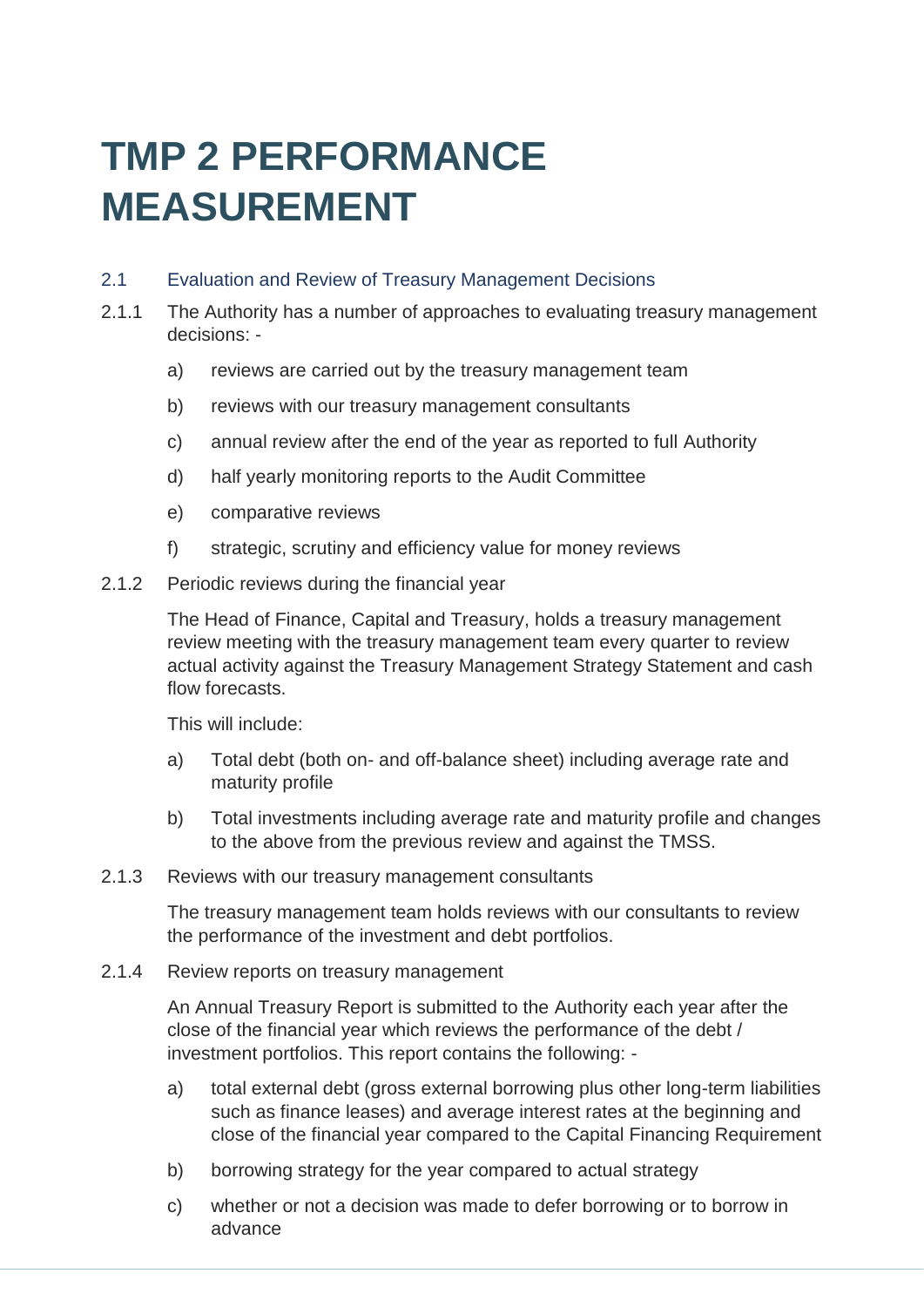- d) comment on the level of internal borrowing and how it has changed during the year
- e) assumptions made about interest rates
- f) investment strategy for the year compared to actual strategy
- g) explanations for variance between original borrowing and investment strategies and actual
- h) debt rescheduling done in the year
- i) actual borrowing and investment rates available through the year
- j) the performance and return of all investments by type of investment, evaluated against the stated investment objectives
- k) the Report shall identify investments where any specific risks have materialised during the year and report on any financial consequences of that risk; together will details of any remedial action take. This includes reporting any short-term borrowing costs incurred to remediate any liquidity problem.
- l) the Report shall include details of any review of long-term investments, held by the authority, which was undertaken in the year in accordance with the Annual Investment Strategy.
- m) compliance with Prudential and Treasury Indicators

In addition, half yearly reports will be submitted to the Audit Committee each year to provide updates on the above.

2.1.5 Comparative reviews

When data becomes available, comparative reviews are undertaken to see how the performance of the Authority on debt and investments compares to other authorities with similar size portfolios (but allowing for the fact that Prudential and Treasury Indicators are locally set). Data used will be sourced from:

- a) CIPFA Treasury Management statistics published each year for the last complete financial year
- b) CIPFA Benchmarking Club
- c) other
- 2.2 Benchmarks and Calculation Methodology:
- 2.2.1 Debt management
	- a) Average rate on all external debt
	- b) Average rate on external debt borrowed in previous financial year
	- c) Average rate on internal borrowing
	- d) Average period to maturity of external debt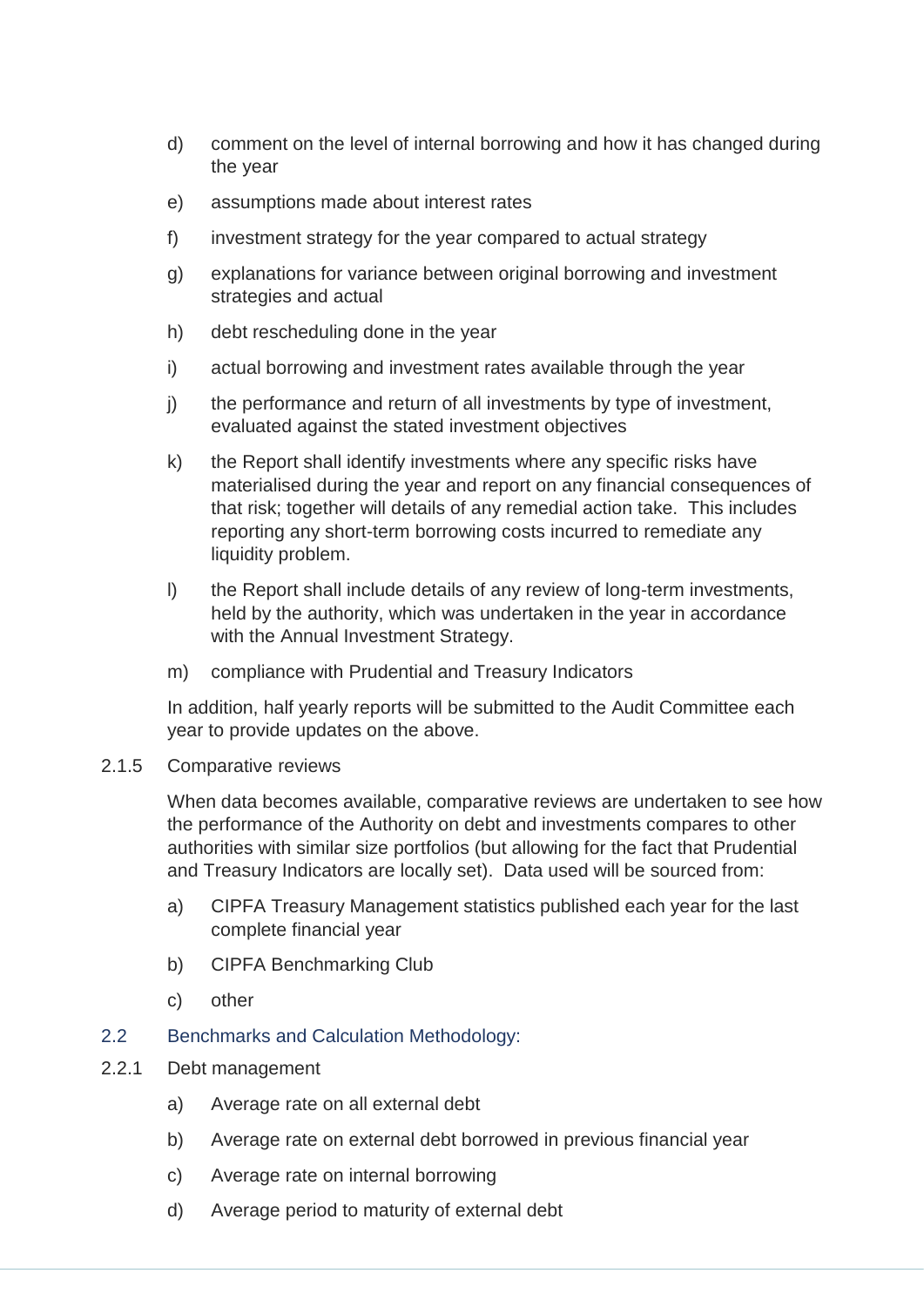- e) Average period to maturity of new loans in previous year
- f) Debt portfolio compared to the debt liability benchmark
- 2.2.2 Investment

The performance of investment earnings will be measured using an appropriate benchmark:

- 2.3 Policy Concerning Methods for Testing Value for money in Treasury **Management**
- 2.3.1 Frequency and processes for tendering

The process for advertising and awarding contracts will be in line with the Authority's Contract Standing Orders.

2.3.2 Banking services

The Authority's banking arrangements are to be subject to competitive tender as part of an AGMA wide framework.

If tendering is not considered appropriate a specialist banking company must be appointed to ensure that the terms offered represent value for money.

2.3.3 Money-broking services

The Authority will use money broking services in order to make deposits or to borrow and will establish charges for all services prior to using them.

An approved list of brokers will be established which takes account of both prices and quality of services.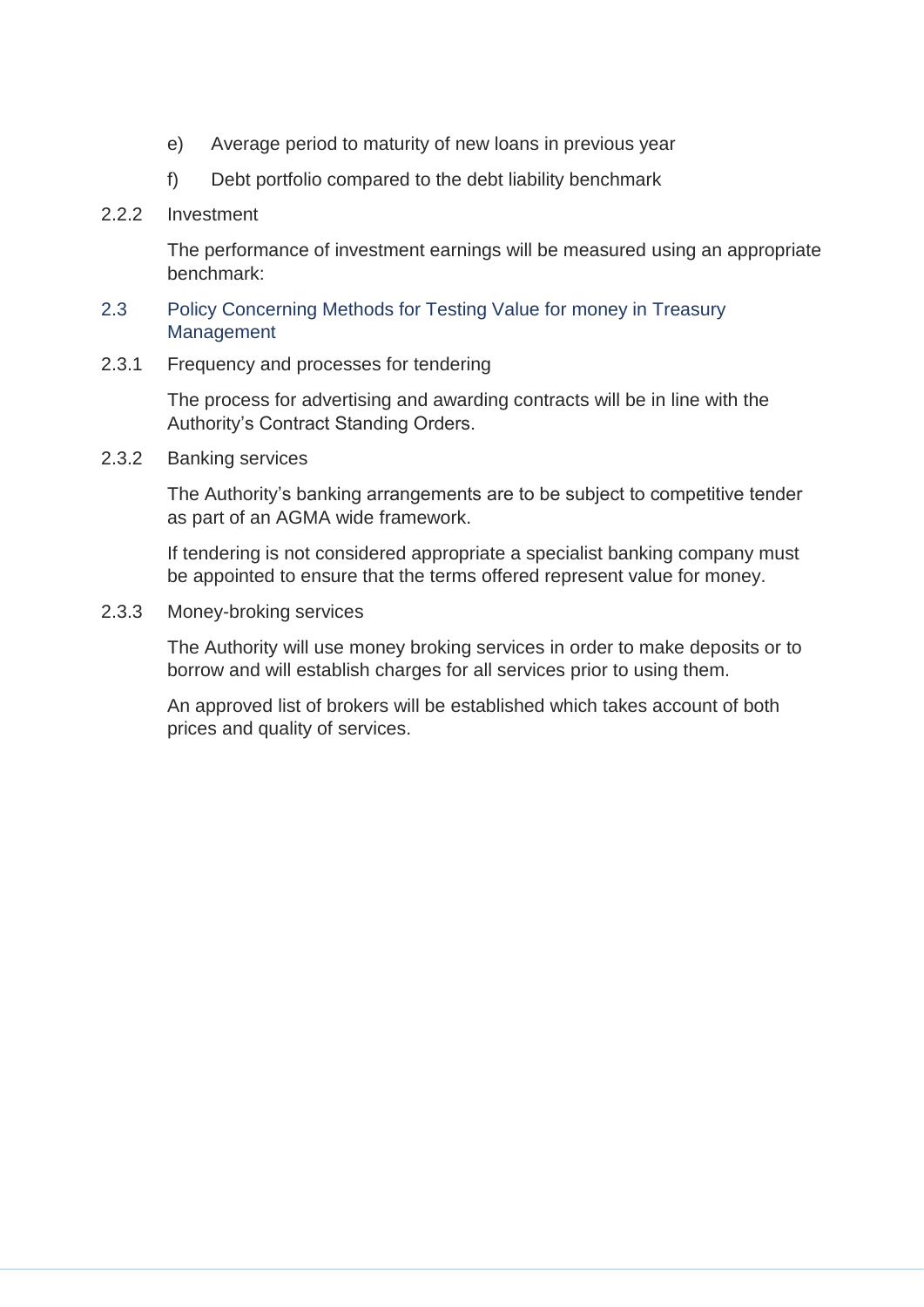# **TMP 3 DECISION-MAKING AND ANALYSIS**

#### 3.1 Records to be kept

The Treasury section has a computerised cash management system in which all investment and loan transactions are recorded. Full details of the system are covered in the user manual. The following records will be retained:

- a) Daily cash balance forecasts
- b) Money market rates obtained by telephone from brokers
- c) Dealing slips for all money market transactions
- d) Brokers' confirmations for investment and temporary borrowing transactions
- e) Confirmations from borrowing /lending institutions where deals are done directly
- f) PWLB loan confirmations
- g) PWLB debt portfolio schedules.
- h) Certificates for market loans, local bonds and other loans

#### 3.2 Processes to be pursued

- a) Cash flow analysis.
- b) Debt and investment maturity analysis
- c) Ledger reconciliation
- d) Review of opportunities for debt restructuring
- e) Review of borrowing requirement to finance capital expenditure (and other forms of financing where those offer value for money)
- f) Performance information (e.g., monitoring of actuals against budget for debt charges, interest earned, debt management; also monitoring of average pool rate, investment returns, etc).

#### 3.3 Issues to be addressed.

- 3.3.1 In respect of every treasury management decision made the Authority will:
	- a) Above all be clear about the nature and extent of the risks to which the Authority may become exposed
	- b) Be certain about the legality of the decision reached and the nature of the transaction, and that all authorities to proceed have been obtained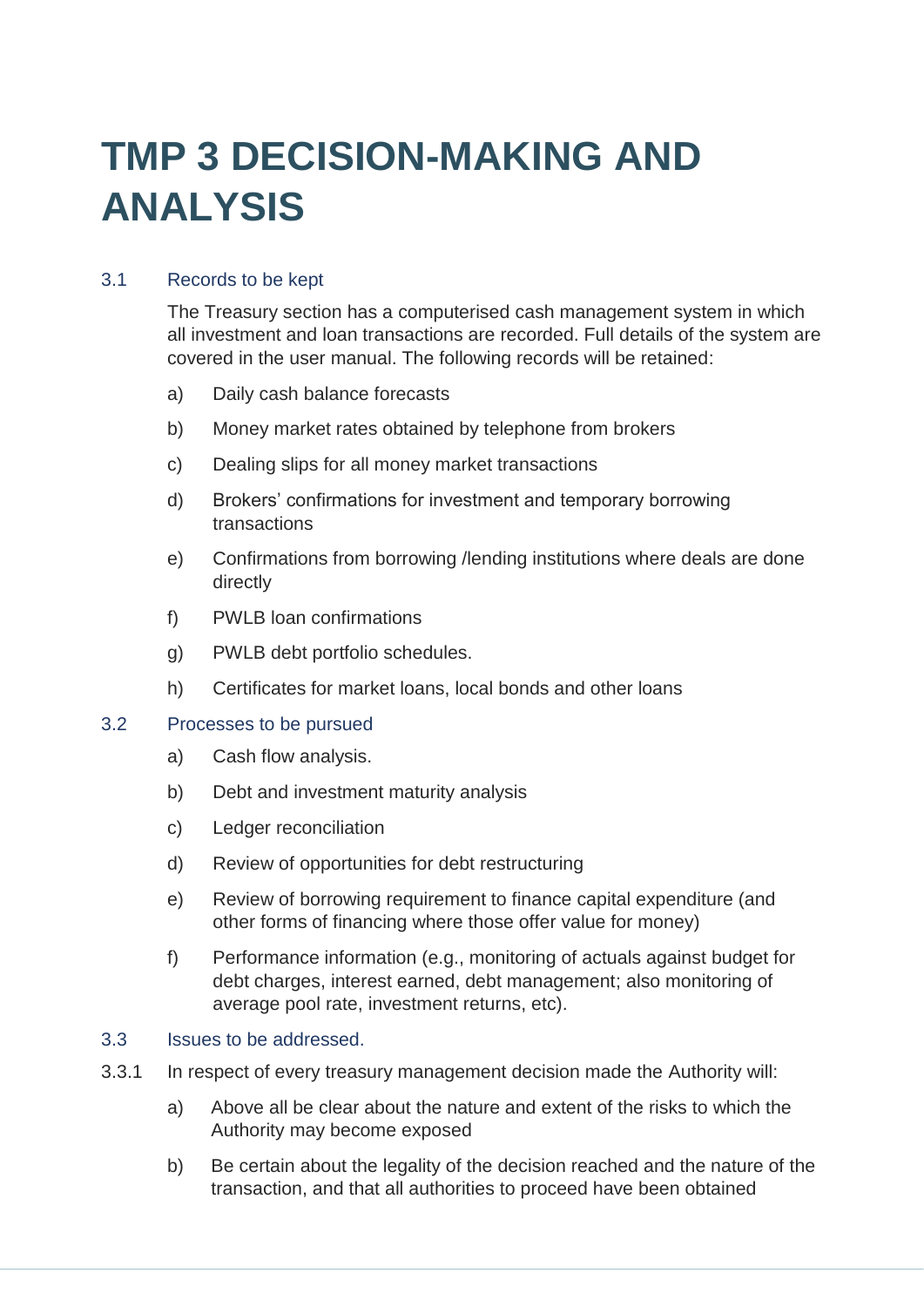- c) Be content that the documentation is adequate both to deliver the Authority's objectives and protect the Authority's interests, and to deliver good housekeeping
- d) Ensure that third parties are judged satisfactory in the context of the Authority's creditworthiness policies, and that limits have not been exceeded
- e) Be content that the terms of any transactions have been fully checked against the market and have been found to be competitive.
- 3.3.2 In respect of borrowing and other funding decisions, the Authority will:
	- a) consider the ongoing revenue liabilities created, and the implications for the organisation's future plans and budgets to ensure that Its capital plans and investment plans are affordable, proportionate to the Authority's overall financial capacity, and are within prudent and sustainable levels. This evaluation will be carried out in detail for three budget years ahead.
	- b) not borrow to invest primarily for financial return.
	- c) not borrow earlier than required to meet cash flow needs unless there is a clear business case for doing so.
	- d) not borrow unless it is to finance the current capital programme or to fund future debt maturities, or to ensure an adequate level of short-term investments to provide liquidity for the Authority.
	- e) increase its CFR and borrowing solely for purposes directly and primarily related to the functions of the authority and where any financial returns are either related to the financial viability of the project in question or otherwise incidental to the primary purpose.
	- f) undertake an annual review of any investments in commercial (debt for yield) schemes with a view to identify whether such assets should be sold to provide resources to finance capital expenditure plans or refinance maturing debt.
	- g) evaluate the economic and market factors that might influence the manner and timing of any decision to fund.
	- h) consider the merits and demerits of alternative forms of funding, including funding from revenue, leasing and private partnerships.
	- i) consider the alternative interest rate bases available, the most appropriate periods to fund and repayment profiles to use and, if relevant, the opportunities for foreign currency funding.
	- j) ensure that treasury management decisions are made in accordance with good professional practice.
- 3.3.3 In respect of investment decisions, the Authority will:
	- a) Consider the optimum period, in the light of cash flow availability and prevailing market conditions;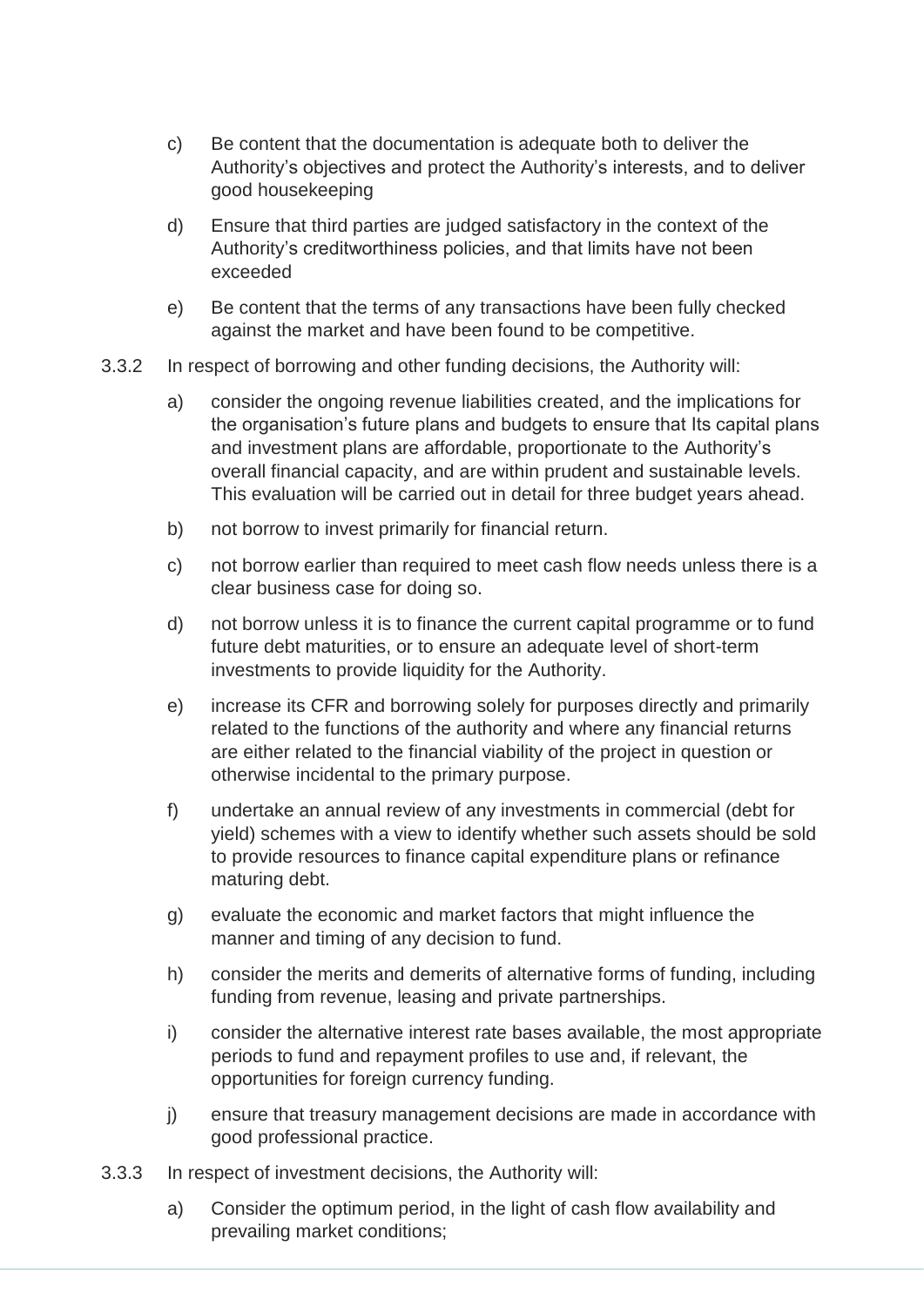- b) Consider the alternative investment products and techniques available, especially the implications of using any which may expose the Authority to changes in the value of its capital;
- c) ensure that any long-term treasury investment is supported by a business case.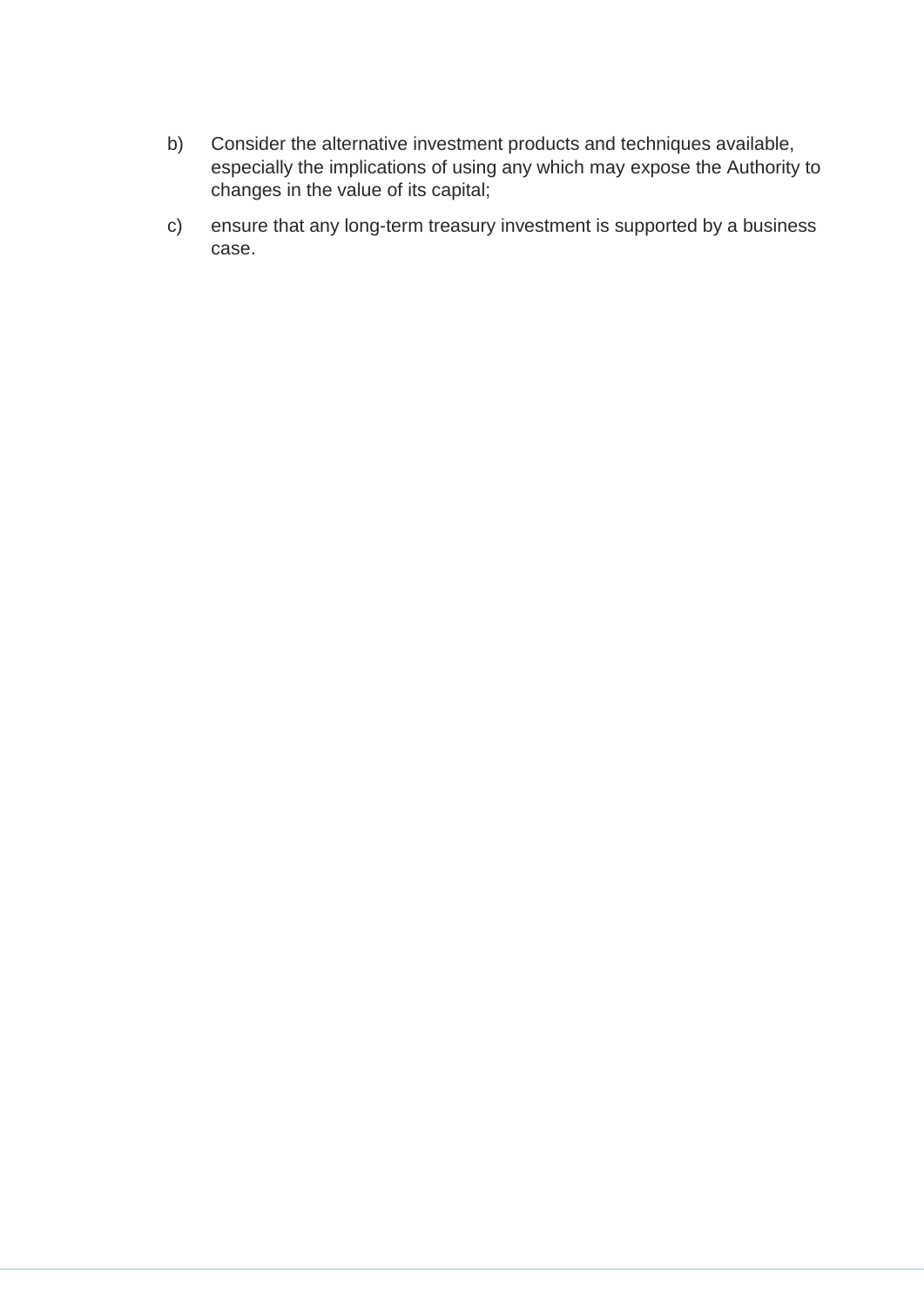# **TMP 4 APPROVED INSTRUMENTS, METHODS AND TECHNIQUES**

#### 4.1 Approved Activities of the Treasury Management Operation

- a) borrowing;
- b) lending;
- c) debt repayment and rescheduling;
- d) consideration, approval and use of new financial instruments and treasury management techniques;
- e) managing the underlying risk associated with the Authority's capital financing and surplus funds activities;
- f) managing cash flow;
- g) banking activities;
- h) leasing.
- 4.2 Approved Instruments for Investments

Please see the Annual Investment Strategy.

- 4.3 Implementation of MIFID II requirements
- 4.3.1 Since 3 January 2018, UK public sector bodies have been defaulted to "retail" status under the requirements of MiFID II. However, for each counterparty it is looking to transact with, (e.g., financial institution, fund management operator, broker), there remains the option to opt up to "professional" status, subject to meeting certain requirements specified by MIFID II and that it has the appropriate level of knowledge and experience and decision-making processes in place in order to use regulated investment products.
- 4.3.2 MIFID II does not cover term deposits so local authorities should not be required to opt up to professional status. However, some non-UK banks do not have the necessary regulatory permissions to deal with retail clients, so opting up to professional status would be required.
- 4.3.3 For investing in negotiable investment instruments, (e.g., certificates of deposit, gilts, corporate bonds), money market funds and other types of investment funds, which are covered by MIFID II, a schedule is maintained of all counterparties that the treasury management team are authorised to place investments with. This specifies for each investment instrument and for each counterparty, whether the authority has been opted up to professional status. (N.B. some money markets funds will deal with both retail and professional clients.)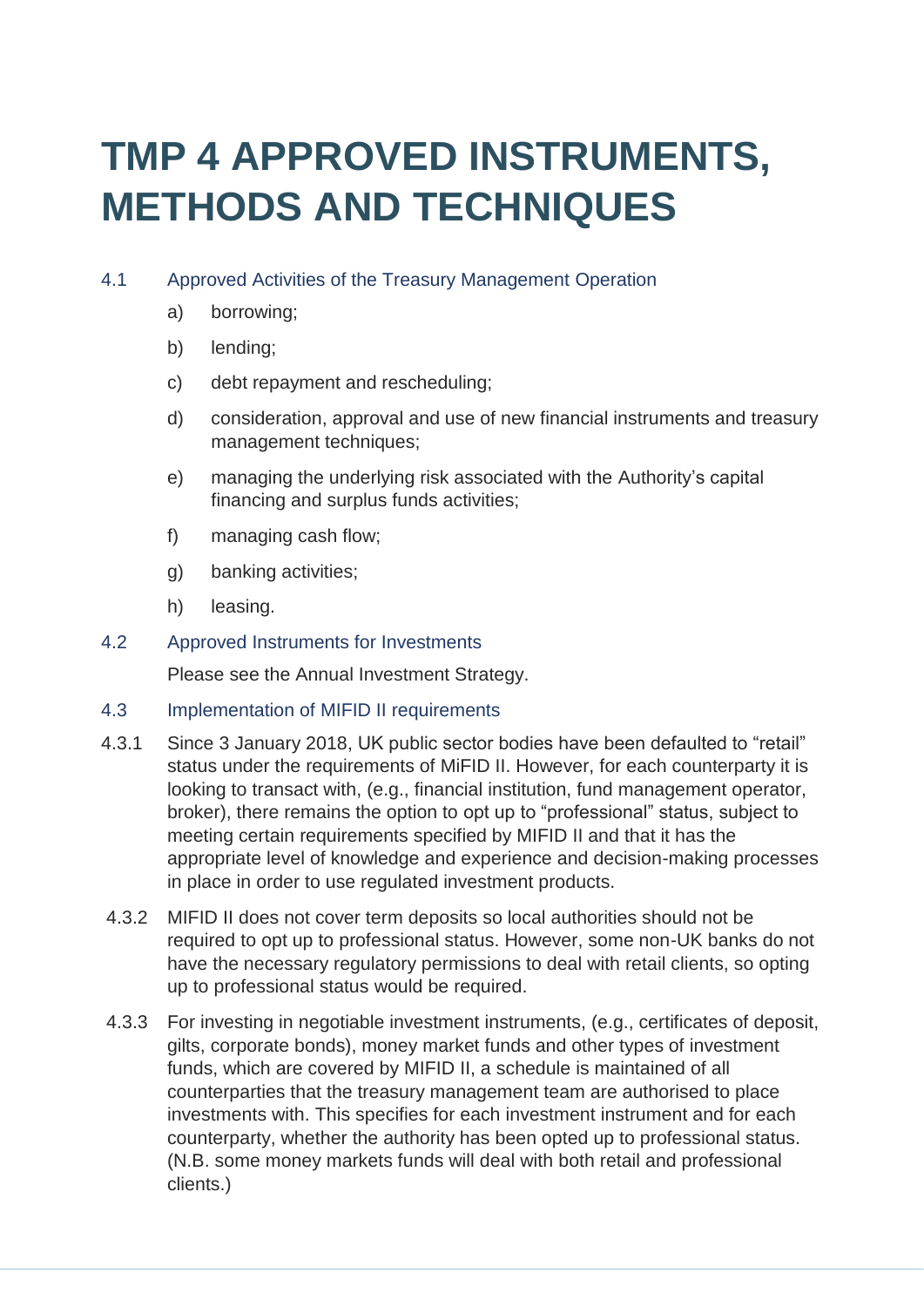#### 4.4 Approved Techniques

- a) Forward dealing
- b) LOBOs lenders option, borrower's option borrowing instrument
- c) The use of structured products such as callable deposits
- 4.5 Approved Methods and Sources of Raising Capital Finance
- 4.5.1 Finance will only be raised in accordance with the Local Government Act 2003), and within this limit the Authority has a number of approved methods and sources of raising capital finance. These are:

| <b>On Balance Sheet</b>                        |  | <b>Fixed Variable</b> |
|------------------------------------------------|--|-----------------------|
| <b>PWLB</b>                                    |  |                       |
| <b>Municipal Bond Agency</b>                   |  |                       |
| <b>UK Infrastructure Bank</b>                  |  |                       |
| Market (long-term)                             |  |                       |
| Market (temporary)                             |  |                       |
| Market (LOBOs)                                 |  |                       |
| <b>Stock Issues</b>                            |  |                       |
| Local temporary                                |  |                       |
| <b>Local Bonds</b>                             |  |                       |
| Local authority bills                          |  |                       |
| Overdraft                                      |  |                       |
| <b>Negotiable Bonds</b>                        |  |                       |
| Internal (capital receipts * revenue balances) |  |                       |
| <b>Commercial Paper</b>                        |  |                       |
| <b>Medium Term Notes</b>                       |  |                       |
| Leasing (not operating leases)                 |  |                       |
| <b>Deferred Purchase</b>                       |  |                       |

#### **Other Methods of Financing**

- a) Government and EC Capital Grants
- b) Lottery monies
- c) PFI/PPP
- d) Operating leases
- 4.5.2 Borrowing will only be done in Sterling. All forms of funding will be considered dependent on the prevailing economic climate, regulations and local considerations. The responsible officer has delegated powers in accordance with Financial Regulations, Standing Orders, the Scheme of Delegation to Officers Policy and the Treasury Management Strategy to take the most appropriate form of borrowing from the approved sources.

#### 4.6 Investment Limits

4.6.1 The Annual Investment Strategy sets out the limits and the guidelines for use of each type of investment instrument.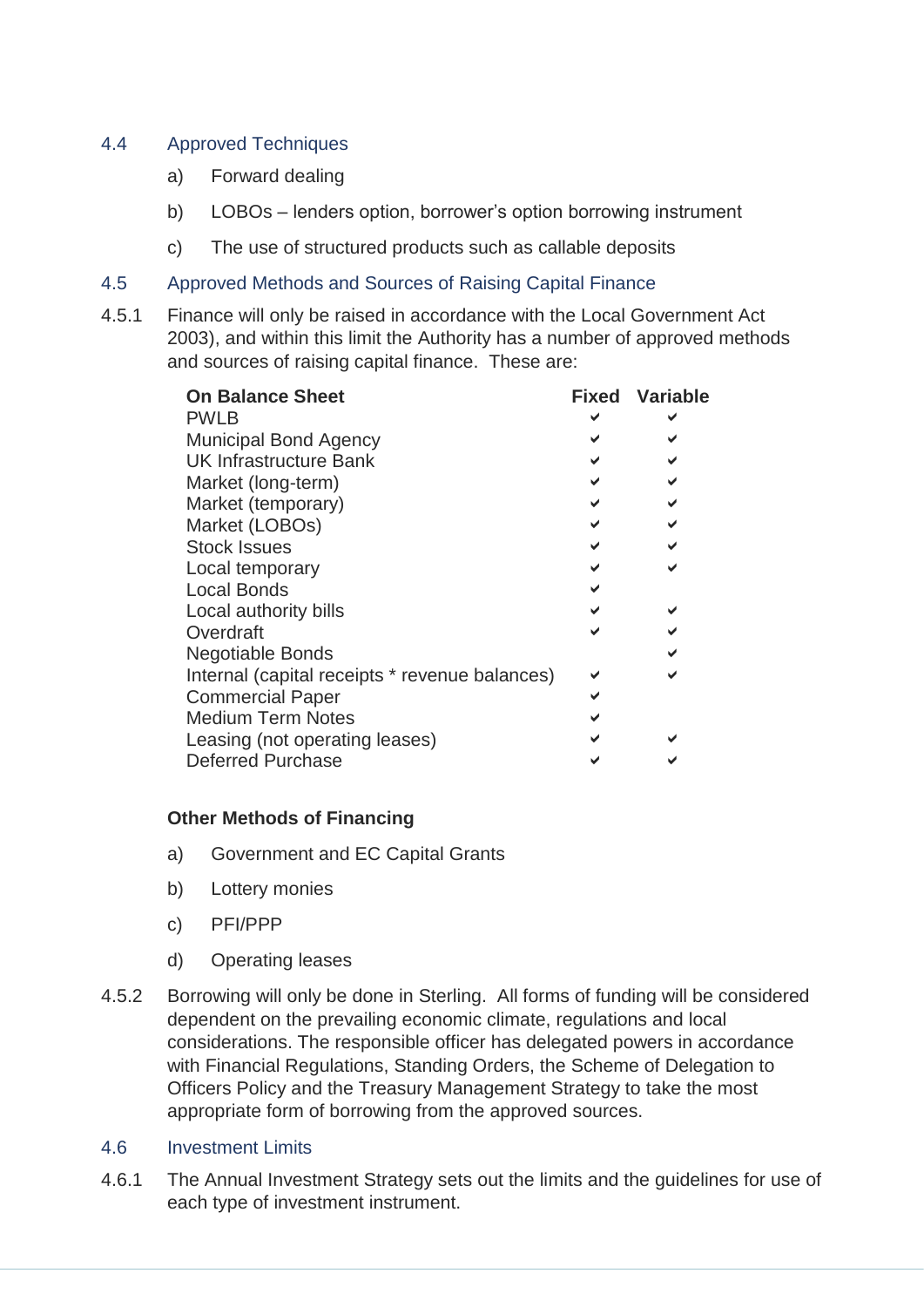#### 4.7 Borrowing Limits

4.7.1 See the Treasury Management Strategy Statement and Prudential and Treasury Indicators.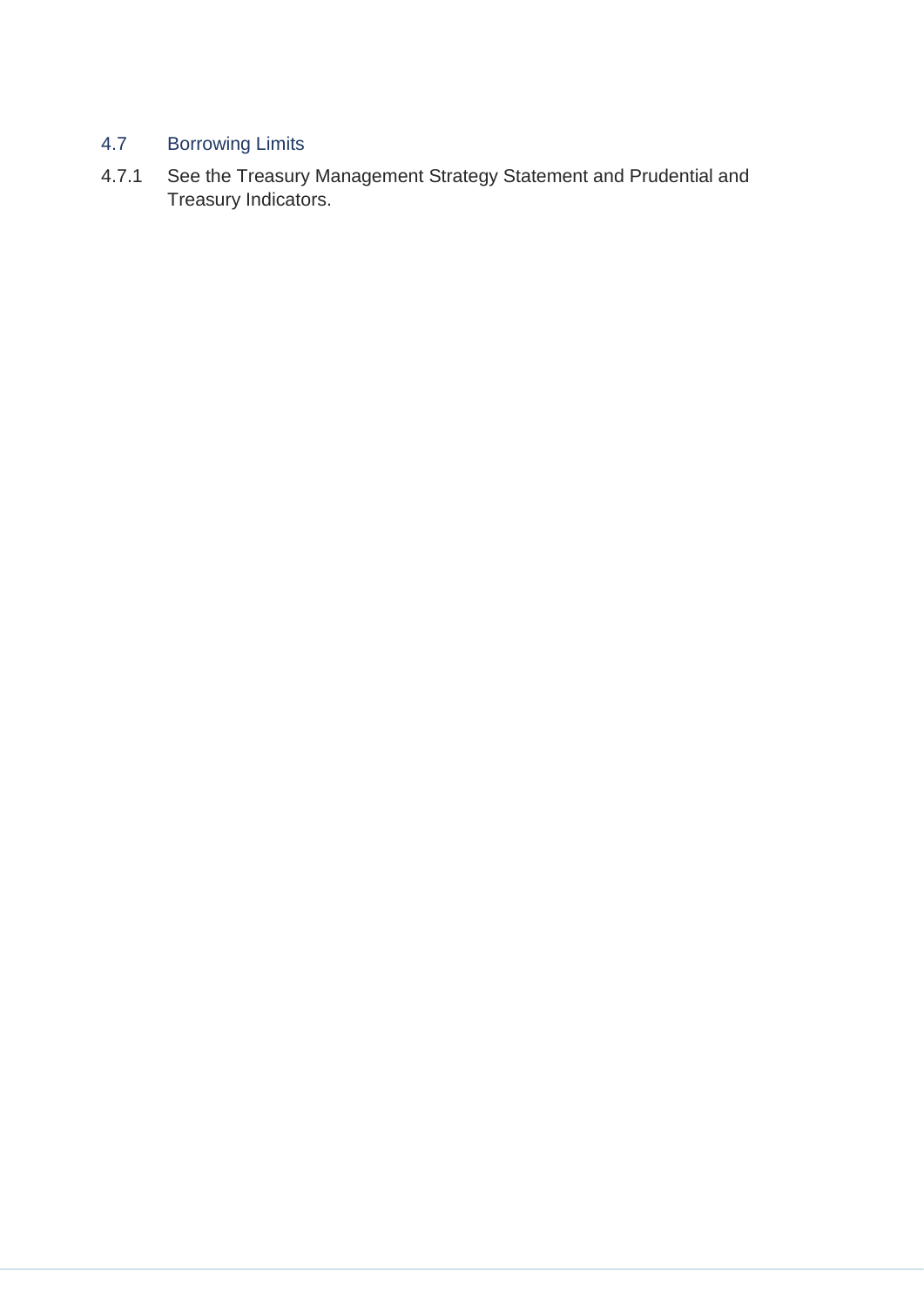# **TMP 5 Organisation, Clarity and Segregation of Responsibilities, and Dealing Arrangements**

- 5.1 Allocation of responsibilities
- 5.1.1 Full Authority
	- a) receiving and reviewing reports on treasury management policies, practices and activities
	- b) approval of annual treasury management strategy
	- c) approval of capital strategy
- 5.1.2 Audit Committee
	- a) approval of amendments to the organisation's adopted clauses, treasury management policy statement and treasury management practices
	- b) budget consideration and approval
	- c) approval of the division of responsibilities
	- d) receiving and reviewing regular monitoring reports and acting on recommendation
- 5.1.3 Body/person(s) with responsibility for scrutiny
	- a) reviewing the treasury management policy and procedures and making recommendations to the responsible body.
- 5.2 Principles and Practices Concerning Segregation of Duties
- 5.2.1 The following duties must be undertaken by separate officers: -

| Dealing                       | Negotiation and approval of deal.                                         |  |  |
|-------------------------------|---------------------------------------------------------------------------|--|--|
|                               | Receipt and checking of brokers<br>confirmation note against loans diary. |  |  |
|                               | Reconciliation of cash control account.                                   |  |  |
|                               | <b>Bank reconciliation</b>                                                |  |  |
| <b>Accounting Entry</b>       | Production of transfer note.                                              |  |  |
|                               | Processing of accounting entry                                            |  |  |
| Authorisation/Payment of Deal | Entry onto system.                                                        |  |  |
|                               | Approval and payment.                                                     |  |  |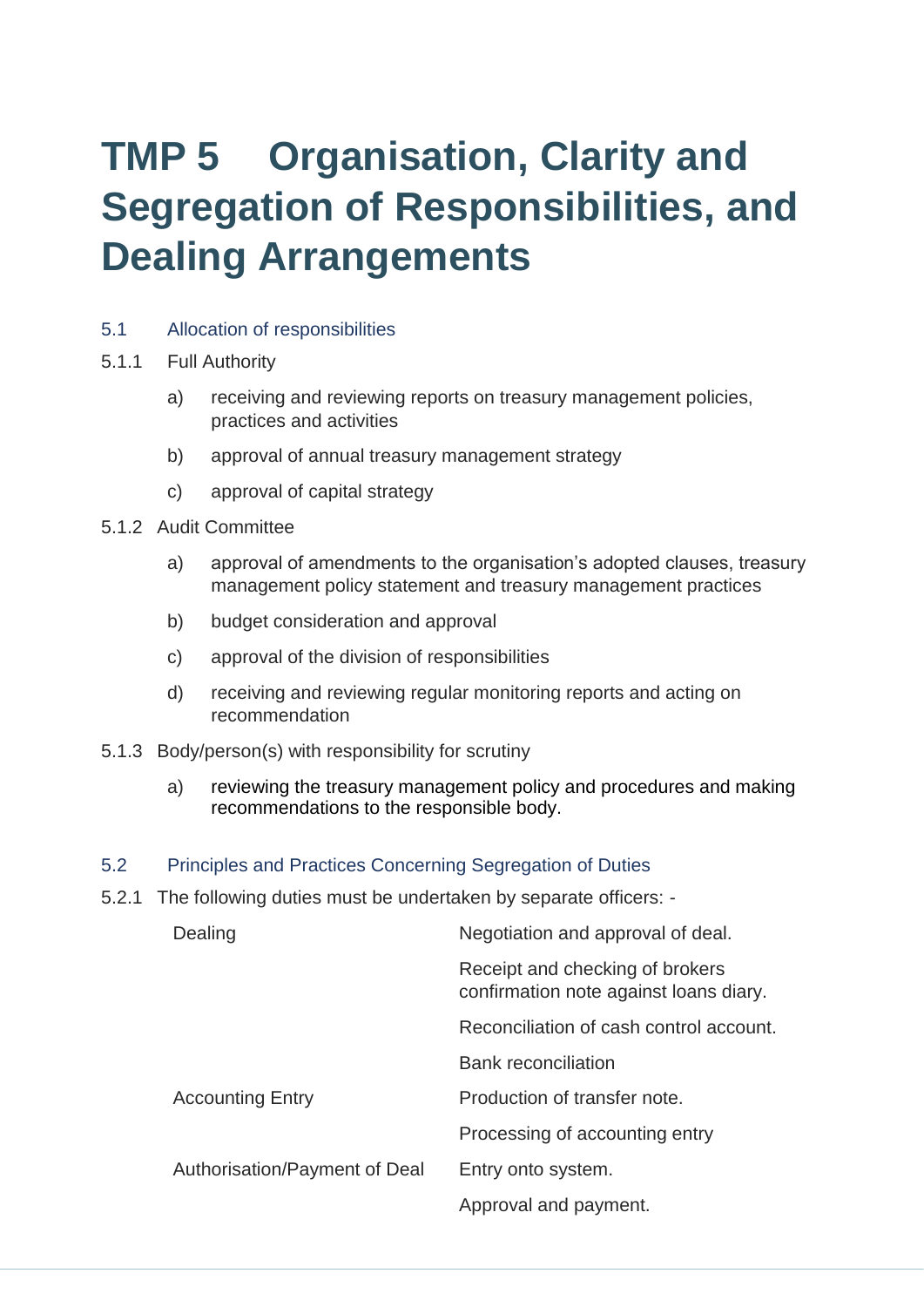#### 5.3 Treasury Management Organisation Chart



#### **Treasury Management Team**

| Finance | <b>Senior Finance</b> |                        |
|---------|-----------------------|------------------------|
| Manager | Manager               | <b>Finance Officer</b> |

#### 5.4 Statement of the treasury management duties/responsibilities of each treasury post

5.4.1. The responsible officer

The responsible officer is the person charged with professional responsibility for the treasury management function and in this Authority is the Treasurer. This person will carry out the following duties:

- a) recommending clauses, treasury management policy/practices for approval, reviewing the same regularly, and monitoring compliance
- b) submitting regular treasury management policy reports
- c) submitting budgets and budget variations
- d) receiving and reviewing management information reports
- e) reviewing the performance of the treasury management function
- f) ensuring the adequacy of treasury management resources and skills, and the effective division of responsibilities within the treasury management function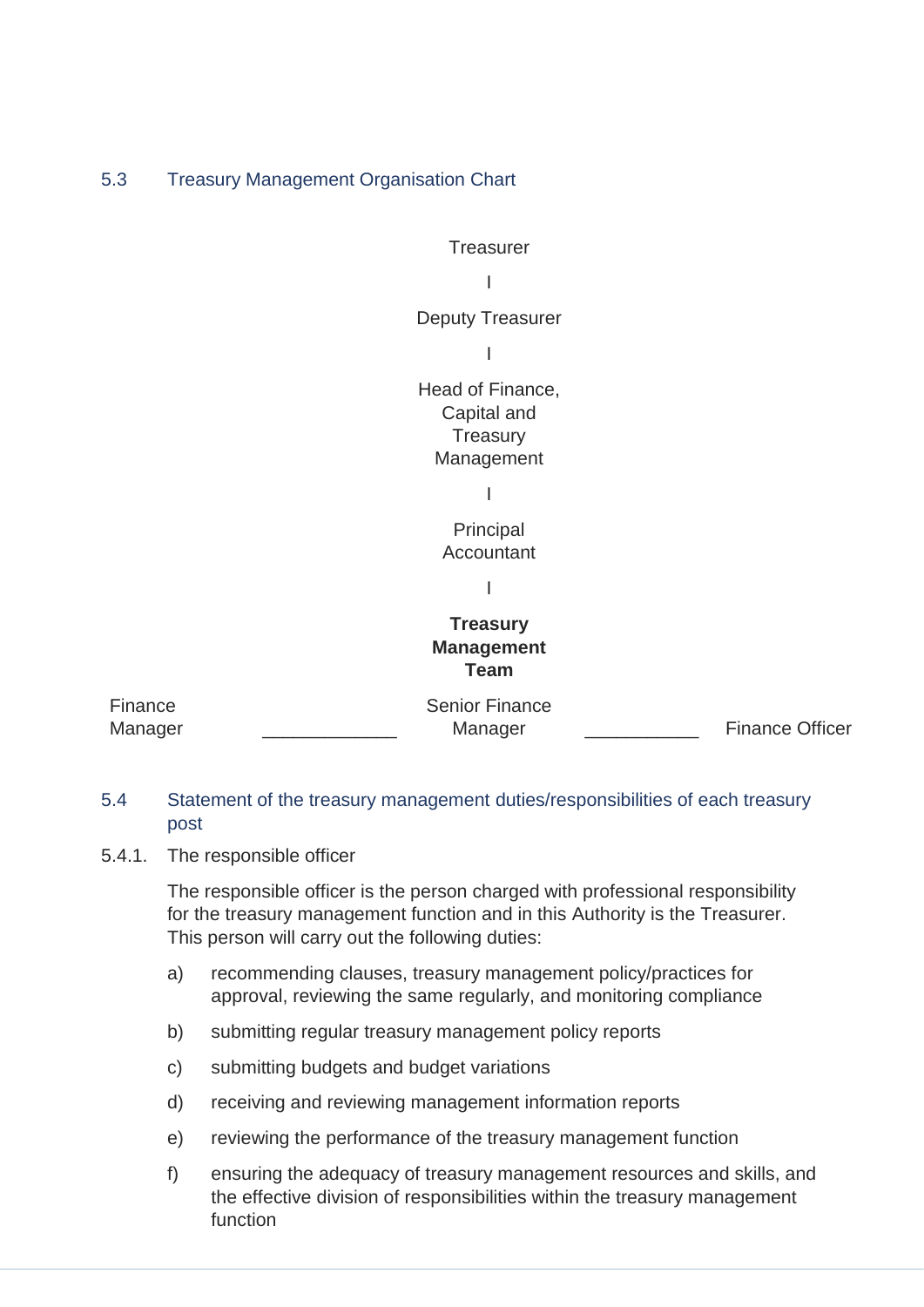- g) ensuring the adequacy of internal audit, and liaising with external audit
- h) recommending the appointment of external service providers.
- i) The responsible officer has delegated powers through this policy to take the most appropriate form of borrowing from the approved sources, and to make the most appropriate form of investments in approved instruments.
- j) The responsible officer may delegate his power to borrow and invest to members of his staff. The Treasury Management Team must conduct all dealing transactions, or staff authorised by the responsible officer to act as temporary cover for leave/sickness.
- k) The responsible officer will ensure that treasury management policy is adhered to, and if not will bring the matter to the attention of elected members as soon as possible.
- l) Prior to entering into any capital financing, lending or investment transaction, it is the responsibility of the responsible officer to be satisfied, by reference to the Authority's legal department and external advisors as appropriate, that the proposed transaction does not breach any statute, external regulation or the Authority's Financial Regulations
- m) It is also the responsibility of the responsible officer to ensure that the Authority complies with the requirements of the UK Money Markets Code (formerly known as the Non-Investment Products Code) for principals and broking firms in the wholesale markets.
- 5.4.2. The Treasury Management Team

The responsibilities of the Senior Finance Manager will be: -

- a) execution of transactions
- b) adherence to agreed policies and practices on a day-to-day basis
- c) maintaining relationships with counterparties and external service providers
- d) supervising treasury management staff
- e) monitoring performance on a day-to-day basis
- f) submitting management information reports to the responsible officer
- g) identifying and recommending opportunities for improved practices
- h) opportunities for improved practices
- 5.4.3 The treasury management team includes the following persons:

| <b>Position</b>        | <b>Qualifications</b>      | <b>Experience</b> |
|------------------------|----------------------------|-------------------|
| Senior Finance Manager | <b>ACCA</b> part qualified | vears             |
| <b>Finance Manager</b> | AAT qualified              | 5 years           |
| <b>Finance Officer</b> | AAT part qualified         | 3 years           |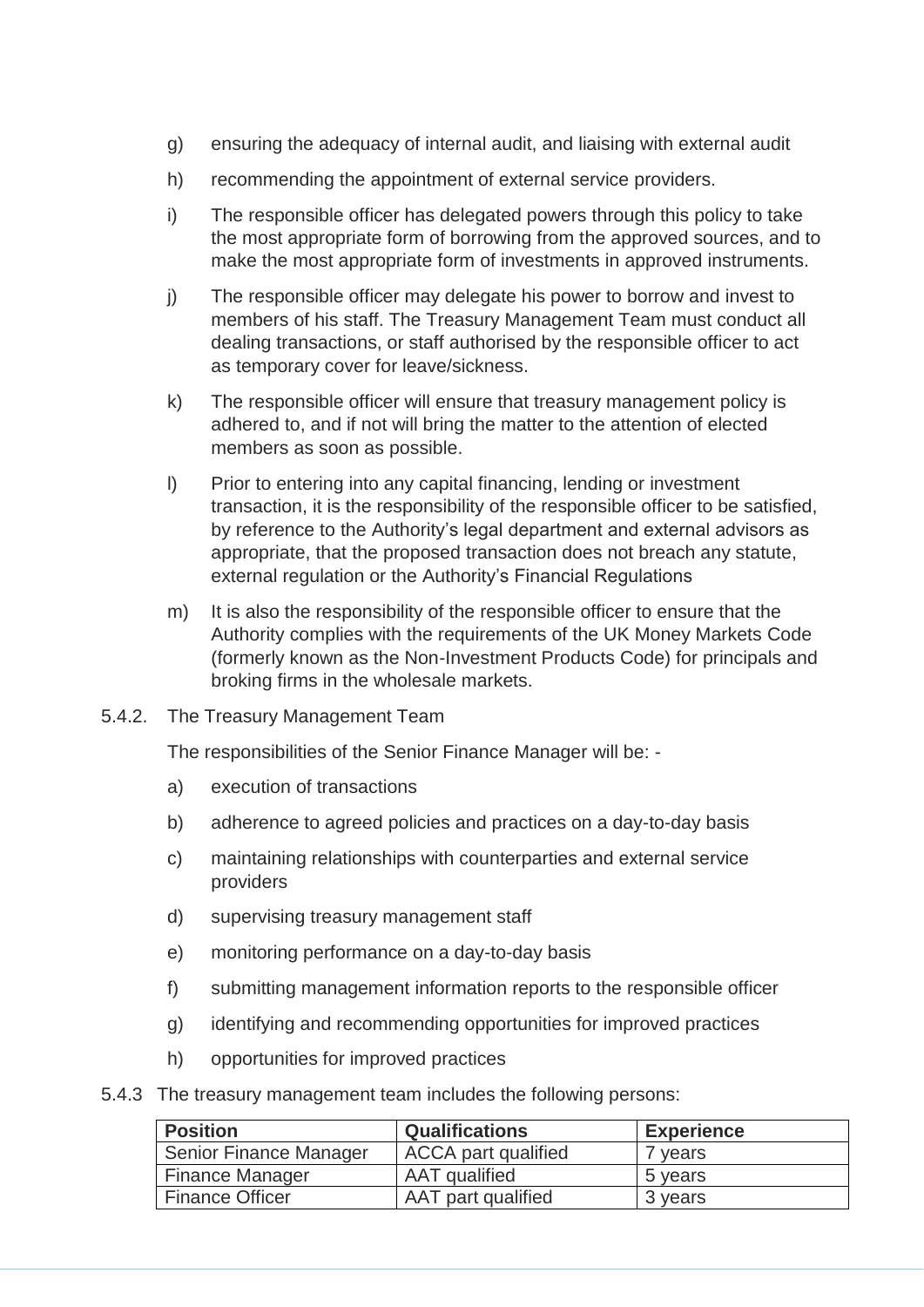5.4.4 The Head of the Paid Service – the Chief Executive

The responsibilities of this post will be:

- a) Ensuring that the system is specified and implemented
- b) Ensuring that the responsible officer reports regularly on treasury policy, activity and performance.

#### 5.4.5 The Monitoring Officer – the Head of Legal Services

The responsibilities of this post will be: -

- a) Ensuring compliance by the responsible officer with the treasury management policy statement and treasury management practices and that they comply with the law.
- b) Being satisfied that any proposal to vary treasury policy or practice complies with law or any code of practice.
- c) Giving advice to the responsible officer when advice is sought.
- 5.4.6 Internal Audit

The responsibilities of Internal Audit will be:

- a) Reviewing compliance with approved policy and treasury management practices.
- b) Reviewing division of duties and operational practice.
- c) Assessing value for money from treasury activities.
- d) Undertaking probity audit of treasury function.

#### 5.5 Absence Cover Arrangements

The Principal Accountant and the Head of Finance, Capital and Treasury Management, have the appropriate authorisations in place to be able to cover during periods of absence.

#### 5.6 Dealing Limits

The following posts are authorised to deal: -

- Head of Finance, Capital and Treasury
- Principal Accountant
- Senior Finance Manager
- Finance Manager

#### 5.7 List of Approved Brokers

5.7.1 A list of approved brokers is maintained within the Treasury Team and a record of all transactions recorded against them. See TMP 11.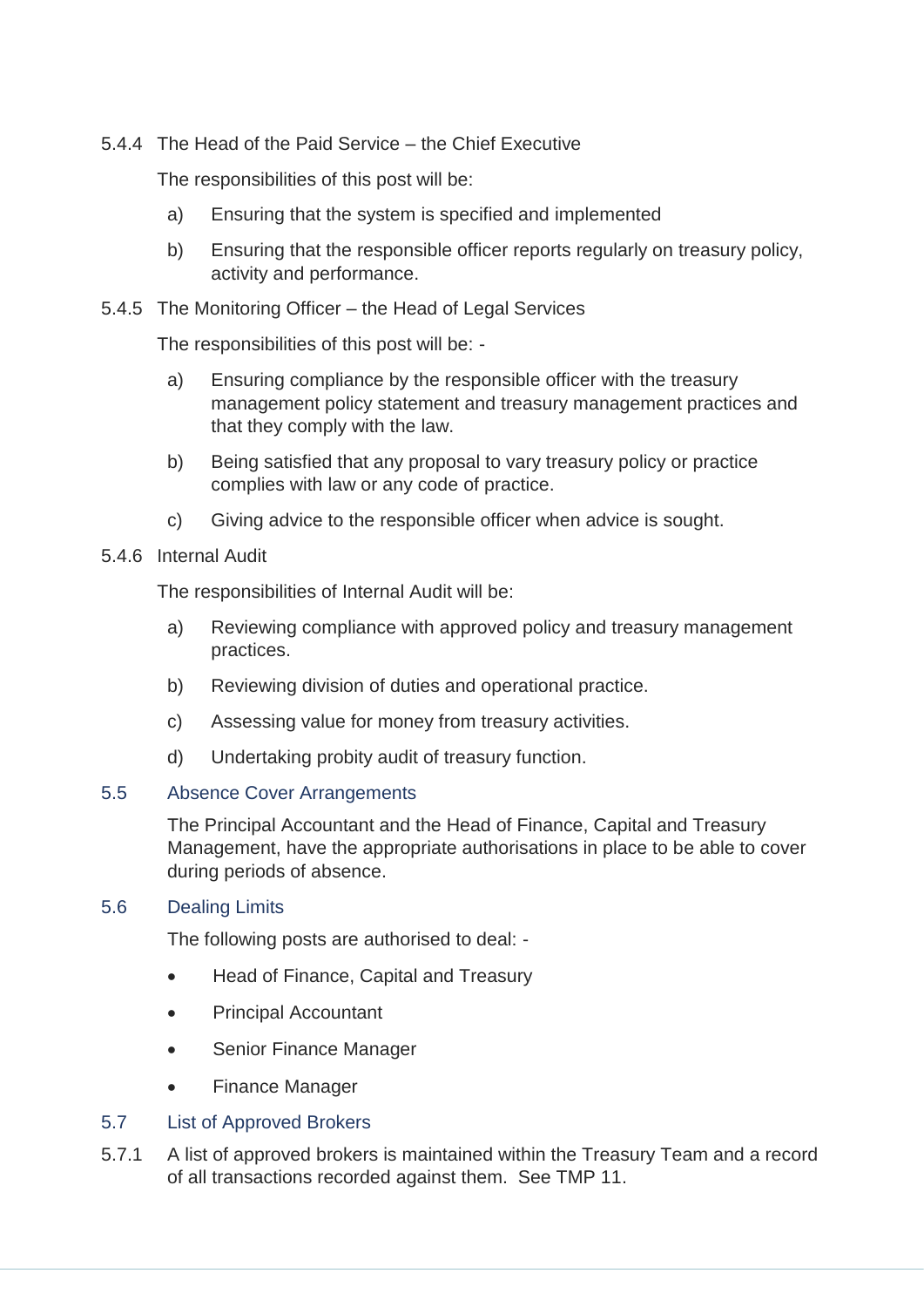- 5.8 Policy on Brokers' Services
- 5.8.1 It is this Authority's policy to rotate business between brokers.
- 5.9 Policy on Taping of Conversations
- 5.9.1 It is not this Authority's policy to tape brokers conversations
- 5.10 Direct Dealing Practices
- 5.10.1 The Authority will consider dealing directly with counterparties if it is appropriate and the Authority believes that better terms will be available. At present, most deals are arranged through brokers. There are certain types of accounts and facilities, however, where direct dealing is required, as follows:
	- a) Business Reserve Accounts:
	- b) Call Accounts:
	- c) Money Market Funds.
- 5.11 Documentation Requirements
- 5.11.1 For each deal undertaken a record should be prepared giving details of dealer, amount, period, counterparty, interest rate, dealing date, payment date(s), broker.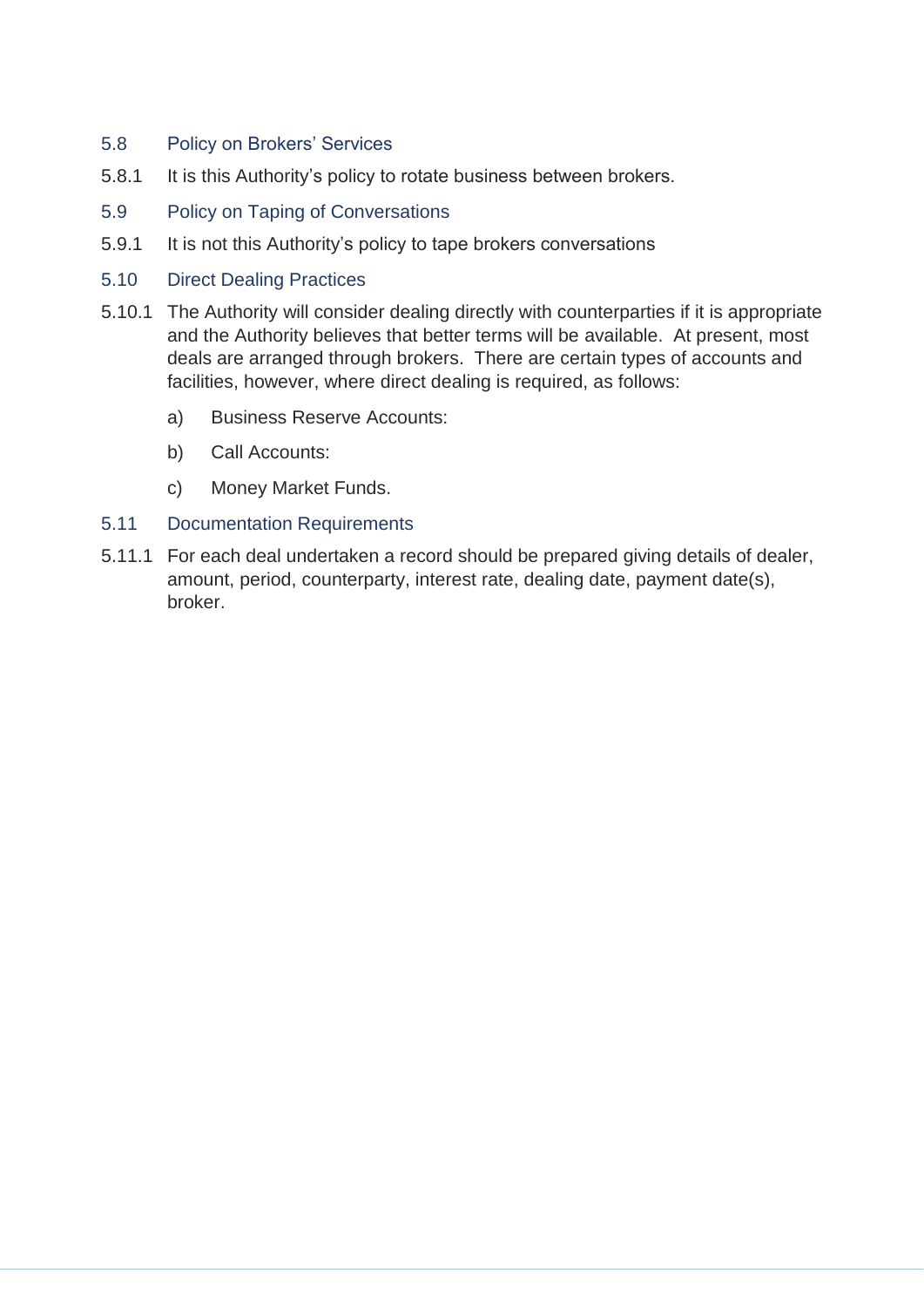### **TMP 6 Reporting Requirements and Management Information Arrangements**

#### 6.1 Annual programme of reporting

- 6.1.1 Annual reporting requirements before the start of the year:
	- a) review of the organisation's approved clauses, treasury management policy statement and practices
	- *b)* **treasury management strategy report** on proposed treasury management activities for the year comprising of the Treasury management strategy statement, Annual Investment Strategy and Minimum Revenue Provision Policy Statement
	- c) **capital strategy** to cover the following:
		- i. give a long-term view of the capital programme and treasury management implications thereof beyond the three-year time horizon for detailed planning.
		- ii. an overview of treasury and non-treasury investments to highlight the risks and returns involved in each and the balance, (proportionality), between both types of investments.
		- iii. The authorities risk appetite and specific policies and arrangements for non-treasury investments
- 6.1.2 Mid-year review
- 6.1.3 Quarterly monitoring or review
- 6.1.4 Annual review report after the end of the year
- 6.2 Annual Treasury Management Strategy Statement
- 6.2.1 The Treasury Management Strategy Statement sets out the specific expected treasury activities for the forthcoming financial year. This strategy will be submitted Audit Committee and then the full Authority for approval before the commencement of each financial year.
- 6.2.2 The formulation of the annual Treasury Management Strategy Statement involves determining the appropriate borrowing and investment decisions in the light of the anticipated movement in both fixed and shorter -term variable interest rates. For instance, this Authority may decide to postpone borrowing if fixed interest rates are expected to fall or borrow early if fixed interest rates are expected to rise.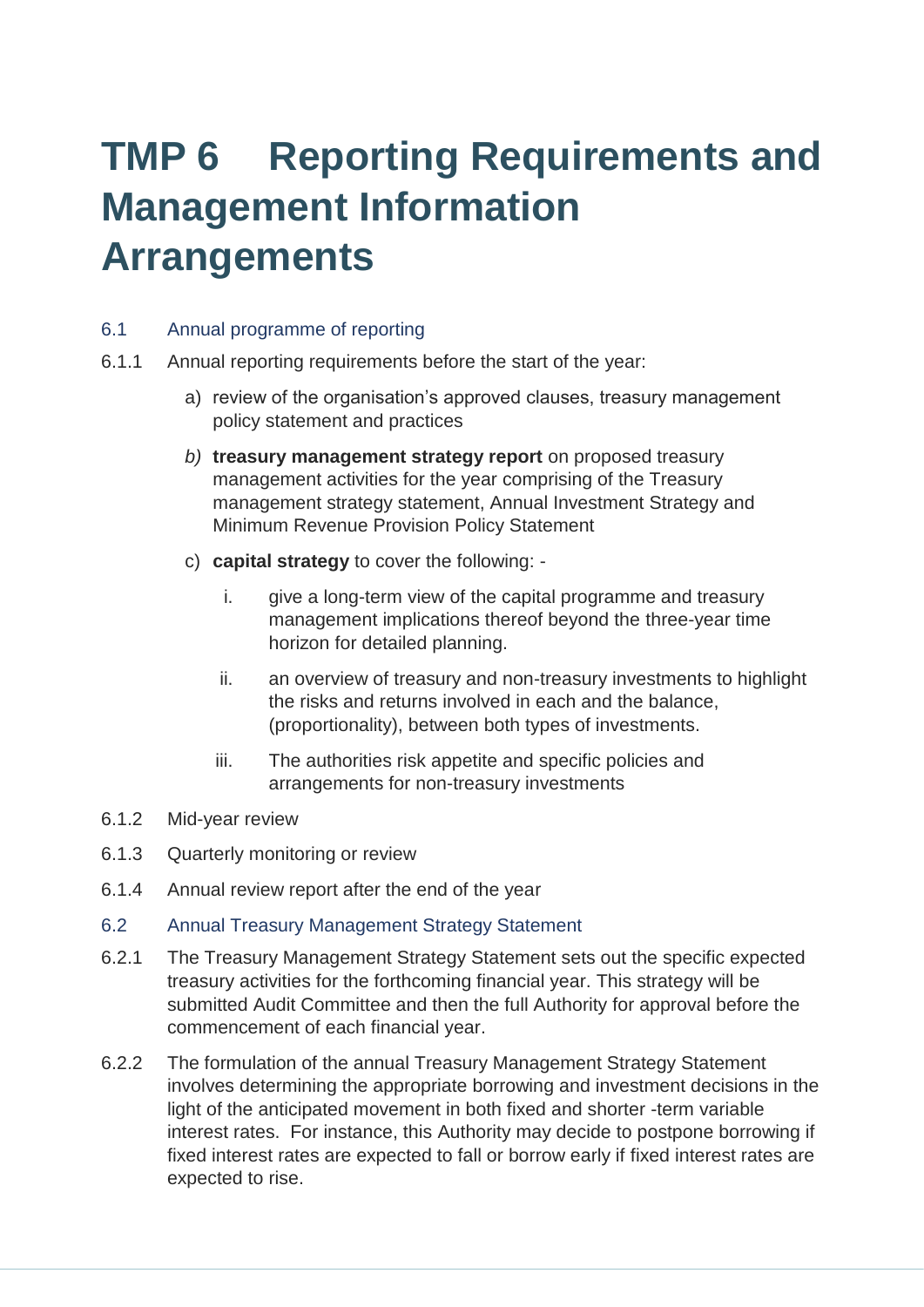- 6.2.3 The Treasury Management Strategy Statement is concerned with the following elements:
	- a) Prudential and Treasury Indicators
	- b) current Treasury portfolio position
	- c) borrowing requirement
	- d) prospects for interest rates
	- e) borrowing strategy
	- f) policy on borrowing in advance of need
	- g) debt rescheduling
	- h) investment strategy
	- i) creditworthiness policy
	- j) policy on the use of external service providers
	- k) any extraordinary treasury issues
	- l) the MRP strategy
- 6.2.4 The Treasury Management Strategy Statement will establish the expected move in interest rates against alternatives (using all available information such as published interest rate forecasts where applicable), and highlight sensitivities to different scenarios.

#### 6.3 The Annual Investment Strategy Statement

- 6.3.1 At the same time as the Authority receives the Treasury Management Strategy Statement it will also receive a report on the Annual Investment Strategy which will set out the following:
	- a) The Authority's risk appetite in respect of security, liquidity and optimum performance
	- b) The definition of high credit quality to determine what are specified investments as distinct from non-specified investments
	- c) Which specified and non-specified instruments the Authority will use
	- d) Whether they will be used by the in-house team, external managers or both (if applicable)
	- e) The Authority's policy on the use of credit ratings and other credit risk analysis techniques to determine creditworthy counterparties for its approved lending list
	- f) Which credit rating agencies the Authority will use
	- g) How the Authority will deal with changes in ratings, rating watches and rating outlooks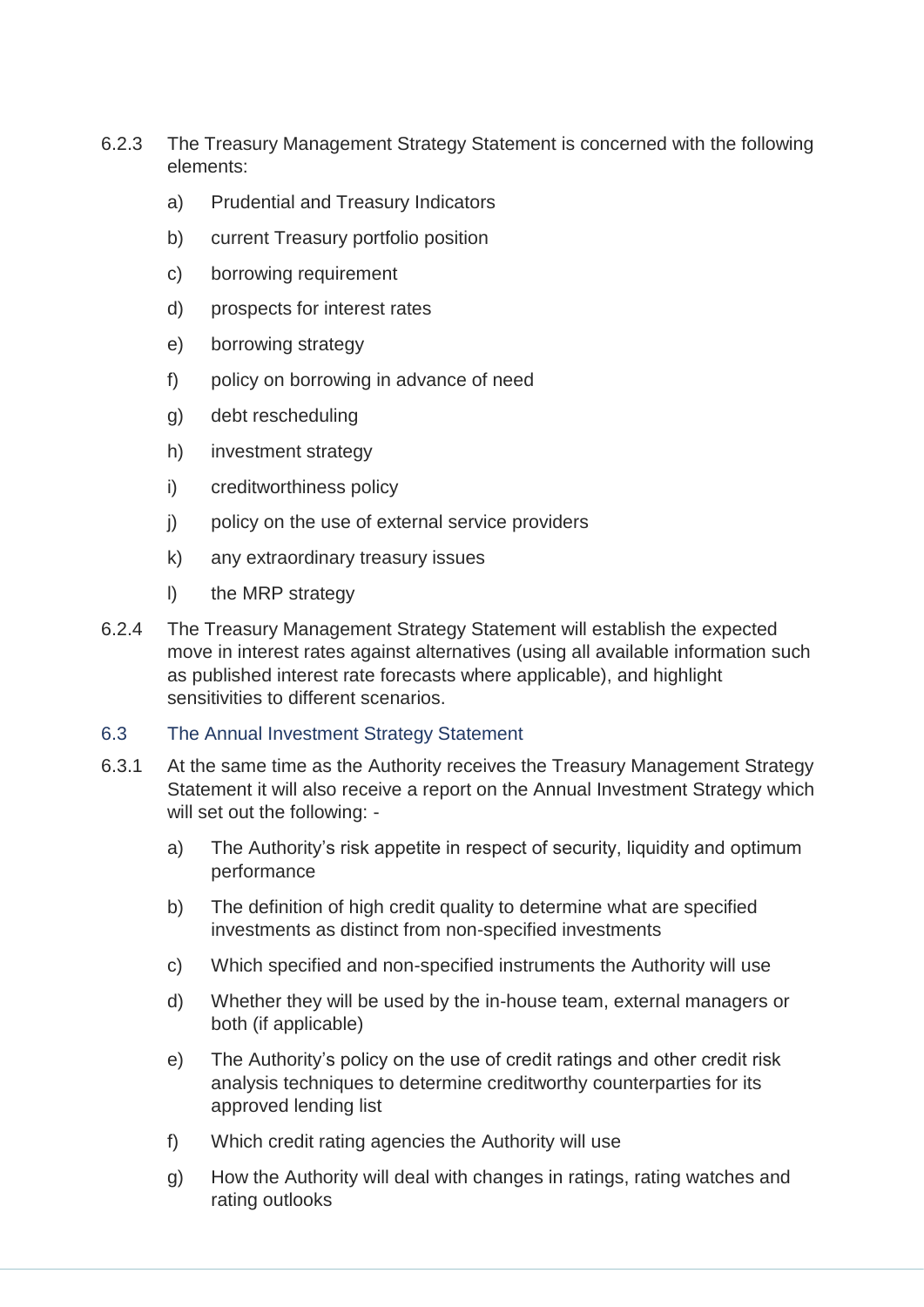- h) Limits of value and time for individual counterparties and groups
- i) Country limits
- j) Maximum value and maximum periods for which funds may be prudently invested
- k) Levels of cash balances and investments over the same time period (as a minimum) as the authority's capital investment plans and how the use of internal borrowing and borrowing in advance will influence those levels
- l) Interest rate outlook
- m) Budget for investment earnings
- n) A review of the holding of longer-term investments
- o) Policy on the use of external service providers

#### 6.4 The Annual Minimum Revenue Provision Statement

- 6.4.1 This statement will set out how the Authority will make revenue provision for repayment of its borrowing using the four options for so doing and will be submitted at the same time as the Annual Treasury Management Strategy **Statement**
- 6.5 Policy on Prudential and Treasury Indicators
- 6.5.1 The Authority approves before the beginning of each financial year a number of treasury limits which are set through Prudential and Treasury Indicators.
- 6.5.2 The responsible officer is responsible for incorporating these limits into the Annual Treasury Management Strategy Statement, and for ensuring compliance with the limits. Should it prove necessary to amend these limits, the responsible officer shall submit the changes for approval to the full Authority

#### 6.6 Quarterly and Mid-year reviews

- 6.6.1 The Authority will review its treasury management activities and strategy on a quarterly basis. The mid-year review will be presented to the Audit Committee. This review will consider the following:
	- a) activities undertaken
	- b) variations (if any) from agreed policies/practices
	- c) interim performance report
	- d) regular monitoring
	- e) monitoring of treasury management and prudential indicators
- 6.6.2 The quarterly review will monitor the treasury management and prudential indicators as part of the Authority's general revenue and capital monitoring.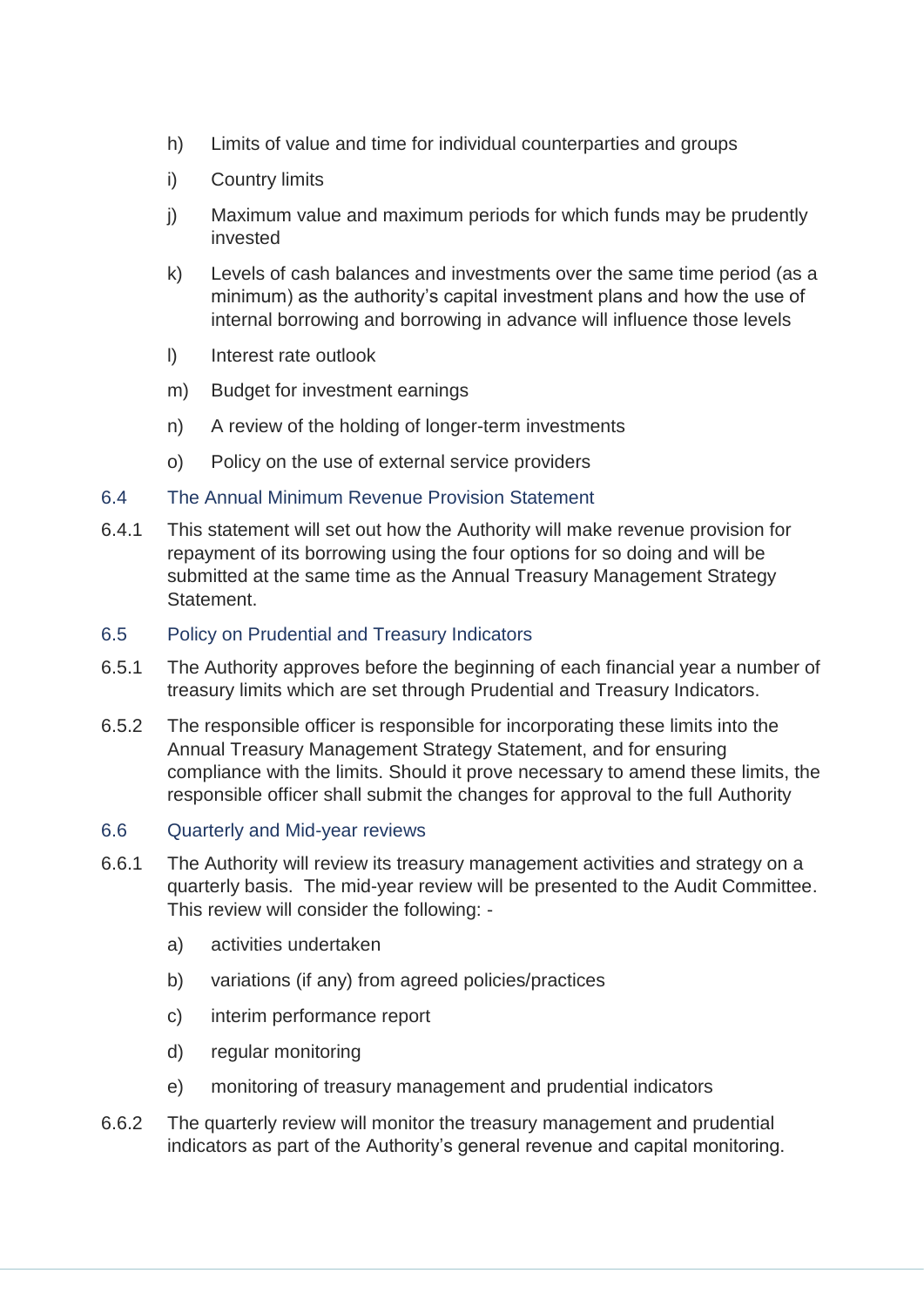#### 6.7 Annual Review Report on Treasury Management Activity

- 6.7.1 An annual report will be presented to the Audit Committee and then to the full Authority at the earliest practicable meeting after the end of the financial year, but in any case, by the end of September. This report will include the following:
	- a) transactions executed and their revenue (current) effects
	- b) report on risk implications of decisions taken and transactions executed
	- c) compliance report on agreed policies and practices, and on statutory/regulatory requirements
	- d) performance report
	- e) report on compliance with CIPFA Code recommendations, approved policies and practices, the member approved treasury management strategy and on statutory/regulatory requirements
	- f) monitoring of treasury management indicators

#### 6.8 Management Information Reports

- 6.8.1 Management information reports will be prepared every month by the Senior Finance Manager and will be presented to the Head of Finance, Capital and Treasury Management.
- 6.8.2 These reports will contain the following information:
	- a) a summary of transactions executed (may want to add brokers used and fees paid) and their revenue (current effects);
	- b) measurements of performance including effect on loan charges/ investment income;
	- c) degree of compliance with original strategy and explanation of variances.
	- d) any non-compliance with Prudential limits or other treasury management limits.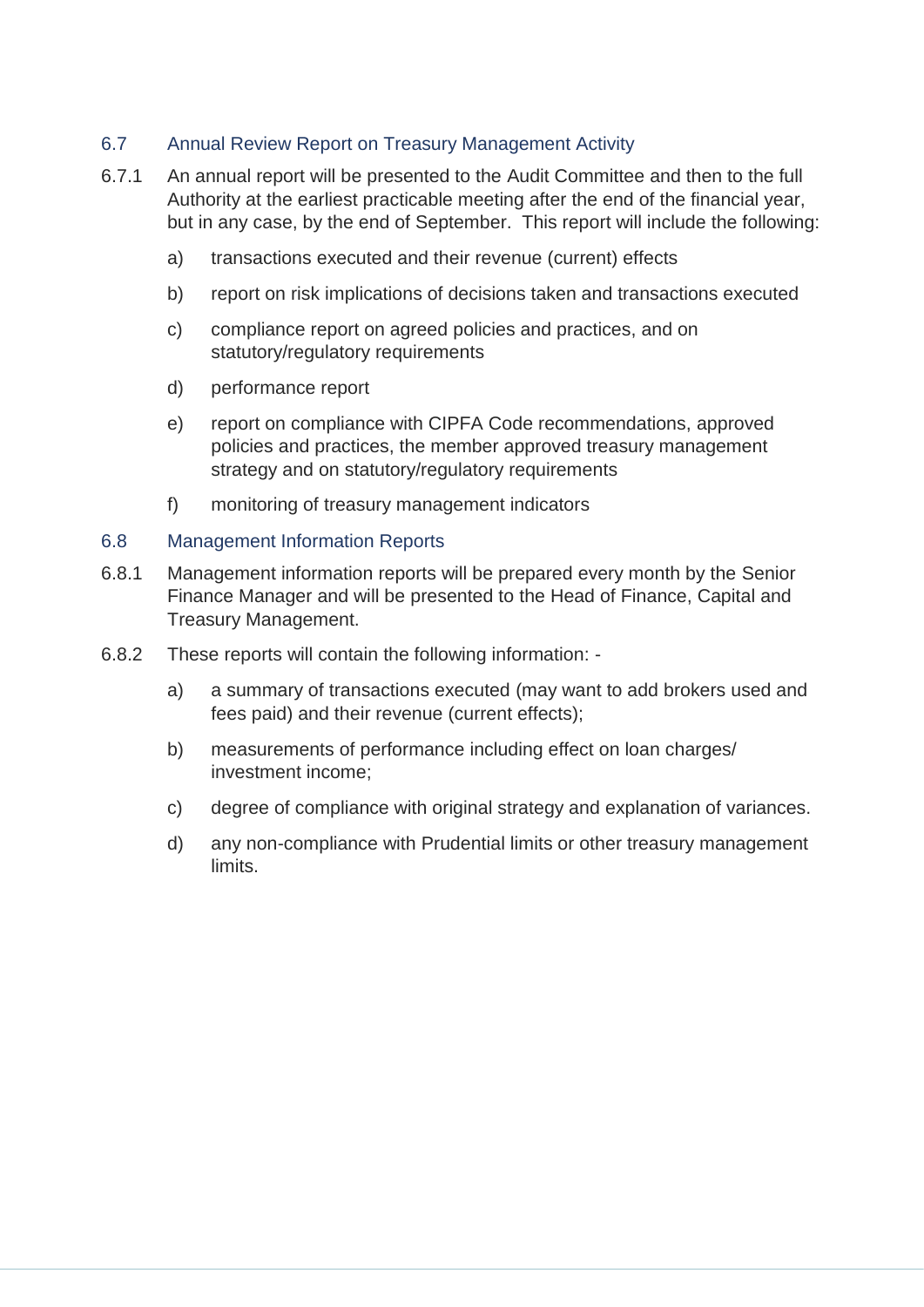# **TMP 7 BUDGETING, ACCOUNTING AND AUDIT ARRANGEMENTS**

#### 7.1 Statutory/Regulatory Requirements

- 7.1.1 The accounts are drawn up in accordance with the Code of Practice on Local Authority Accounting in Great Britain that is recognised by statute as representing proper accounting practices.
- 7.1.2 The Authority has also adopted in full the principles set out in CIPFA's 'Treasury Management in the Public Services - Code of Practice' (the 'CIPFA Code'), together with those of its specific recommendations that are relevant to this Authority's treasury management activities.
- 7.2 Sample Budgets / Accounts / Prudential and Treasury Indicators
- 7.2.1 The Head of Finance, Capital and Treasury Management, will prepare a threeyear medium term financial plan with Prudential and Treasury Indicators for treasury management which will incorporate the budget for the forthcoming year and provisional estimates for the following two years. This will bring together all the costs involved in running the function, together with associated income. The Head of Finance, Capital and Treasury Management, will exercise effective controls over this budget and monitoring of performance against Prudential and Treasury Indicators and will report upon and recommend any changes required in accordance with TMP6.
- 7.3 List of Information Requirements of External Auditors.
	- a) Reconciliation of loans outstanding in the financial ledger to treasury management records
	- b) Maturity analysis of loans outstanding
	- c) Certificates for new long-term loans taken out in the year
	- d) Reconciliation of loan interest, discounts received, and premiums paid to financial ledger by loan type
	- e) Calculation of loans fund interest and debt management expenses
	- f) Details of interest rates applied to internal investments
	- g) Calculation of interest on working balances
	- h) Interest accrual calculation
	- i) Principal and interest charges reports from the Logotech system
	- j) Analysis of any deferred charges
	- k) Calculation of loans fund creditors and debtors
	- l) Annual Treasury Report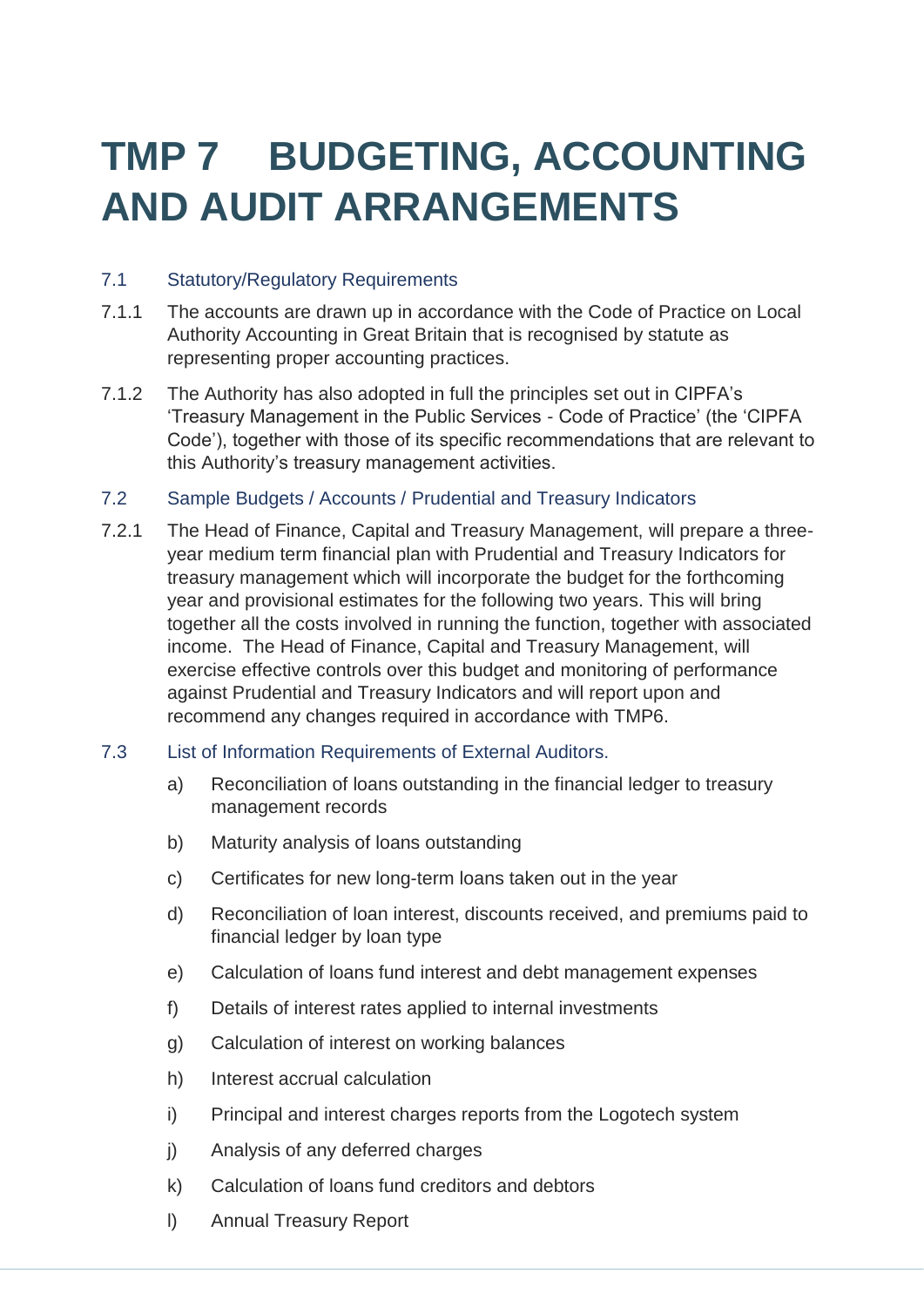- m) Treasury Management Strategy Statement and Prudential and Treasury **Indicators**
- n) Review of observance of limits set by Prudential and Treasury Indicators
- o) Calculation of the Minimum Revenue Provision

#### 7.4 Monthly Budget Monitoring Report

7.4.1 A quarterly budget monitoring report goes to the Authority. The report is intended to highlight any variances between budgets and spend in order that the Authority can assess its financial position.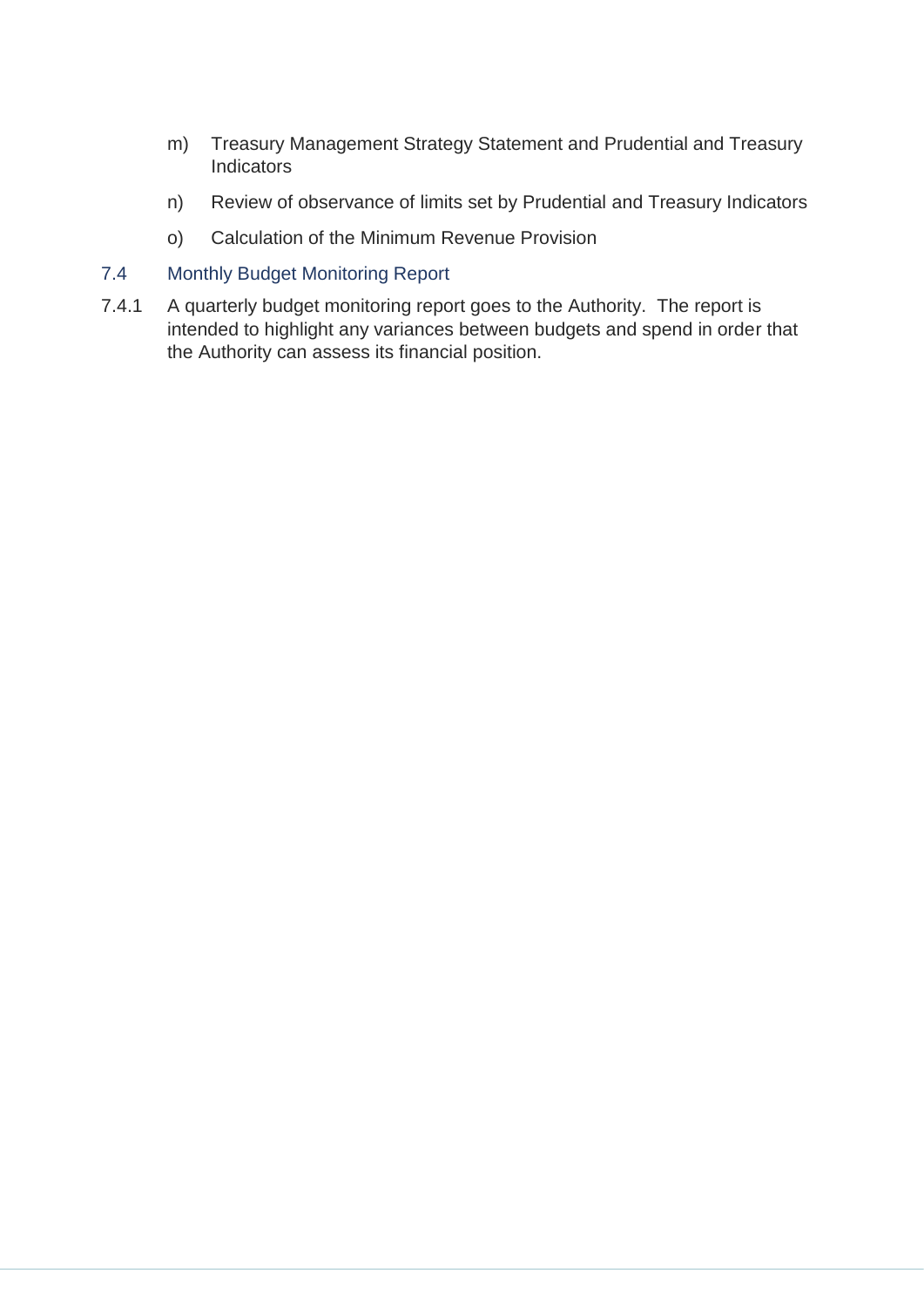# **TMP 8 Cash and Cash Flow Management**

#### 8.1 Arrangements for Preparing/Submitting Cash Flow Statements

- 8.1.1 Cash flow projections are prepared annually, monthly and daily. The annual and monthly cash flow projections are prepared from the previous years' cash flow records, adjusted for known changes in levels of income and expenditure and also changes in payments and receipts dates. These details are supplemented on an ongoing basis by information received of new or revised amounts to be paid or received as and when they are known.
- 8.1.2 A debt liability benchmark will be created and monitored on a quarterly basis to inform a long-term view of liquidity requirements.

#### 8.2 Bank Statements Procedures

- 8.2.1 The Authority receives a daily download of data from its bank. All amounts on the statement are checked to source data from Payroll, Creditors etc.
- 8.2.2 A formal bank reconciliation is undertaken on a monthly basis by the Finance Officer.
- 8.3 Payment Scheduling and Agreed Terms of Trade with Creditors
- 8.3.1 Our policy is to pay creditors within 30 days of the invoice date, and this effectively schedules the payments.
- 8.4 Arrangements for Monitoring Debtors / Creditors Levels
- 8.4.1 The Exchequer Manager is responsible for monitoring the levels of debtors and creditors. Details are passed to the treasury team on a weekly basis to assist in updating the cash flow models.
- 8.5 Procedures for Banking of Funds
- 8.5.1 All money received by an officer on behalf of the Authority will without unreasonable delay be deposited in the Authority's banking accounts. This will be incorporated into the daily cashflow.
- 8.6 Practices Concerning Prepayments to Obtain Benefits
- 8.6.1 The Authority has no formal arrangement in place. Where such opportunities arise, the prepayment would be sought and authorised by the responsible officer.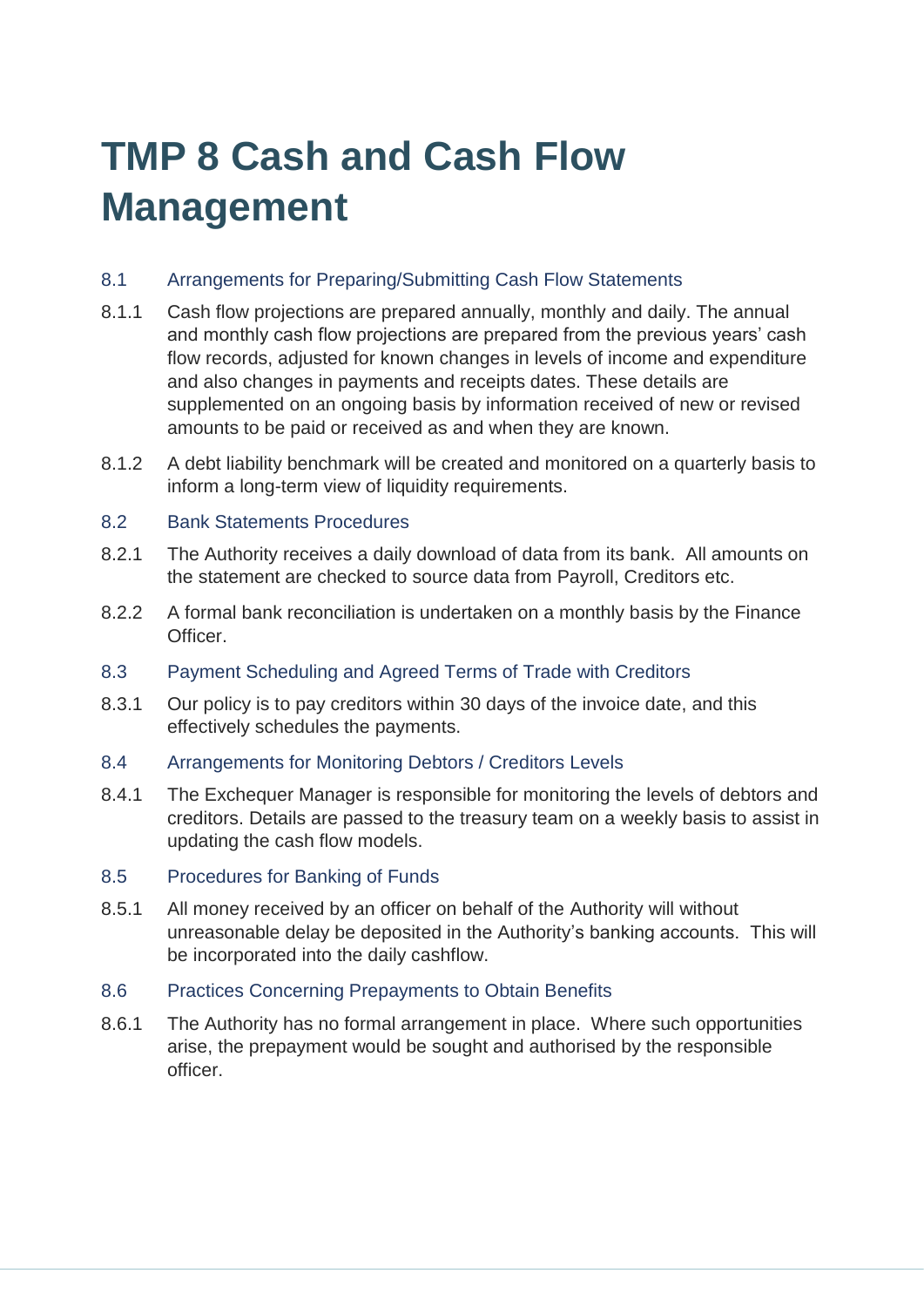### **TMP 9 Money Laundering**

#### 9.1 Proceeds of Crime Act 2002

- 9.1.1 Money laundering has the objective of concealing the origin of money generated through criminal activity. Legislation has given a higher profile to the need to report suspicions of money laundering. The Proceeds of Crime Act (POCA) 2002 established the main offences relating to money laundering. In summary, these are:
	- a) concealing, disguising, converting, transferring or removing criminal property from England and Wales, from Scotland or from Northern Ireland
	- b) being concerned in an arrangement which a person knows, or suspects facilitates the acquisition, retention, use or control of criminal property
	- c) acquiring, using or possessing criminal property.
- 9.1.2 These apply to all persons in the UK in a personal and professional capacity. Any person involved in any known or suspected money-laundering activity in the UK risks a criminal conviction. Other offences under the POCA include:
	- a) failure to disclose money-laundering offences
	- b) tipping off a suspect, either directly or indirectly
	- c) doing something that might prejudice an investigation for example, falsifying a document.

#### 9.2 The Terrorism Act 2000

- 9.2.1 This act made it an offence of money laundering to become concerned in an arrangement relating to the retention or control of property likely to be used for the purposes of terrorism or resulting from acts of terrorism. All individuals and businesses in the UK have an obligation to report knowledge, reasonable grounds for belief or suspicion about the proceeds from, or finance likely to be used for, terrorism or its laundering, where it relates to information that comes to them in the course of their business or employment
- 9.3 The Money Laundering Regulations 2012, 2015 and 2017
- 9.3.1 Organisations pursuing relevant business (especially those in the financial services industry regulated by the FCA) are required to do the following:
	- a) identify and assess the risks of money laundering and terrorist financing
	- b) have policies, controls and procedures to mitigate and manage effectively the risks of money laundering and terrorist financing identified through the risk assessments
	- c) appoint a nominated officer
	- d) implement internal reporting procedures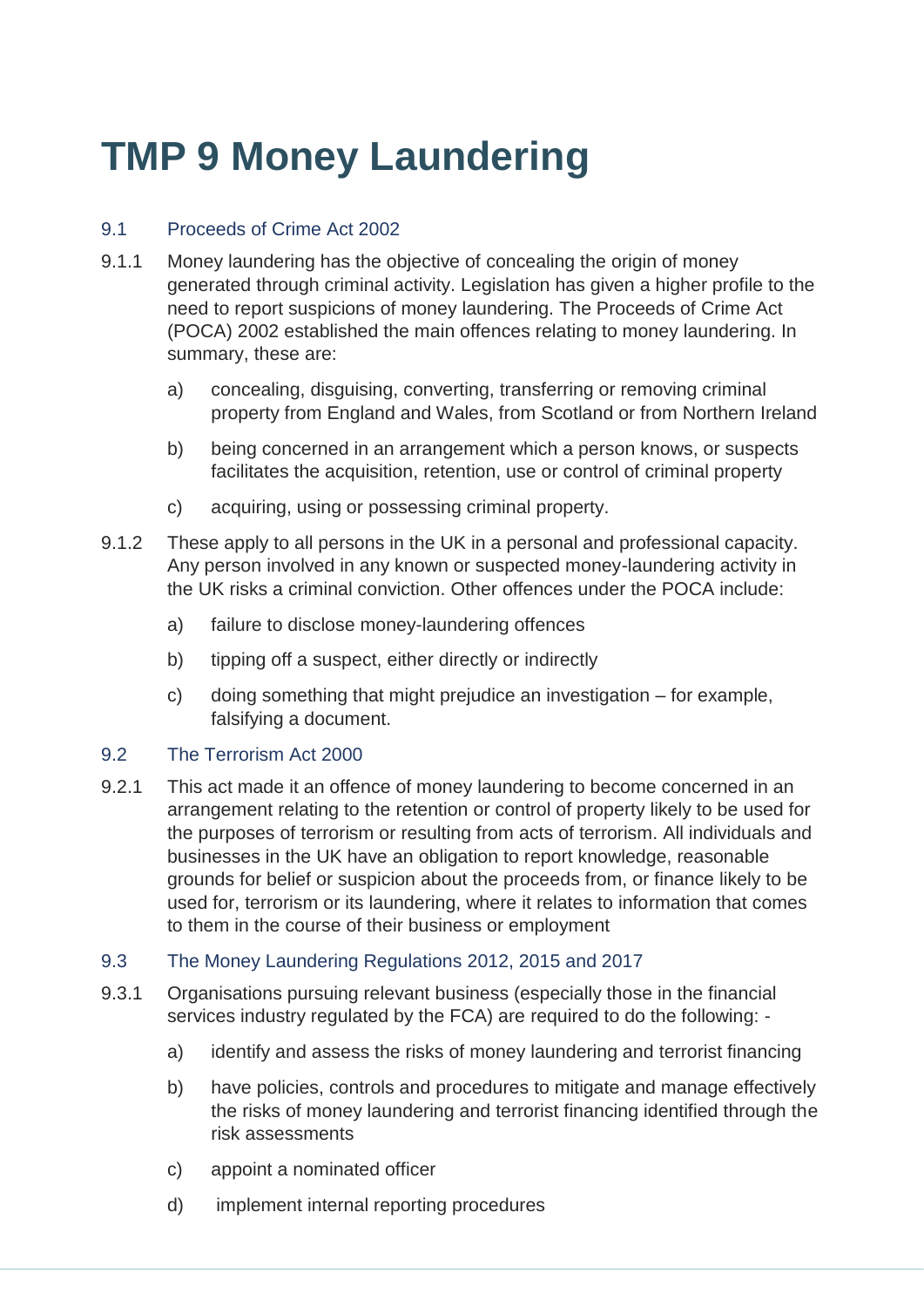- e) train relevant staff in the subject
- f) obtain, verify and maintain evidence and records of the identity of new clients and transactions undertaken
- g) report their suspicions.

#### 9.4 Local authorities

- 9.4.1 Public service organisations and their staff are subject to the full provisions of the Terrorism Act 2000 and subsequent Terrorism Acts and may commit most of the principal offences under the POCA but are not legally obliged to apply the provisions of the Money Laundering Regulations 2012, 2015 and 2017. However, as responsible public bodies, they should employ policies and procedures which reflect the essence of the UK's anti-terrorist financing, and anti-money laundering, regimes. Accordingly, this Authority will do the following:
	- a) evaluate the prospect of laundered monies being handled by them
	- b) determine the appropriate safeguards to be put in place
	- c) require every person engaged in treasury management to make themselves aware of their personal and legal responsibilities for money laundering awareness
	- d) make all its staff aware of their responsibilities under POCA
	- e) appoint a member of staff to whom they can report any suspicions. This person is the Head of Audit and Assurance.
	- f) in order to ensure compliance is appropriately managed, this Authority will require senior management to give appropriate oversight, analysis and assessment of the risks of clients and work/product types, systems for monitoring compliance with procedures and methods of communicating procedures and other information to personnel.
	- g) The officer responsible for the creation and monitoring the implementation of a corporate anti money laundering policy and procedures is Head of Audit and Assurance and it shall be a requirement that all services and departments implement this corporate policy and procedures.

#### 9.5 Procedures for Establishing Identity / Authenticity of Lenders

- 9.5.1 It is not a requirement under POCA for local authorities to require identification from every person or organisation it deals with. However, in respect of treasury management transactions, there is a need for due diligence. However, the Authority does not accept loans from individuals.
- 9.5.2 All loans are obtained from the PWLB, other local authorities or from authorised institutions under the Financial Services and Markets Act 2000. This register can be accessed through the FCA website on [www.fca.gov.uk.](http://www.fca.gov.uk/)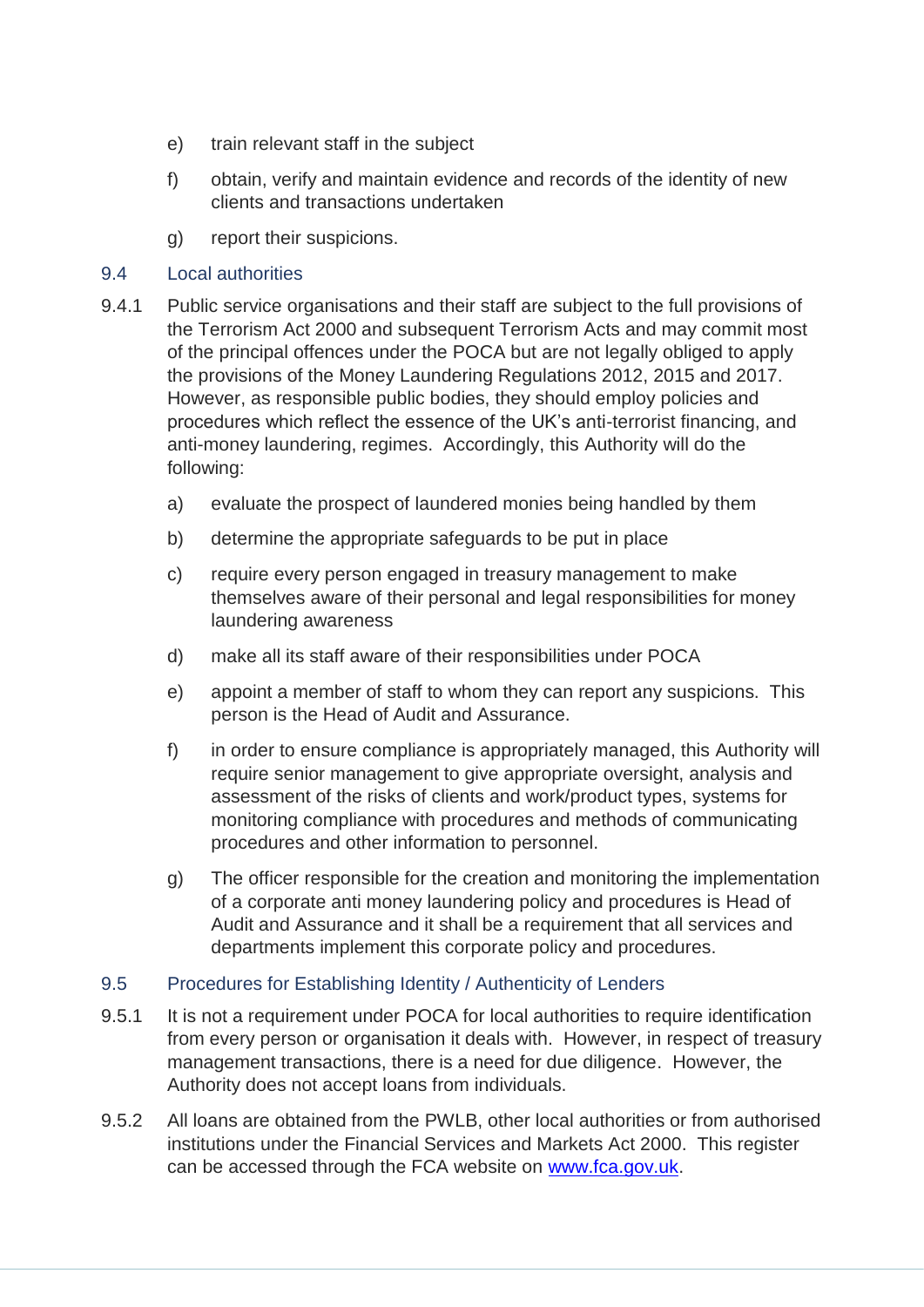- 9.5.3 When repaying loans, the procedures in 9.6.1 will be followed to check the bank details of the recipient.
- 9.6 Methodologies for Identifying Deposit Takers
- 9.6.1 In the course of its Treasury activities, the Authority will only lend money to or invest with those counterparties that are on its approved lending list. These will be local authorities, the PWLB, Bank of England and authorised deposit takers under the Financial Services and Markets Act 2000. The FCA register can be accessed through their website on [www.fca.gov.uk\).](http://www.fca.gov.uk)/)
- 9.6.2 All transactions will be carried out by CHAPS for making deposits or repaying loans.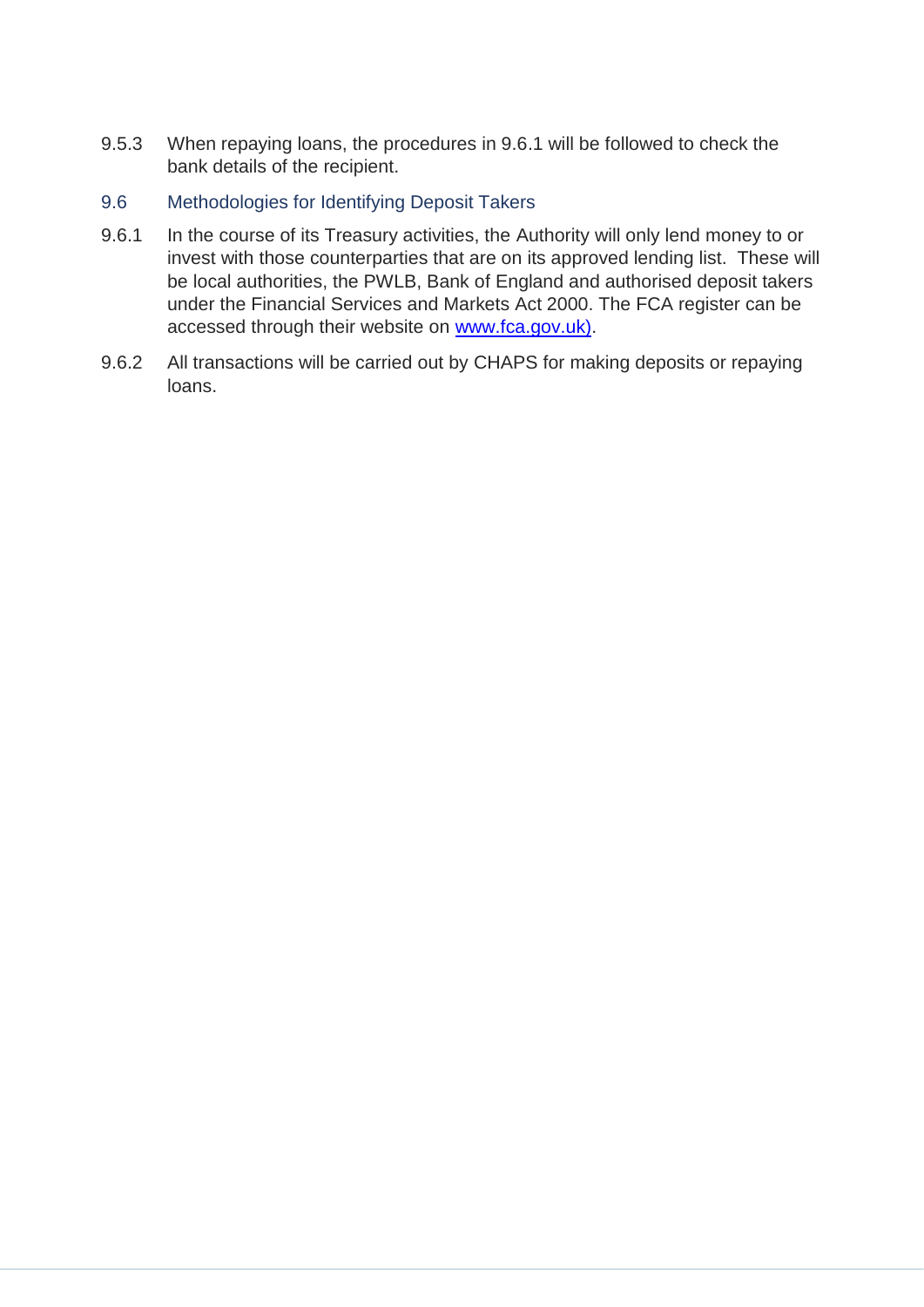# **TMP 10 Training and Qualifications**

- 10.1 This organisation recognises the importance of ensuring that all staff involved in the treasury management function are fully equipped to undertake the duties and responsibilities allocated to them. It will therefore seek to appoint individuals who are both capable and experienced and will provide training for staff to enable them to acquire and maintain an appropriate level of expertise, knowledge and skills. The responsible officer will recommend and implement the necessary arrangements, including the specification of the expertise, knowledge and skills required by each role or member of staff.
- 10.2 The responsible officer will ensure that those tasked with treasury management responsibilities, including those responsible for scrutiny, have access to training relevant to their needs and those responsibilities.
- 10.3 Those charged with governance recognise their individual responsibility to ensure that they have the necessary skills to complete their role effectively.
- 10.4 All treasury management staff should receive appropriate training relevant to the requirements of their duties at the appropriate time. The Authority operates a Professional Development Review system which identifies the training requirements of individual members of staff engaged on treasury related activities.
- 10.5 Additionally, training may also be provided on the job, and it will be the responsibility of the Senor Finance Manager to ensure that all staff under his / her authority receive the level of training appropriate to their duties. This will also apply to those staff who from time-to-time cover for absences from the treasury management team.
- 10.6 Details of Approved Training Courses
- 10.6.1 Treasury management staff and members will go on courses provided by our treasury management consultants, CIPFA, money brokers etc.
- 10.7 Records of Training Received by Treasury Staff
- 10.7.1 The Senior Finance Manager will maintain records on all staff and the training they receive.
- 10.8 Record of Secondment of Senior Management
- 10.8.1 Records will be kept of senior management who are seconded into the treasury management section in order to gain first-hand experience of treasury management operations.
- 10.9 Statement of Professional Practice (SOPP)
- 10.9.1 Where the Chief Financial Officer is a member of CIPFA, there is a professional need for the CFO to be seen to be committed to professional responsibilities through both personal compliance and by ensuring that relevant staff are appropriately trained.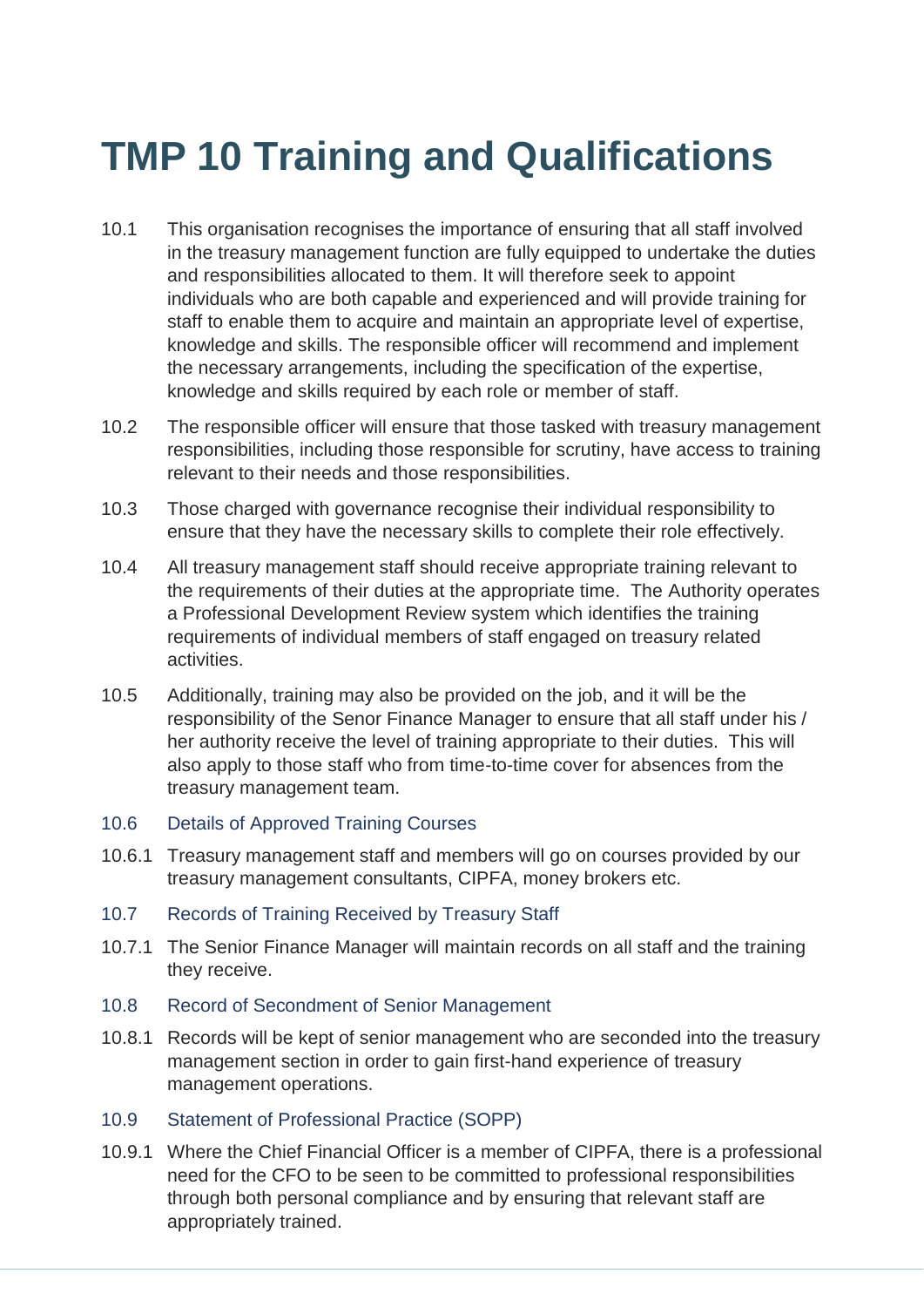- 10.9.2 Other staff involved in treasury management activities who are members of CIPFA must also comply with the SOPP.
- 10.10 Member training records
- 10.10.1 Records will be kept of all training in treasury management provided to Members.
- 10.11 Members charged with governance
- 10.11.1 Members charged with diligence also have a personal responsibility to ensure that they have the appropriate skills and training for their role.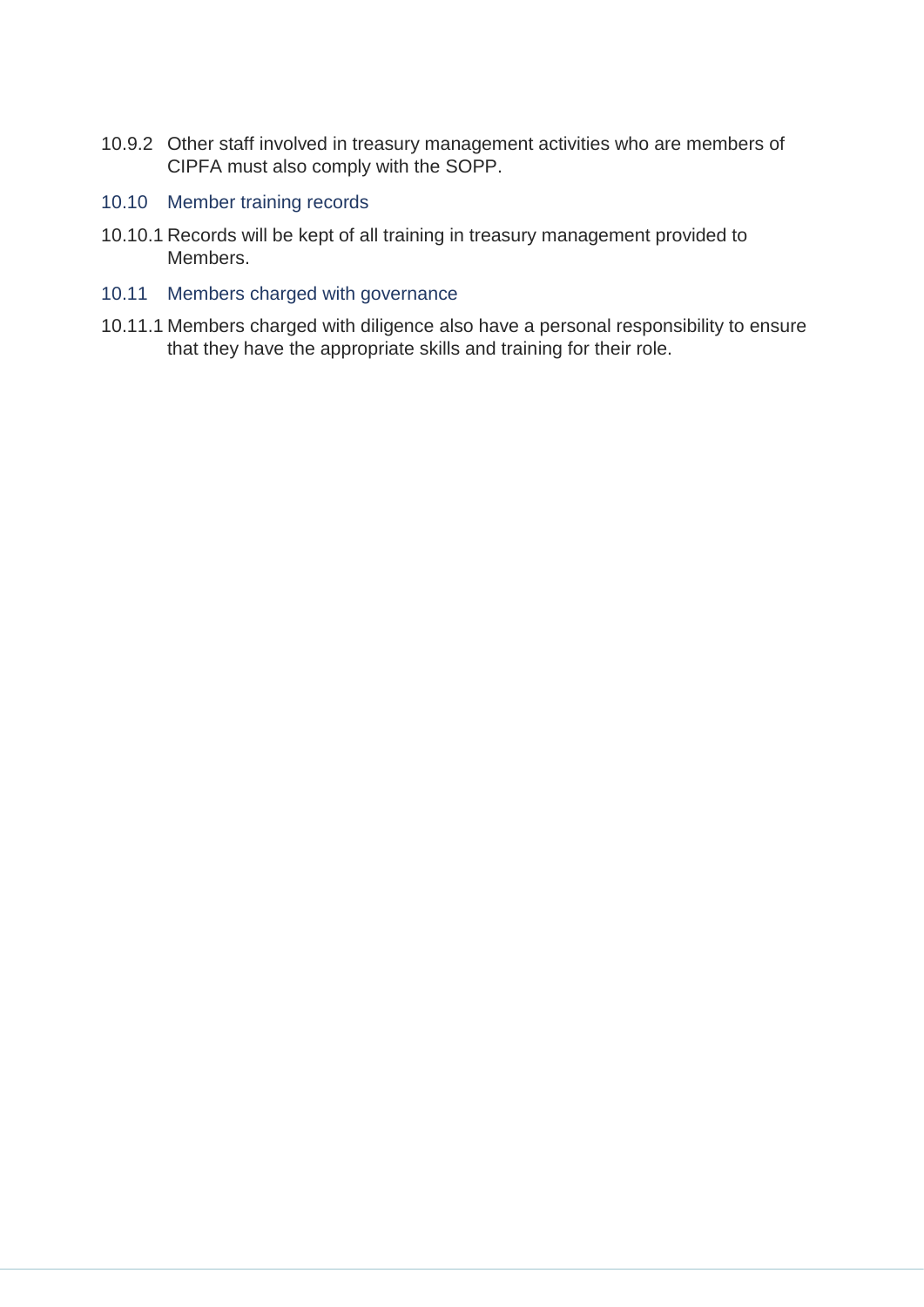### **TMP 11 Use of External Service Providers**

- 11.1 Details of Contracts with Service Providers, Including Bankers, Brokers, Consultants, Advisers
- 11.1.1 This Authority will employ the services of other organisations to assist it in the field of treasury management. It will use external consultants to provide specialist advice in this ever more complex area. However, it will ensure that it fully understands what services are being provided and that they meet the needs of this organisation, especially in terms of being objective and free from conflicts of interest.
- 11.1.2 It will also ensure that the skills of the in-house treasury management team are maintained to a high enough level whereby they can provide appropriate challenge to external advice and can avoid undue reliance on such advice.
- 11.1.3 Treasury management staff and their senior management will therefore be required to allocate appropriate levels of time to using the following sources of information so that they are able to develop suitable levels of understanding to carry out their duties, especially in challenge and avoiding undue reliance.
	- a) The quality financial press
	- b) Market data
	- c) Information on government support for banks an
	- d) The credit ratings of that government support
- 11.2 Banking Services
- 11.2.1 Name of supplier of service is the Barclays Bank PLC.
- 11.2.2 Regulatory status banking institution authorised to undertake banking activities by the FCA
- 11.2.3 The branch address is:

51 Mosley Street

Manchester

M2 3HQ

Tel :- 0845 755 5555

- 11.2.4 Contract runs until 30 September 2025.
- 11.2.5 Cost of service is variable depending on schedule of tariffs and volumes
- 11.2.6 Payments due monthly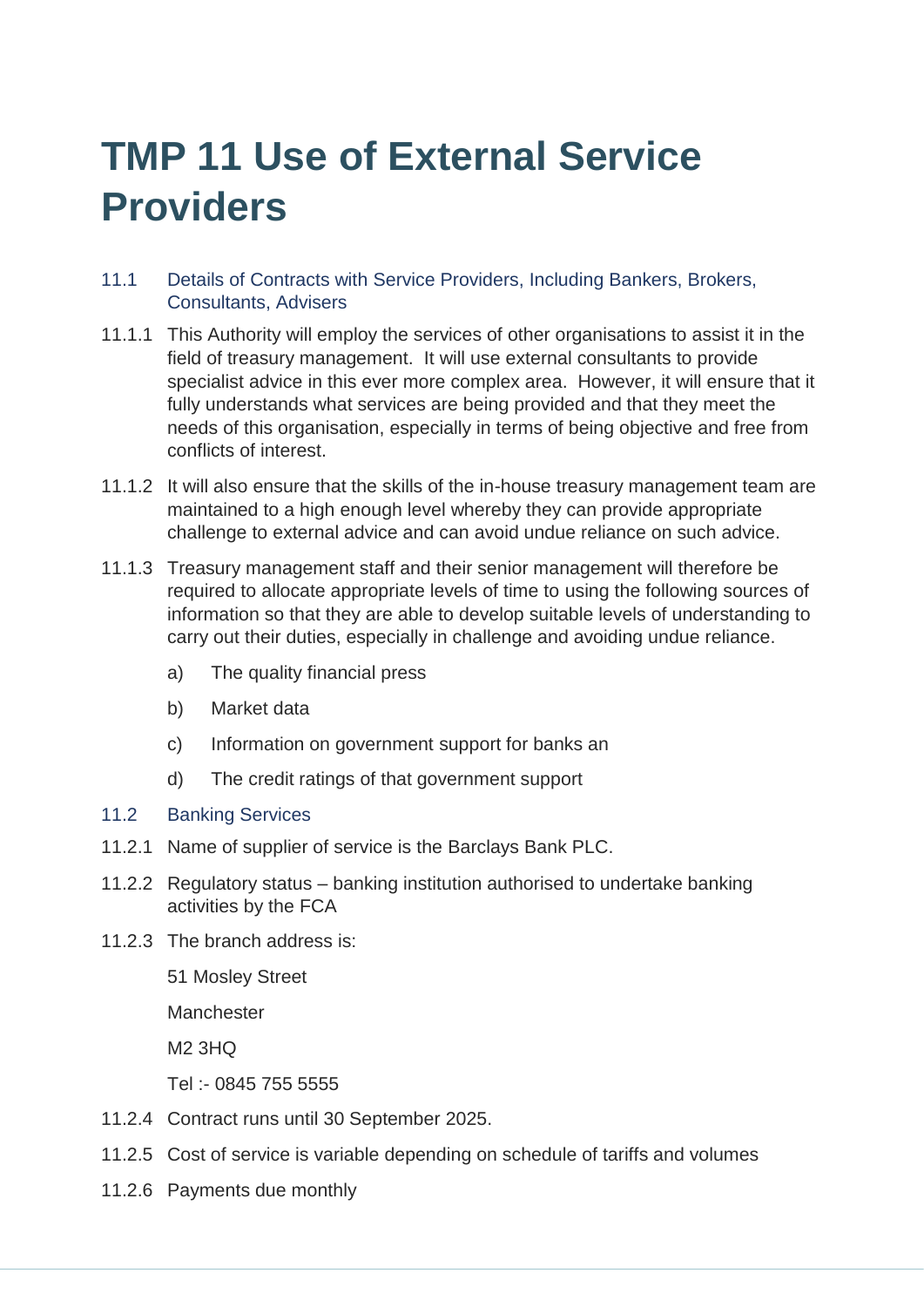#### 11.3 Money-Broking Services

- 11.3.1 The Authority will use money brokers for temporary borrowing and investment and long-term borrowing. It will seek to give an even spread of business amongst the approved brokers.
- 11.4 Consultants'/Advisers' Services

#### 11.4.1 Treasury Consultancy Services

The Authority will seek to take expert advice on interest rate forecasts, annual treasury management strategy, timing for borrowing and lending, debt rescheduling, use of various borrowing and investment instruments, how to select credit worthy counterparties to put on its approved lending list etc.

The performance of consultants will be reviewed to check whether performance has met expectations.

- a) Name of supplier of service is Link Group, Treasury solutions. Their address is 65 Gresham Street London EC2V 7NQ
- b) Regulatory status: investment adviser authorised by the FCA
- c) Contract commenced 1 April 2021 and runs for 3 years.
- 11.5 Credit Rating Agency
- 11.5.1 The Authority receives a credit rating service through its treasury management consultants, the costs of which is included in the consultant's annual fee.
- 11.6 Procedures and Frequency for Tendering Services

See TMP2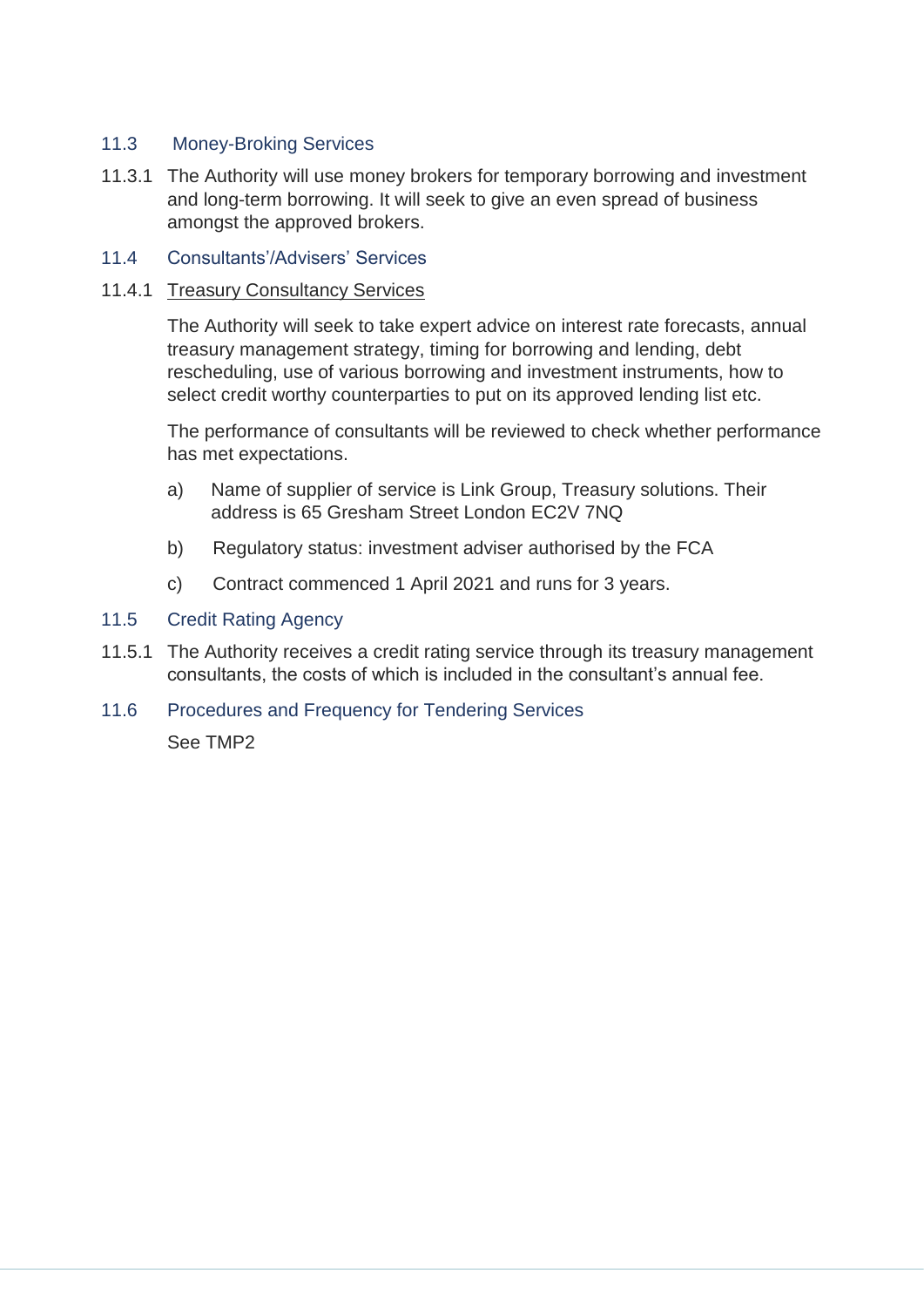### **TMP 12 Corporate Governance**

#### 12.1 List of Documents to be Made Available for Public Inspection

- 12.1.1 The Authority is committed to the principle of openness and transparency in its treasury management function and in all its functions.
- 12.1.2 It has adopted the CIPFA Code of Practice on Treasury Management and implemented key recommendations on developing Treasury Management Practices, formulating a Treasury Management Policy Statement and implementing the other principles of the Code.
- 12.1.3 The following documents are available for public inspection:
	- a) Treasury Management Policy Statement
	- b) Treasury Management Strategy Statement
	- c) Annual Investment Strategy
	- d) Minimum Revenue provision policy statement
	- e) Annual Treasury Review Report
	- f) Treasury Management monitoring reports (e.g. half yearly, quarterly)
	- g) Annual accounts and financial instruments disclosure notes
	- h) Annual budget
	- i) Year Capital Plan
	- j) Capital Strategy
	- k) Minutes of Authority / Committee meetings
	- l) Schedule of all external funds managed by the Authority on behalf of others and the basis of attributing interest earned and costs of these investments.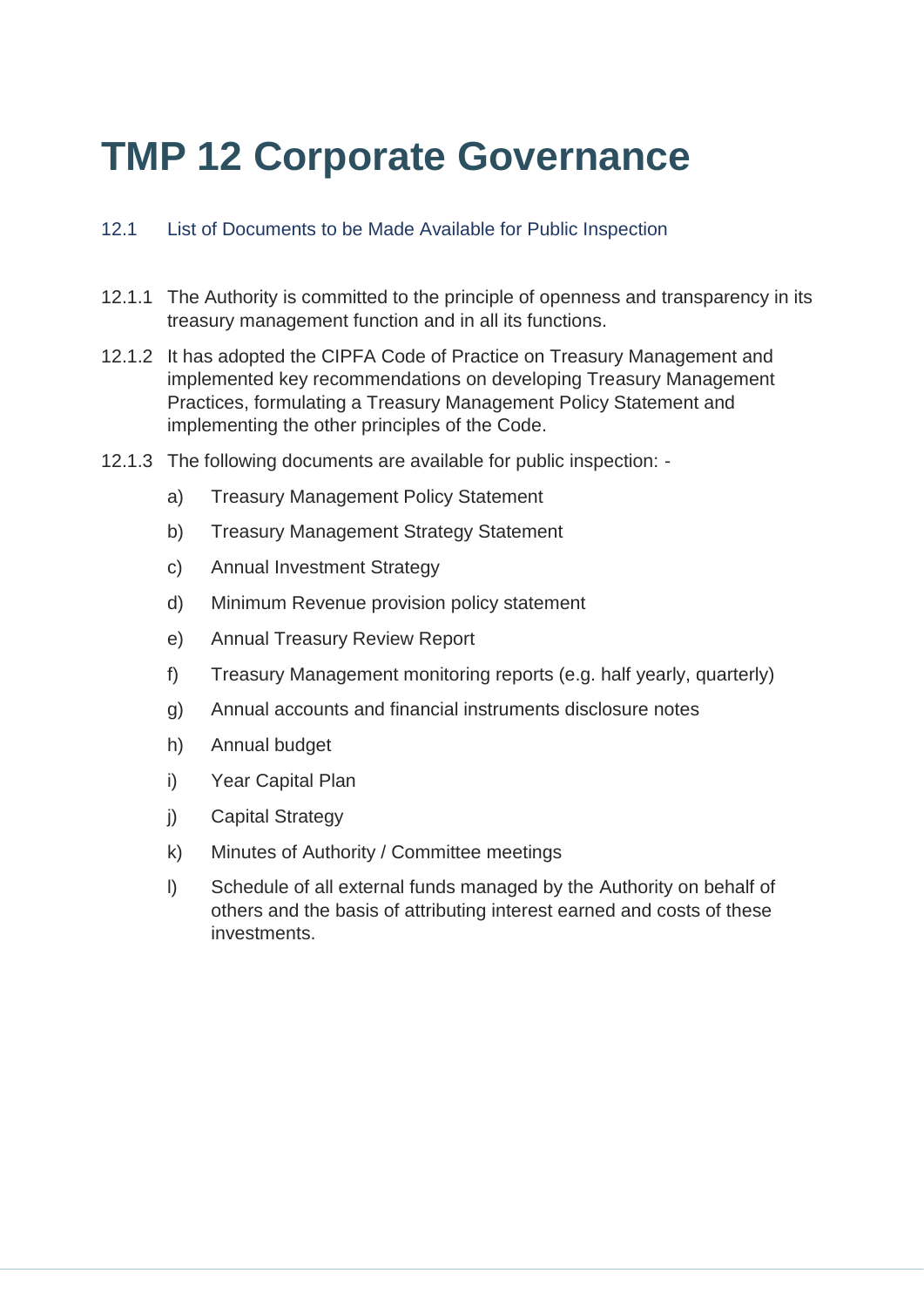# **Appendix 1. Environmental, Social and Governance (ESG) risk management**

#### Policy on ESG issues

ESG is an area that CIPFA is still working on after the 2022 revised codes. In particular, work will be needed to coordinate the priority which needs to be given to issues of security, liquidity and yield (SLY) while also accommodating ESG principles as a fourth priority and principle to apply.

The assessment and implementation of ESG considerations are better developed in equity and bond markets than for short-term cash deposits, primarily due to the wider scope of potential investment opportunities. Furthermore, there is a diversity of market approaches to ESG classification, analysis and integration. This means that a consistent and developed approach to ESG for public service organisations, focussed on more typical Treasury-type investments, is currently difficult to achieve. CIPFA, therefore, recommends authorities to consider their credit and counterparty policies in light of ESG information and develop their own ESG investment policies and treasury management practices consistent with their organisation's own relevant policies, such as environmental and climate change policies.

CIPFA does not expect that the organisation's ESG policy will currently include ESG scoring or other real-time ESG criteria at individual investment level.

When drafting an ESG policy, authorities will need to understand that anything too "broad" in its approach could have a material impact on potential counterparties, which could then limit diversification and / or security considerations in investment processes. Furthermore, Authority's will also need to be clear that when choosing between two counterparties that pass all relevant "security" tests, that the additional implementation of an ESG policy may mean that a lower investment rate is achieved by choosing the counterparty that passes the authorities ESG requirements.

*Typical ESG considerations are shown below.* Please note that these are examples of ESG factors that are considered by Credit Rating Agencies, such as Fitch, Moody's and Standard & Poor's when assigning credit ratings to counterparties. The credit ratings provided by these agencies are also used as the basis for selecting suitable counterparties by Authority's.

- *Environmental: Emissions and air quality, energy and waste management, waste and hazardous material, exposure to environmental impact.*
- *Social: Human rights, community relations, customer welfare, labour relations, employee wellbeing, exposure to social impacts.*
- *Governance: Management structure, governance structure, group structure, financial transparency.*